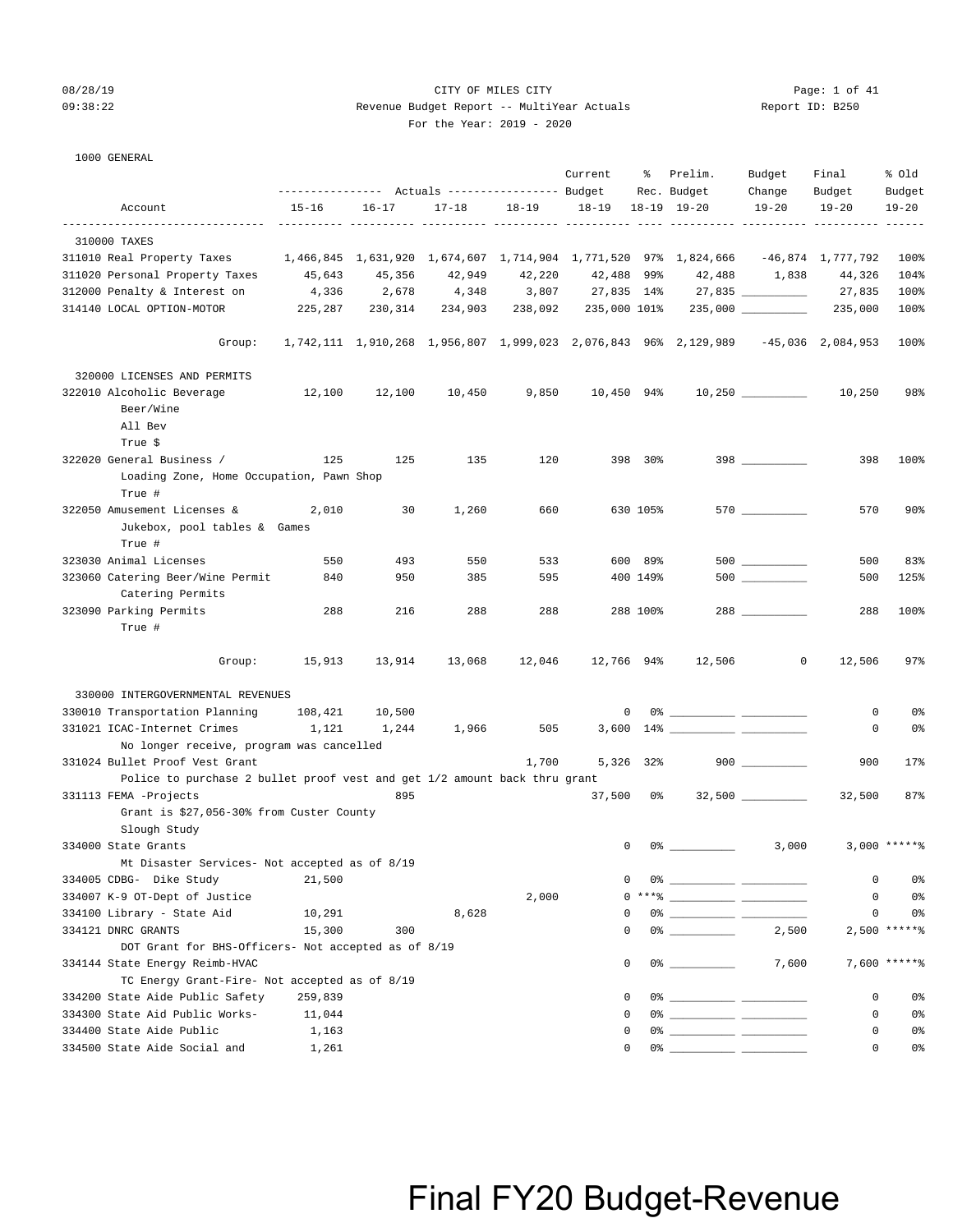### 08/28/19 CITY OF MILES CITY Page: 2 of 41 09:38:22 Revenue Budget Report -- MultiYear Actuals Report ID: B250 For the Year: 2019 - 2020

| 1000 GENERAL |  |
|--------------|--|

|                                                                              | ----------------                                                                       |           | Actuals ----------------- Budget |           | Current      | ႜ          | Prelim.<br>Rec. Budget                                                                                                                                                                                                                                                                                                   | Budget<br>Change     | Final<br>Budget | % 0ld<br>Budget |
|------------------------------------------------------------------------------|----------------------------------------------------------------------------------------|-----------|----------------------------------|-----------|--------------|------------|--------------------------------------------------------------------------------------------------------------------------------------------------------------------------------------------------------------------------------------------------------------------------------------------------------------------------|----------------------|-----------------|-----------------|
| Account                                                                      | $15 - 16$                                                                              | $16 - 17$ | $17 - 18$                        | $18 - 19$ | $18 - 19$    |            | 18-19 19-20                                                                                                                                                                                                                                                                                                              | $19 - 20$            | $19 - 20$       | $19 - 20$       |
| 334600 State Aide Culture and                                                | 9,511                                                                                  |           |                                  |           | $\mathbf{0}$ |            |                                                                                                                                                                                                                                                                                                                          |                      | 0               | 0%              |
| 335065 Oil & Gas Production Tax<br>No longer received- Program was cancelled | 90                                                                                     | 39        |                                  |           | $^{\circ}$   |            |                                                                                                                                                                                                                                                                                                                          |                      | $\mathbf 0$     | 0%              |
| 335110 Live Card Game Table                                                  | 450                                                                                    | 1,050     | 750                              | 2,175     |              | 750 290%   |                                                                                                                                                                                                                                                                                                                          | $1,500$ _________    | 1,500           | 200%            |
| 335120 Video Gaming Machine                                                  | 29,500                                                                                 | 33,525    | 31,775                           | 29,704    | 32,000 93%   |            |                                                                                                                                                                                                                                                                                                                          | 29,700 _________     | 29,700          | 93%             |
| From State                                                                   |                                                                                        |           |                                  |           |              |            |                                                                                                                                                                                                                                                                                                                          |                      |                 |                 |
| 335230 HB 124 Entitlement<br>True #                                          | $1,236,915$ $1,278,815$ $1,284,976$ $1,306,946$ $1,306,946$ $100\%$ $1,350,893$ $\_\_$ |           |                                  |           |              |            |                                                                                                                                                                                                                                                                                                                          |                      |                 | 103%            |
| 336020 State aid-GASB68                                                      |                                                                                        | 333,033   |                                  |           | 0            |            |                                                                                                                                                                                                                                                                                                                          |                      | 0               | 0 <sup>°</sup>  |
| 337000 Private Grants                                                        |                                                                                        |           |                                  |           | $\mathbf 0$  |            | $0\%$ 3,000                                                                                                                                                                                                                                                                                                              |                      |                 | $3,000$ *****%  |
| FM Global- \$1500                                                            |                                                                                        |           |                                  |           |              |            |                                                                                                                                                                                                                                                                                                                          |                      |                 |                 |
| Firehouse Sub grant-\$1500                                                   |                                                                                        |           |                                  |           |              |            |                                                                                                                                                                                                                                                                                                                          |                      |                 |                 |
| Both have not been accepted as of 8/19                                       |                                                                                        |           |                                  |           |              |            |                                                                                                                                                                                                                                                                                                                          |                      |                 |                 |
| Group:                                                                       |                                                                                        |           |                                  |           |              |            | 1,706,406 1,659,401 1,328,095 1,343,030 1,386,122 97% 1,415,493 16,100 1,431,593                                                                                                                                                                                                                                         |                      |                 | 103%            |
| 340000 Charges for Services                                                  |                                                                                        |           |                                  |           |              |            |                                                                                                                                                                                                                                                                                                                          |                      |                 |                 |
| 341010 Sale of Maps and                                                      | 185                                                                                    | 100       | 215                              | 315       |              |            |                                                                                                                                                                                                                                                                                                                          |                      | 0               | 0%              |
| 341014 Board of Appeals, Zone                                                | 25                                                                                     | 75        |                                  | 800       |              |            | $0***$ $\frac{1}{2}$ $\frac{1}{2}$ $\frac{1}{2}$ $\frac{1}{2}$ $\frac{1}{2}$ $\frac{1}{2}$ $\frac{1}{2}$ $\frac{1}{2}$ $\frac{1}{2}$ $\frac{1}{2}$ $\frac{1}{2}$ $\frac{1}{2}$ $\frac{1}{2}$ $\frac{1}{2}$ $\frac{1}{2}$ $\frac{1}{2}$ $\frac{1}{2}$ $\frac{1}{2}$ $\frac{1}{2}$ $\frac{1}{2}$ $\frac{1}{2}$ $\frac{1}{$ |                      | 0               | 0 <sup>°</sup>  |
| 341015 Subdivision Review                                                    | 2,030                                                                                  | 1,520     | 200                              | 200       |              |            | $0***$ $\frac{1}{2}$ $\frac{1}{2}$ $\frac{1}{2}$ $\frac{1}{2}$ $\frac{1}{2}$ $\frac{1}{2}$ $\frac{1}{2}$ $\frac{1}{2}$ $\frac{1}{2}$ $\frac{1}{2}$ $\frac{1}{2}$ $\frac{1}{2}$ $\frac{1}{2}$ $\frac{1}{2}$ $\frac{1}{2}$ $\frac{1}{2}$ $\frac{1}{2}$ $\frac{1}{2}$ $\frac{1}{2}$ $\frac{1}{2}$ $\frac{1}{2}$ $\frac{1}{$ |                      | 0               | 0 <sup>°</sup>  |
| 341030 Police Services                                                       | 181                                                                                    | 159       | 70                               | 3         |              |            | $0***$ $\frac{20}{10}$                                                                                                                                                                                                                                                                                                   |                      | 0               | 0 <sup>°</sup>  |
| 341071 Site Plan Review Fee                                                  | 690                                                                                    | 120       |                                  |           | $^{\circ}$   |            |                                                                                                                                                                                                                                                                                                                          |                      | 0               | 0 <sup>°</sup>  |
| 341075 Serv/Cnty-Interlocal Agmt                                             | 73,540                                                                                 | 179,421   | 128,733                          | 101,546   | 206,870 49%  |            |                                                                                                                                                                                                                                                                                                                          | 89,357 __________    | 89,357          | 43%             |
| 30% reimbursement for flood/slough- \$8117                                   |                                                                                        |           |                                  |           |              |            |                                                                                                                                                                                                                                                                                                                          |                      |                 |                 |
| Dispatch approximately \$80,000                                              |                                                                                        |           |                                  |           |              |            |                                                                                                                                                                                                                                                                                                                          |                      |                 |                 |
| Animal Control \$1,240                                                       |                                                                                        |           |                                  |           |              |            |                                                                                                                                                                                                                                                                                                                          |                      |                 |                 |
| 341095 Administration &                                                      | 26                                                                                     |           | $-2$                             |           | $\mathbf 0$  |            |                                                                                                                                                                                                                                                                                                                          |                      | 0               | 0%              |
| 342010 Law Enforcement Fees                                                  | 1,988                                                                                  | 2,730     | 819                              | 127       |              |            |                                                                                                                                                                                                                                                                                                                          |                      | 0               | 0%              |
| Don't think this is allowable anymore? Ask Court                             |                                                                                        |           |                                  |           |              |            |                                                                                                                                                                                                                                                                                                                          |                      |                 |                 |
| 342011 Fire reimbursement FRUSA                                              |                                                                                        | 200       | 3,490                            |           | 3,500        |            |                                                                                                                                                                                                                                                                                                                          |                      | 0               | 0 <sup>°</sup>  |
| No longer applicable                                                         |                                                                                        |           |                                  |           |              |            |                                                                                                                                                                                                                                                                                                                          |                      |                 |                 |
| 342013 Flood Plain Fees                                                      | 4,756                                                                                  | 4,100     | 4,682                            | 4,412     |              |            |                                                                                                                                                                                                                                                                                                                          |                      | 4,400           | 94%             |
| 342014 SRO-County/School Dist.                                               | 36,502                                                                                 |           |                                  |           | 0            |            | 0% ____________ ___________                                                                                                                                                                                                                                                                                              |                      | 0               | 0%              |
| 342020 Special F Serv                                                        |                                                                                        |           |                                  | 200       |              |            | $0***$ $\frac{1}{1}$                                                                                                                                                                                                                                                                                                     |                      | $\mathbf 0$     | 0 <sup>°</sup>  |
| 342021 District Hydrant Flow                                                 | 5,000                                                                                  | 5,000     |                                  | 5,000     |              |            | 5,000 100%                                                                                                                                                                                                                                                                                                               | $5,770$ __________   | 5,770           | 115%            |
| True #                                                                       |                                                                                        |           |                                  |           |              |            |                                                                                                                                                                                                                                                                                                                          |                      |                 |                 |
| 342022 Special F Ser/Fire                                                    | 35,148                                                                                 | 35,959    | 34,198                           | 30,538    | 35,500 86%   |            |                                                                                                                                                                                                                                                                                                                          | $33,900$ ___________ | 33,900          | 95%             |
| Fire Contracts                                                               |                                                                                        |           |                                  |           |              |            |                                                                                                                                                                                                                                                                                                                          |                      |                 |                 |
| \$30,419 minus 5%                                                            |                                                                                        |           |                                  |           |              |            |                                                                                                                                                                                                                                                                                                                          |                      |                 |                 |
| 342025 Fire Dept Equip                                                       | 1,680                                                                                  | 4,255     | 2,240                            | 2,310     |              | 2,200 105% |                                                                                                                                                                                                                                                                                                                          |                      | 2,000           | 91%             |
| 344010 Animal Control/Pound Fees                                             | 4,504                                                                                  | 3,850     | 2,795                            | 2,760     | 5,000 55%    |            |                                                                                                                                                                                                                                                                                                                          |                      | 2,375           | 48%             |
| 346020 Park Fees                                                             | 1,980                                                                                  | 2,875     | 2,085                            | 2,681     | 2,200 122%   |            |                                                                                                                                                                                                                                                                                                                          |                      | 2,500           | 114%            |
| 346030 Swimming Pool Fees                                                    | 9,044                                                                                  | 10,886    | 9,717                            | 9,877     | 12,000 82%   |            |                                                                                                                                                                                                                                                                                                                          |                      | 9,800           | 82%             |
| Group:                                                                       | 177,279                                                                                | 251,250   | 189,242                          | 160,769   | 278,020 58%  |            | 150,102                                                                                                                                                                                                                                                                                                                  | 0                    | 150,102         | 53%             |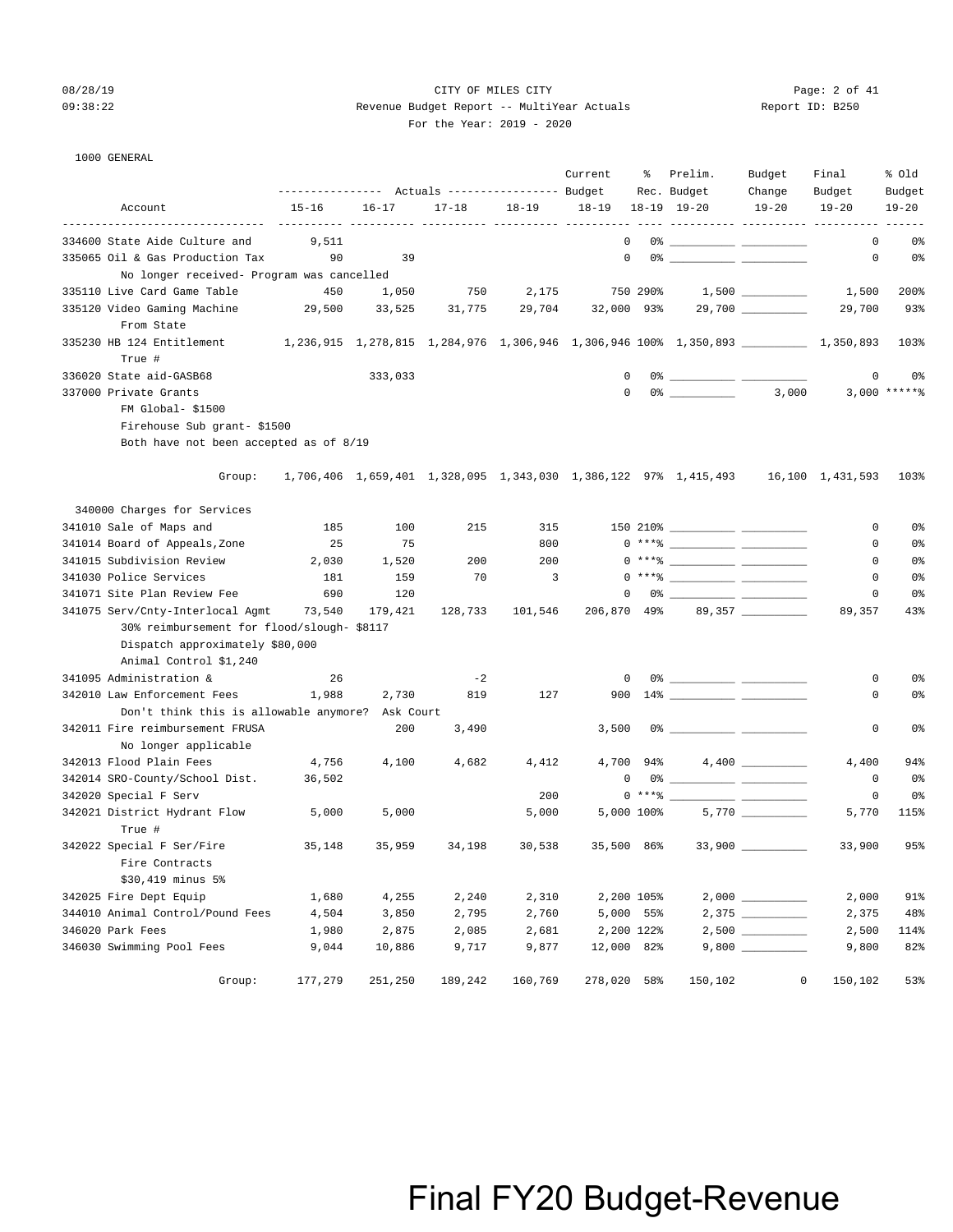### 08/28/19 Page: 3 of 41 09:38:22 Revenue Budget Report -- MultiYear Actuals Report ID: B250 For the Year: 2019 - 2020

|                                                                                    | ---------------    Actuals ----------------    Budget |           |                     |           | Current              | ႜ          | Prelim.<br>Rec. Budget                                                                                                                                                                                                                                                                                                                                                                                                                                                                                                                                | Budget<br>Change    | Final<br>Budget   | % old<br>Budget |
|------------------------------------------------------------------------------------|-------------------------------------------------------|-----------|---------------------|-----------|----------------------|------------|-------------------------------------------------------------------------------------------------------------------------------------------------------------------------------------------------------------------------------------------------------------------------------------------------------------------------------------------------------------------------------------------------------------------------------------------------------------------------------------------------------------------------------------------------------|---------------------|-------------------|-----------------|
| Account                                                                            | $15 - 16$                                             | $16 - 17$ | $17 - 18$           | $18 - 19$ | $18 - 19$            |            | $18 - 19$ $19 - 20$                                                                                                                                                                                                                                                                                                                                                                                                                                                                                                                                   | $19 - 20$           | $19 - 20$         | $19 - 20$       |
| -------------------------------                                                    |                                                       |           |                     |           | ---- ---------- ---- |            |                                                                                                                                                                                                                                                                                                                                                                                                                                                                                                                                                       |                     |                   |                 |
| 350000 FINES AND FORFEITURES                                                       |                                                       |           |                     |           |                      |            |                                                                                                                                                                                                                                                                                                                                                                                                                                                                                                                                                       |                     |                   |                 |
| 351030 Fines/Surcharges/etc                                                        | 202,538                                               | 191,528   | 154,923             | 186,254   | 170,000 110%         |            |                                                                                                                                                                                                                                                                                                                                                                                                                                                                                                                                                       | $185,000$ _________ | 185,000           | 109%            |
| 351031 Adm Fees (Court)                                                            | 20,551                                                | 19,582    | 12,850              | 5,685     |                      |            |                                                                                                                                                                                                                                                                                                                                                                                                                                                                                                                                                       |                     | $\circ$           | 0%              |
| No longer receive- Over ruled by Court                                             |                                                       |           |                     |           |                      |            |                                                                                                                                                                                                                                                                                                                                                                                                                                                                                                                                                       |                     |                   |                 |
| 351035 Animal Control Court                                                        | 7,660                                                 | 10,498    | 8,866               | 6,818     |                      |            | $9,500$ 72% 6,800 _________                                                                                                                                                                                                                                                                                                                                                                                                                                                                                                                           |                     | 6,800             | 72%             |
| 351036 Restitution Collection                                                      |                                                       | 113       | 75                  |           | 75                   |            |                                                                                                                                                                                                                                                                                                                                                                                                                                                                                                                                                       |                     | 0                 | 0%              |
| 351037 Public Defender Fee<br>No longer applicable                                 |                                                       | 130       | 2,069               | 1,209     | 2,000                |            |                                                                                                                                                                                                                                                                                                                                                                                                                                                                                                                                                       |                     | 0                 | 0%              |
|                                                                                    |                                                       |           |                     |           |                      |            |                                                                                                                                                                                                                                                                                                                                                                                                                                                                                                                                                       |                     |                   |                 |
| Group:                                                                             | 230,749                                               | 221,851   | 178,783             | 199,966   | 196,575 102%         |            | 191,800                                                                                                                                                                                                                                                                                                                                                                                                                                                                                                                                               | 0                   | 191,800           | 97%             |
| 360000 MISCELLANEOUS REVENUE                                                       |                                                       |           |                     |           |                      |            |                                                                                                                                                                                                                                                                                                                                                                                                                                                                                                                                                       |                     |                   |                 |
| 361005 MidRivers Franchise Fees                                                    | 123,895                                               | 96,090    | 90,031              | 94,127    | 96,000 98%           |            |                                                                                                                                                                                                                                                                                                                                                                                                                                                                                                                                                       | $96,000$ __________ | 96,000            | 100%            |
| 361010 Land Rental                                                                 | 33,718                                                | 37,183    | 41,310              | 39,140    | 43,650 90%           |            |                                                                                                                                                                                                                                                                                                                                                                                                                                                                                                                                                       |                     | 37,817            | 87%             |
| Leases<br>True #                                                                   |                                                       |           |                     |           |                      |            |                                                                                                                                                                                                                                                                                                                                                                                                                                                                                                                                                       |                     |                   |                 |
| 361020 Building Rentals                                                            | 16,200                                                | 16,200    | 16,200              | 18,600    | 18,600 100%          |            |                                                                                                                                                                                                                                                                                                                                                                                                                                                                                                                                                       |                     | 20,600            | 111%            |
| 362000 Insurance Proceeds                                                          |                                                       |           |                     |           |                      | $0***$ $*$ |                                                                                                                                                                                                                                                                                                                                                                                                                                                                                                                                                       |                     | $\circ$           |                 |
|                                                                                    |                                                       |           |                     | 30,057    |                      |            |                                                                                                                                                                                                                                                                                                                                                                                                                                                                                                                                                       |                     |                   | 0%              |
| 362020 MISC REVENUE<br>Miscellanous                                                | 21,251                                                | 11,451    | 5,483               | 7,158     | 112,896              | 6%         | 3,000                                                                                                                                                                                                                                                                                                                                                                                                                                                                                                                                                 | 300                 | 3,300             | 3%              |
| 362022 Health Ins-MMIA Emp                                                         | -192                                                  | 4,719     | $-73$               | 3,772     |                      |            |                                                                                                                                                                                                                                                                                                                                                                                                                                                                                                                                                       |                     | 0                 | 0%              |
|                                                                                    |                                                       |           | 25,226              |           |                      |            |                                                                                                                                                                                                                                                                                                                                                                                                                                                                                                                                                       |                     |                   |                 |
| 365000 Contributions and                                                           | 3,025                                                 | 1,763     |                     | 19,735    |                      |            |                                                                                                                                                                                                                                                                                                                                                                                                                                                                                                                                                       |                     | 0                 | 0%              |
| 365012 Swimming Lessions                                                           | 420                                                   |           |                     |           | 0                    |            |                                                                                                                                                                                                                                                                                                                                                                                                                                                                                                                                                       |                     | 0                 | 0%              |
| 365013 Shop With A Cop                                                             | 6,170                                                 |           | 200                 |           | 5,000                |            |                                                                                                                                                                                                                                                                                                                                                                                                                                                                                                                                                       |                     | 0                 | 0%              |
| Ask Chief if going to do in 2019                                                   |                                                       | 77        |                     |           |                      |            |                                                                                                                                                                                                                                                                                                                                                                                                                                                                                                                                                       |                     | 0                 |                 |
| 365014 Denton Field Project/2015                                                   | 21,400                                                |           | 33                  | 64        |                      |            | $0***$ $\frac{20}{100}$                                                                                                                                                                                                                                                                                                                                                                                                                                                                                                                               |                     |                   | 0%              |
| 365015 Florence Stacy Foundation                                                   | 8,730                                                 | 11,553    | 1,662               | 200       |                      |            | $0***$ $\frac{1}{1}$                                                                                                                                                                                                                                                                                                                                                                                                                                                                                                                                  |                     | 0                 | 0 <sup>8</sup>  |
| 365016 Milwaukee Park                                                              | 2,000                                                 |           |                     |           | $\mathbf 0$          |            |                                                                                                                                                                                                                                                                                                                                                                                                                                                                                                                                                       |                     | 0                 | 0 <sup>8</sup>  |
| 365040 DONATIONS-FIRE/AMB                                                          | 370                                                   | 1,594     |                     | 80,000    |                      |            |                                                                                                                                                                                                                                                                                                                                                                                                                                                                                                                                                       |                     | 0                 | 0%              |
| 366040 Misc.-BHS                                                                   | 800                                                   | 2,150     | 900                 | 900       |                      | 900 100%   |                                                                                                                                                                                                                                                                                                                                                                                                                                                                                                                                                       | $900$               | 900               | 100%            |
| 366050 Sale of Junk/Salvage-PD                                                     | 2,885                                                 | 3,335     | 20                  | 325       |                      |            |                                                                                                                                                                                                                                                                                                                                                                                                                                                                                                                                                       |                     | 0                 | 0%              |
| 367000 Sale of Junk or Salvage                                                     | 1,100                                                 |           |                     |           | $\mathbf 0$          |            |                                                                                                                                                                                                                                                                                                                                                                                                                                                                                                                                                       | 4,100               |                   | 4,100 ******    |
| Fire Department selling Fire Tender, Brush 301 Truck, 4 Wheeler & Hoses            |                                                       |           |                     |           |                      |            |                                                                                                                                                                                                                                                                                                                                                                                                                                                                                                                                                       |                     |                   |                 |
| Group:                                                                             | 241,772                                               | 186,115   | 180,992             | 294,078   | 380,046 77%          |            | 158,317                                                                                                                                                                                                                                                                                                                                                                                                                                                                                                                                               | 4,400               | 162,717           | 42%             |
| 370000 INVESTMENT EARNINGS                                                         |                                                       |           |                     |           |                      |            |                                                                                                                                                                                                                                                                                                                                                                                                                                                                                                                                                       |                     |                   |                 |
| 371010 Investment Earnings                                                         | 2,871                                                 |           | 5,128 10,154 12,246 |           | 10,000 122%          |            | 9,000                                                                                                                                                                                                                                                                                                                                                                                                                                                                                                                                                 |                     | 2,000 11,000 110% |                 |
| Group:                                                                             | 2,871                                                 | 5,128     | 10,154              | 12,246    | 10,000 122%          |            | 9,000                                                                                                                                                                                                                                                                                                                                                                                                                                                                                                                                                 | 2,000               | 11,000            | 110%            |
| 380000 OTHER FINANCING SOURCES                                                     |                                                       |           |                     |           |                      |            |                                                                                                                                                                                                                                                                                                                                                                                                                                                                                                                                                       |                     |                   |                 |
| 381070 Proceeds/Loans/Intercap                                                     |                                                       | 175,000   |                     | 245,100   |                      |            |                                                                                                                                                                                                                                                                                                                                                                                                                                                                                                                                                       |                     | 0                 | 0%              |
| Flood Loan- \$175,000- May need to change                                          |                                                       |           |                     |           |                      |            |                                                                                                                                                                                                                                                                                                                                                                                                                                                                                                                                                       |                     |                   |                 |
| 382010 Sale of Fixed Assets                                                        |                                                       |           |                     | 850       |                      |            | $0***$ $\longleftarrow$ $\longleftarrow$ $\longleftarrow$ $\longleftarrow$ $\longleftarrow$ $\longleftarrow$ $\longleftarrow$ $\longleftarrow$ $\longleftarrow$ $\longleftarrow$ $\longleftarrow$ $\longleftarrow$ $\longleftarrow$ $\longleftarrow$ $\longleftarrow$ $\longleftarrow$ $\longleftarrow$ $\longleftarrow$ $\longleftarrow$ $\longleftarrow$ $\longleftarrow$ $\longleftarrow$ $\longleftarrow$ $\longleftarrow$ $\longleftarrow$ $\longleftarrow$ $\longleftarrow$ $\longleftarrow$ $\longleftarrow$ $\longleftarrow$ $\longleftarrow$ |                     | 0                 | 0%              |
| 382020 Compensation for Loss of                                                    |                                                       | 11,547    |                     | 5,032     | 30,468 17%           |            |                                                                                                                                                                                                                                                                                                                                                                                                                                                                                                                                                       |                     | 48,100            | 158%            |
| \$41,800 from MMIA for Bender Park                                                 |                                                       |           |                     |           |                      |            |                                                                                                                                                                                                                                                                                                                                                                                                                                                                                                                                                       |                     |                   |                 |
| 383000 Interfund Operating                                                         | 561,775                                               | 552,959   | 571,784             | 579,268   |                      |            | 582,823 99% 608,501                                                                                                                                                                                                                                                                                                                                                                                                                                                                                                                                   | 1,537               | 610,038           | 105%            |
| Planner Wages \$43,844 True #<br>Health Insurance-Permissive Levy \$259,721 True # |                                                       |           |                     |           |                      |            |                                                                                                                                                                                                                                                                                                                                                                                                                                                                                                                                                       |                     |                   |                 |
| 911 Wages \$59,693 True #                                                          |                                                       |           |                     |           |                      |            |                                                                                                                                                                                                                                                                                                                                                                                                                                                                                                                                                       |                     |                   |                 |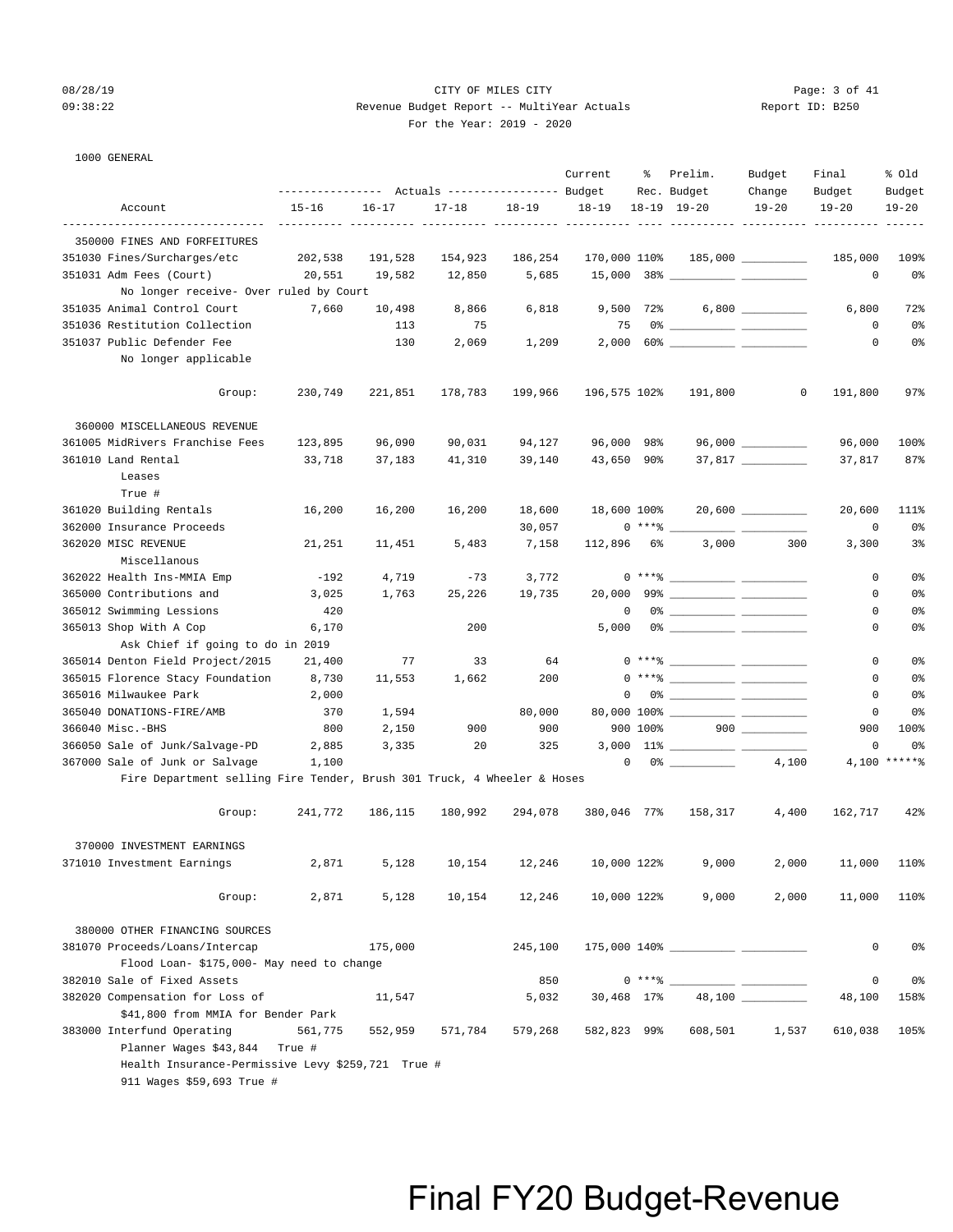## 08/28/19 CITY OF MILES CITY Page: 4 of 41 09:38:22 Revenue Budget Report -- MultiYear Actuals Report ID: B250 For the Year: 2019 - 2020

|                                                                                                                                |           |                                                                 | Actuals ----------------- |           | Current<br>Budget | ႜႜႜ | Prelim.<br>Rec. Budget | Budget<br>Change | Final<br>Budget     | % old<br>Budget |
|--------------------------------------------------------------------------------------------------------------------------------|-----------|-----------------------------------------------------------------|---------------------------|-----------|-------------------|-----|------------------------|------------------|---------------------|-----------------|
| Account                                                                                                                        | $15 - 16$ | $16 - 17$                                                       | $17 - 18$                 | $18 - 19$ | $18 - 19$         |     | $18 - 19$ $19 - 20$    | $19 - 20$        | $19 - 20$           | $19 - 20$       |
| Dispatch/Ambulance \$10,000 True #<br>Adm Fees \$230505- True #<br>Street Districts \$6,250 True #<br>Study Commission \$25.00 |           |                                                                 |                           |           |                   |     |                        |                  |                     |                 |
| Group:                                                                                                                         | 561,775   | 739,506                                                         | 571,784                   | 830,250   | 788,291 105%      |     | 656,601                | 1,537            | 658,138             | 83%             |
| Fund:                                                                                                                          |           | 4,678,876 4,987,433 4,428,925 4,851,408 5,128,663 95% 4,723,808 |                           |           |                   |     |                        |                  | $-20.999$ 4.702.809 | 91%             |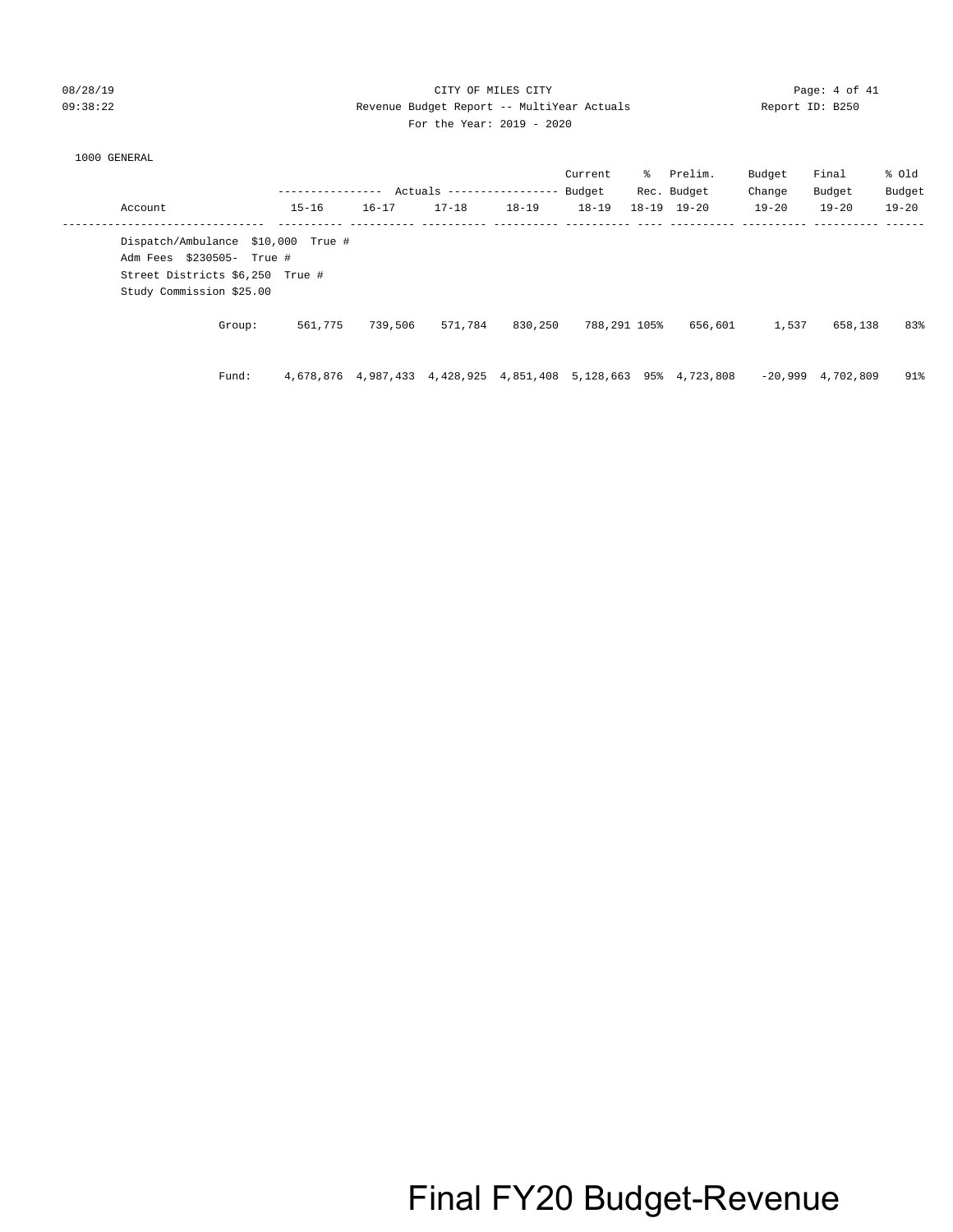## 08/28/19 Page: 5 of 41 09:38:22 Revenue Budget Report -- MultiYear Actuals Report ID: B250 For the Year: 2019 - 2020

| For the Year: 2019 - 2 |  |
|------------------------|--|
|------------------------|--|

| 2220 LIBRARY |  |
|--------------|--|
|--------------|--|

|                                    |                                                       |               |        |       | Current         | ႜၟ     | Prelim.                                                                                                                                                                                                                          | Budget | Final                             | % old          |
|------------------------------------|-------------------------------------------------------|---------------|--------|-------|-----------------|--------|----------------------------------------------------------------------------------------------------------------------------------------------------------------------------------------------------------------------------------|--------|-----------------------------------|----------------|
|                                    | ---------------    Actuals ----------------    Budget |               |        |       |                 |        | Rec. Budget                                                                                                                                                                                                                      | Change | Budget                            | Budget         |
| Account                            | $15 - 16$                                             | $16 - 17$     |        |       |                 |        | $17-18$ 18-19 18-19 18-19 19-20 19-20 19-20                                                                                                                                                                                      |        |                                   | $19 - 20$      |
| 340000 Charges for Services        |                                                       |               |        |       |                 |        |                                                                                                                                                                                                                                  |        |                                   |                |
| 341075 Serv/Cnty-Interlocal Agmt   |                                                       | 39,414 39,808 | 40,206 |       |                 |        | 40,608 40,608 100% 41,015 41,015 41,015                                                                                                                                                                                          |        |                                   | 101%           |
| 346070 Library Fees                | 2,636                                                 | 2,639         | 2,470  |       | 2,359 4,000 59% |        |                                                                                                                                                                                                                                  | 4,000  | 4,000                             | 100%           |
| 346073 One Time Endowments         |                                                       |               | 3,500  |       | $\Omega$        |        | $0\frac{1}{2}$ . The contract of the contract of the contract of the contract of the contract of the contract of the contract of the contract of the contract of the contract of the contract of the contract of the contract of |        | $\overline{0}$                    | 0 <sup>8</sup> |
| 346074 Book Sales                  | 333                                                   | 401           | 265    |       | 79 400          | $20\%$ |                                                                                                                                                                                                                                  |        | 400                               | 100%           |
| Group:                             | 42,383                                                | 42,848        | 46,441 |       |                 |        | 43,046 45,008 96% 45,415                                                                                                                                                                                                         |        | $\overline{0}$<br>45,415          | 100%           |
| 360000 MISCELLANEOUS REVENUE       |                                                       |               |        |       |                 |        |                                                                                                                                                                                                                                  |        |                                   |                |
| 365035 Donation-Library Board of   | 6,565                                                 | 5,168         | 41,738 | 8,009 |                 |        |                                                                                                                                                                                                                                  |        | $\mathbf 0$                       | 0%             |
| Group:                             | 6,565                                                 | 5,168         | 41,738 | 8,009 |                 |        | $0 \; * * *$ 8 0                                                                                                                                                                                                                 |        | $\circ$<br>$\mathbf 0$            | 0%             |
| 380000 OTHER FINANCING SOURCES     |                                                       |               |        |       |                 |        |                                                                                                                                                                                                                                  |        |                                   |                |
| 383000 Interfund Operating 289,572 |                                                       |               |        |       |                 |        | 293,796 297,919 301,395 301,395 100% 305,344 2000 305,344 101%                                                                                                                                                                   |        |                                   |                |
| \$301,395 X 1.31% = \$305,344      |                                                       |               |        |       |                 |        |                                                                                                                                                                                                                                  |        |                                   |                |
|                                    |                                                       |               |        |       |                 |        | Group: 289,572 293,796 297,919 301,395 301,395 100% 305,344                                                                                                                                                                      |        | $\circ$<br>305,344 101%           |                |
| Fund:                              | 338,520                                               | 341,812       |        |       |                 |        | 386,098 352,450 346,403 102% 350,759                                                                                                                                                                                             |        | $0 \qquad \qquad$<br>350,759 101% |                |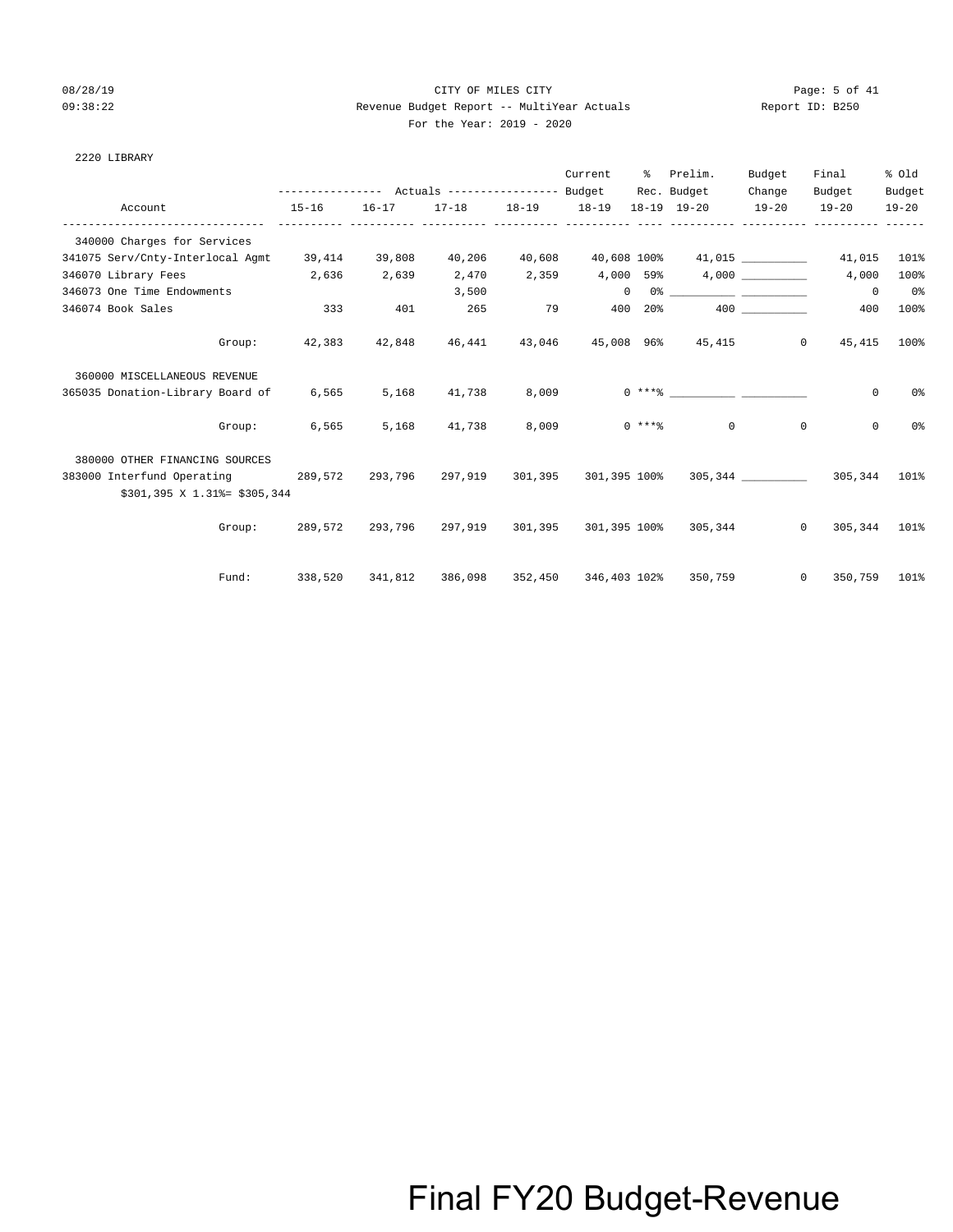08/28/19 CITY OF MILES CITY Page: 6 of 41 09:38:22 Revenue Budget Report -- MultiYear Actuals Report ID: B250 For the Year: 2019 - 2020

## 2260 EMERGENCY DISASTER

|                                                                             |           |           |           |                            | Current    |         | % Prelim.           | Budget    | Final       | % Old          |
|-----------------------------------------------------------------------------|-----------|-----------|-----------|----------------------------|------------|---------|---------------------|-----------|-------------|----------------|
|                                                                             |           |           |           | Actuals ------------------ | Budget     |         | Rec. Budget         | Change    | Budget      | Budget         |
| Account                                                                     | $15 - 16$ | $16 - 17$ | $17 - 18$ | $18 - 19$                  | $18 - 19$  |         | $18 - 19$ $19 - 20$ | $19 - 20$ | $19 - 20$   | $19 - 20$      |
| 310000 TAXES                                                                |           |           |           |                            |            |         |                     |           |             |                |
| 311010 Real Property Taxes                                                  |           |           |           | 17,745                     | 18,282 97% |         |                     | 500 000   | 500         | $3\%$          |
| City received 97% of the mill in FY19, the \$500 is what is left to receive |           |           |           |                            |            |         |                     |           |             |                |
| 311020 Personal Property Taxes                                              |           |           |           | 399                        |            | 447 89% |                     | 50 30 31  | 50          | $11$ %         |
| 312000 Penalty & Interest on                                                | 41        | 26        | 41        | 36                         |            | $0***8$ |                     |           | $\mathsf 0$ | 0%             |
| Group:                                                                      | 41        | 26        | 41        | 18,180                     | 18,729 97% |         | 550                 | 0         | 550         | 2 <sup>°</sup> |
| Fund:                                                                       | 41        | 26        | 41        | 18,180                     | 18,729     | 97%     | 550                 | 0         | 550         | $2\frac{6}{9}$ |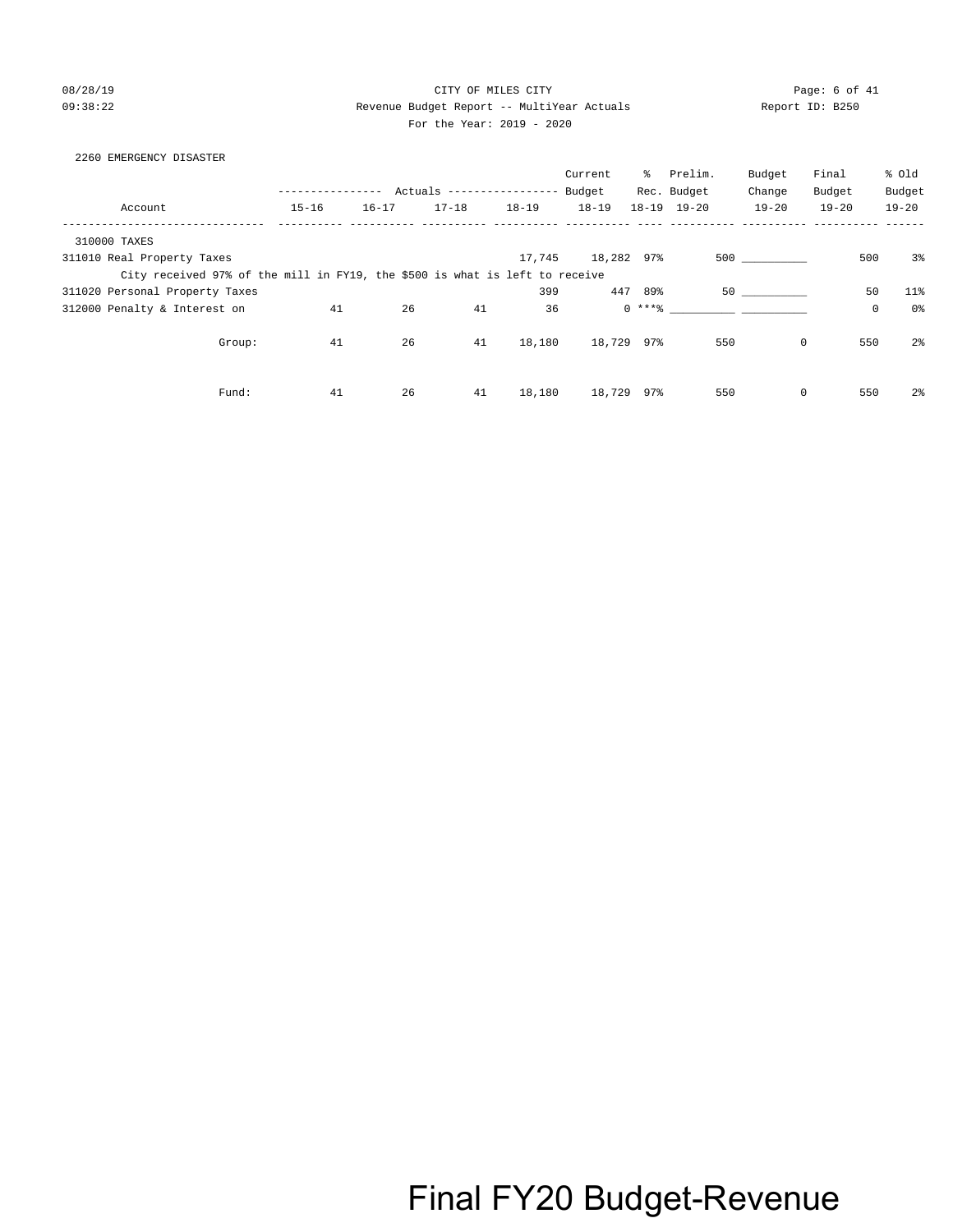### 08/28/19 Page: 7 of 41 09:38:22 Revenue Budget Report -- MultiYear Actuals Report ID: B250  $2020$

383000 Interfund Operating 16,500 6,500 7,500 13,700 13,700 100% 13,000 -1,500 11,500 84%

Group: 16,500 6,500 7,500 13,700 13,700 100% 13,000 -1,500 11,500 83%

Fund: 27,176 6,500 7,500 13,700 13,700 100% 13,000 -1,500 11,500 83%

| For the Year: 2019 |  |
|--------------------|--|
|--------------------|--|

| 2270 Health                    |           |           |                            |           | Current   | ိ       | Prelim.             | Budget    | Final     |            | % Old          |
|--------------------------------|-----------|-----------|----------------------------|-----------|-----------|---------|---------------------|-----------|-----------|------------|----------------|
|                                |           |           | Actuals ------------------ |           | Budget    |         | Rec. Budget         | Change    | Budget    |            | Budget         |
| Account                        | $15 - 16$ | $16 - 17$ | $17 - 18$                  | $18 - 19$ | $18 - 19$ |         | $18 - 19$ $19 - 20$ | $19 - 20$ | $19 - 20$ |            | $19 - 20$      |
| 340000 Charges for Services    |           |           |                            |           |           |         |                     |           |           |            |                |
| 344030 Health Inspection Fees  | 10,676    |           |                            |           |           | 0<br>0% |                     |           |           | $^{\circ}$ | 0 <sup>°</sup> |
| Group:                         | 10,676    |           |                            |           |           | 0<br>0% |                     | $\circ$   | $\circ$   | $\circ$    | 0 <sup>°</sup> |
| 380000 OTHER FINANCING SOURCES |           |           |                            |           |           |         |                     |           |           |            |                |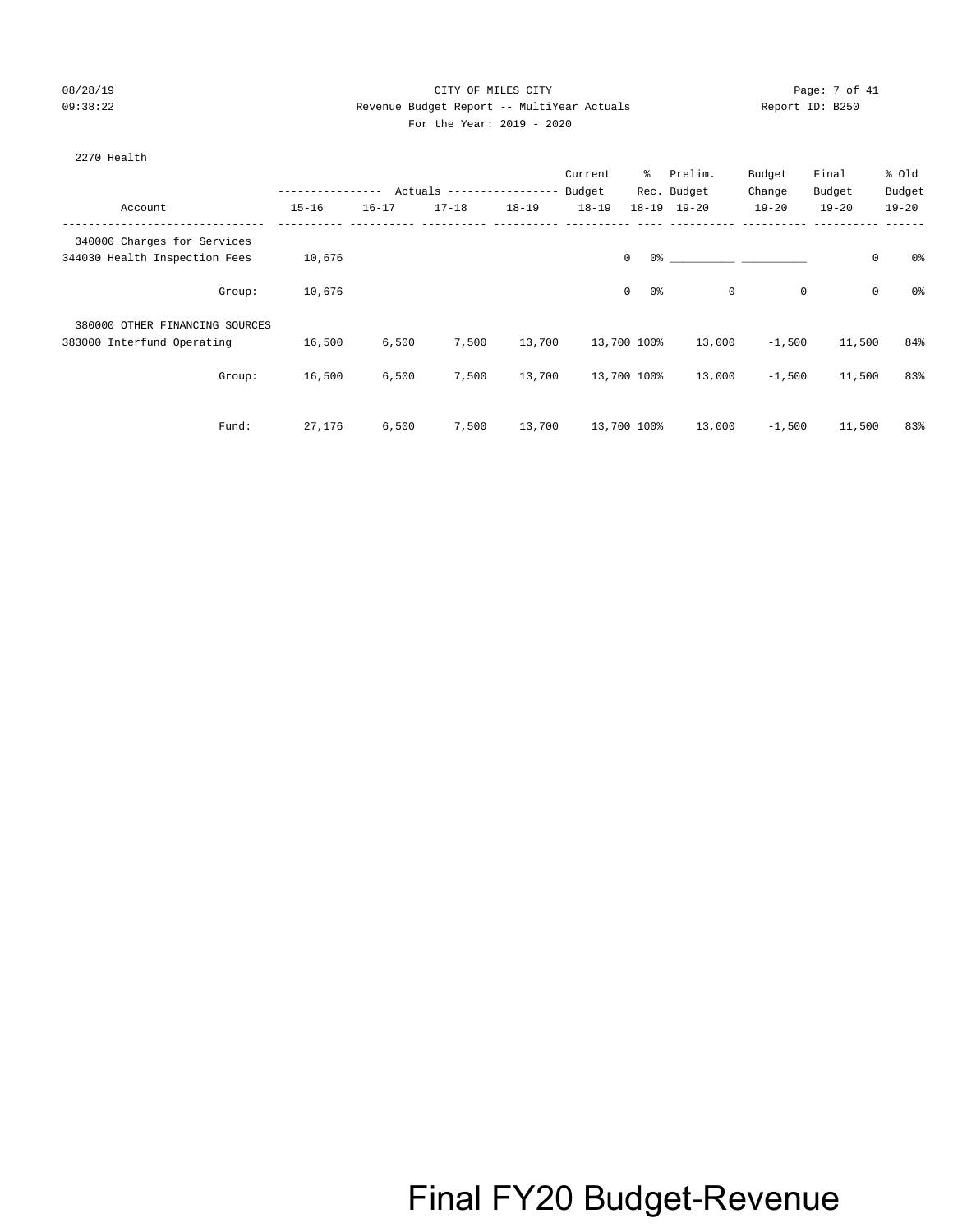### 08/28/19 CITY OF MILES CITY Page: 8 of 41 09:38:22 Revenue Budget Report -- MultiYear Actuals Report ID: B250 For the Year: 2019 - 2020

## 2310 TIFD-Downtown

|                                   |                                                                          |           |             |                               | Current | ႜႜႜ                            | Prelim.                                                                                                                                                                                                                                                                                                                                                            | Budget              | Final               | % old               |
|-----------------------------------|--------------------------------------------------------------------------|-----------|-------------|-------------------------------|---------|--------------------------------|--------------------------------------------------------------------------------------------------------------------------------------------------------------------------------------------------------------------------------------------------------------------------------------------------------------------------------------------------------------------|---------------------|---------------------|---------------------|
| Account                           | --------------- Actuals ---------------- Budget Rec. Budget<br>$15 - 16$ | $16 - 17$ |             | 17-18 18-19 18-19 18-19 19-20 |         |                                |                                                                                                                                                                                                                                                                                                                                                                    | Change<br>$19 - 20$ | Budget<br>$19 - 20$ | Budget<br>$19 - 20$ |
|                                   | -----------                                                              |           | ----- ----- |                               |         |                                |                                                                                                                                                                                                                                                                                                                                                                    |                     |                     |                     |
| 310000 TAXES                      |                                                                          |           |             |                               |         |                                |                                                                                                                                                                                                                                                                                                                                                                    |                     |                     |                     |
| 311010 Real Property Taxes        |                                                                          |           | 30,772      | 58,782                        |         |                                | 40,000 147% 42,000 34,817                                                                                                                                                                                                                                                                                                                                          |                     | 76,817              | 192%                |
| 311011 Property Tax- Cental       |                                                                          |           | 4,921       |                               |         |                                | $\begin{picture}(150,10) \put(0,0){\vector(1,0){100}} \put(15,0){\vector(1,0){100}} \put(15,0){\vector(1,0){100}} \put(15,0){\vector(1,0){100}} \put(15,0){\vector(1,0){100}} \put(15,0){\vector(1,0){100}} \put(15,0){\vector(1,0){100}} \put(15,0){\vector(1,0){100}} \put(15,0){\vector(1,0){100}} \put(15,0){\vector(1,0){100}} \put(15,0){\vector(1,0){100}}$ |                     | $\mathbf 0$         | 0%                  |
| 311020 Personal Property Taxes    |                                                                          |           | 5,066       | 2,830                         |         |                                | $0***$ $10,000$                                                                                                                                                                                                                                                                                                                                                    |                     |                     | 10,000 ******       |
| 312000 Penalty & Interest on      |                                                                          |           | 54          |                               | 72      |                                |                                                                                                                                                                                                                                                                                                                                                                    |                     | $\mathbf{0}$        | 0 %                 |
| Group:                            |                                                                          |           | 40,813      | 61,684                        |         |                                | 40,000 154% 42,000 44,817                                                                                                                                                                                                                                                                                                                                          |                     |                     | 86,817 217%         |
| 330000 INTERGOVERNMENTAL REVENUES |                                                                          |           |             |                               |         |                                |                                                                                                                                                                                                                                                                                                                                                                    |                     |                     |                     |
| 331172 Montana Main St Grant      |                                                                          |           | 10,000      |                               |         | $\mathbf{0}$                   |                                                                                                                                                                                                                                                                                                                                                                    |                     | $\mathbf 0$         | 0 <sup>8</sup>      |
| Group:                            |                                                                          |           | 10,000      |                               |         | 0 <sup>°</sup><br>$\mathbf{0}$ | $\circ$                                                                                                                                                                                                                                                                                                                                                            | $\mathbf 0$         | $\mathbf 0$         | 0 <sup>°</sup>      |
| 360000 MISCELLANEOUS REVENUE      |                                                                          |           |             |                               |         |                                |                                                                                                                                                                                                                                                                                                                                                                    |                     |                     |                     |
| 365020 Private Grant              | 750                                                                      |           |             |                               |         | $\circ$                        |                                                                                                                                                                                                                                                                                                                                                                    |                     | 0                   | 0%                  |
| Group:                            | 750                                                                      |           |             |                               |         | $\Omega$<br>0%                 | $\mathbf 0$                                                                                                                                                                                                                                                                                                                                                        | $\mathbf 0$         | $\mathbf 0$         | 0 <sup>8</sup>      |
| 370000 INVESTMENT EARNINGS        |                                                                          |           |             |                               |         |                                |                                                                                                                                                                                                                                                                                                                                                                    |                     |                     |                     |
| 371010 Investment Earnings        |                                                                          |           | 77          | 938                           |         | $0***$ $*$                     |                                                                                                                                                                                                                                                                                                                                                                    |                     | $\mathbf 0$         | 0 <sup>°</sup>      |
| Group:                            |                                                                          |           | 77          | 938                           |         | $0 \times + * *$               | $\circ$                                                                                                                                                                                                                                                                                                                                                            | $\mathbf 0$         | $\mathbf 0$         | 0%                  |
| 380000 OTHER FINANCING SOURCES    |                                                                          |           |             |                               |         |                                |                                                                                                                                                                                                                                                                                                                                                                    |                     |                     |                     |
| 383000 Interfund Operating 12,000 |                                                                          | 5,800     |             |                               |         | $\Omega$                       | $0$ %                                                                                                                                                                                                                                                                                                                                                              |                     | $\mathbf 0$         | 0 <sup>°</sup>      |
|                                   | Group: 12,000                                                            | 5,800     |             |                               |         | $\Omega$<br>0%                 | $\mathbf 0$                                                                                                                                                                                                                                                                                                                                                        | $\mathbf 0$         | $\mathbf 0$         | 0 <sup>°</sup>      |
| Fund:                             | 12,750                                                                   | 5,800     | 50,890      | 62,622                        |         | 40,000 157%                    | 42,000                                                                                                                                                                                                                                                                                                                                                             | 44,817              | 86,817              | 217%                |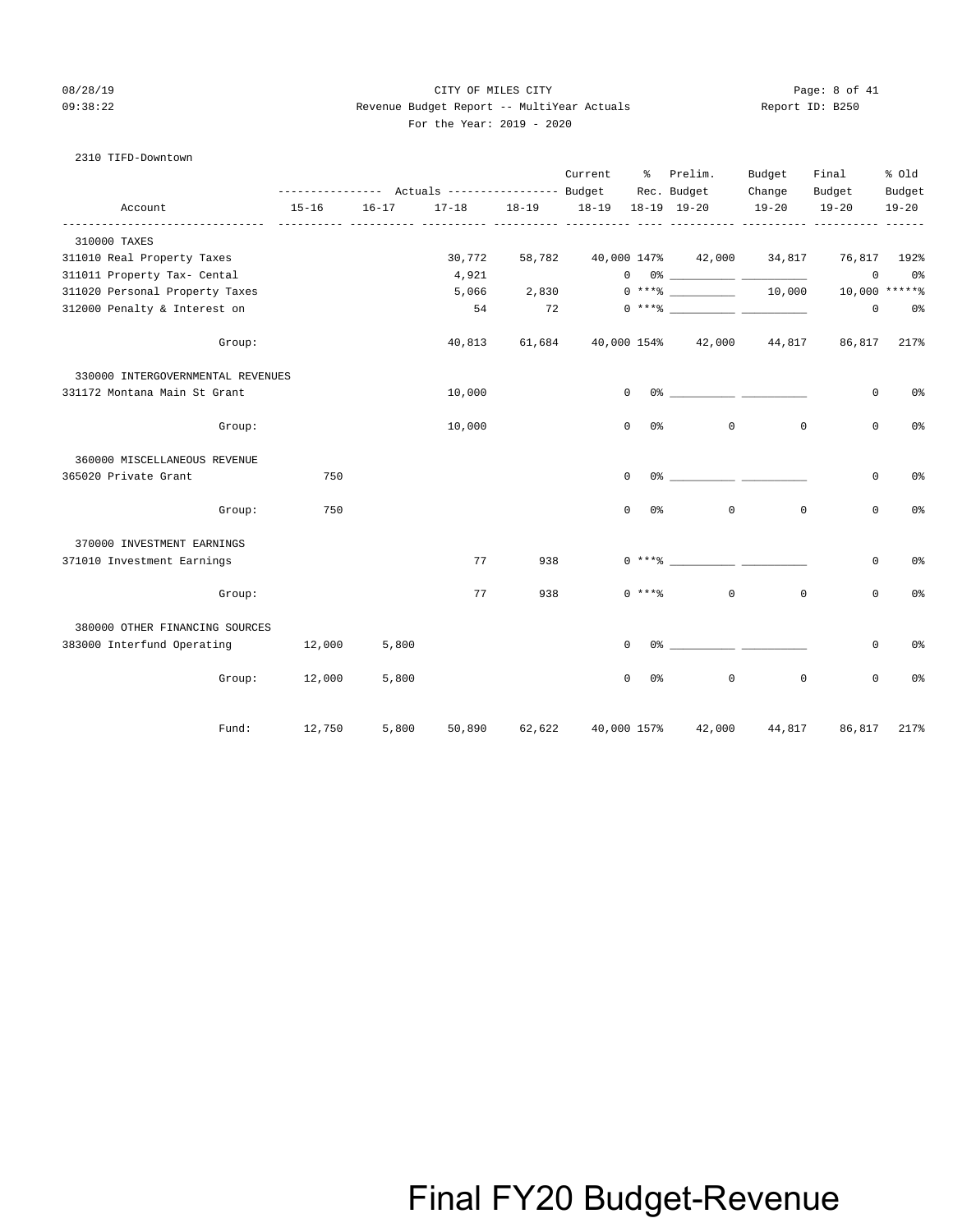## 08/28/19 CITY OF MILES CITY Page: 9 of 41 09:38:22 Revenue Budget Report -- MultiYear Actuals Report ID: B250 For the Year: 2019 - 2020

### 2350 Local Government/Study Commission

|                                |           |           |                         |           | Current   | ိ                              | Prelim.     | Budget    | Final       | % Old     |
|--------------------------------|-----------|-----------|-------------------------|-----------|-----------|--------------------------------|-------------|-----------|-------------|-----------|
|                                |           |           | Actuals --------------- |           | Budget    |                                | Rec. Budget | Change    | Budget      | Budget    |
| Account                        | $15 - 16$ | $16 - 17$ | $17 - 18$               | $18 - 19$ | $18 - 19$ | $18 - 19$                      | $19 - 20$   | $19 - 20$ | $19 - 20$   | $19 - 20$ |
| 310000 TAXES                   |           |           |                         |           |           |                                |             |           |             |           |
| 311010 Real Property Taxes     | 8,322     | 81        | 15                      |           |           | 0%<br>$\mathbf{0}$             |             | 20        |             | $20****$  |
| 311020 Personal Property Taxes | 256       | 19        | $\mathbf{1}$            |           |           | 0 <sup>o</sup><br>$\mathbf{0}$ |             | 5         |             | $5****8$  |
| Group:                         | 8,578     | 100       | 16                      |           |           | $\mathbf{0}$<br>0%             |             | 25        | $\mathbf 0$ | $25****$  |
| Fund:                          | 8,578     | 100       | 16                      |           |           | 0%<br>$\mathbf{0}$             |             | 25        | $\mathbf 0$ | $25****$  |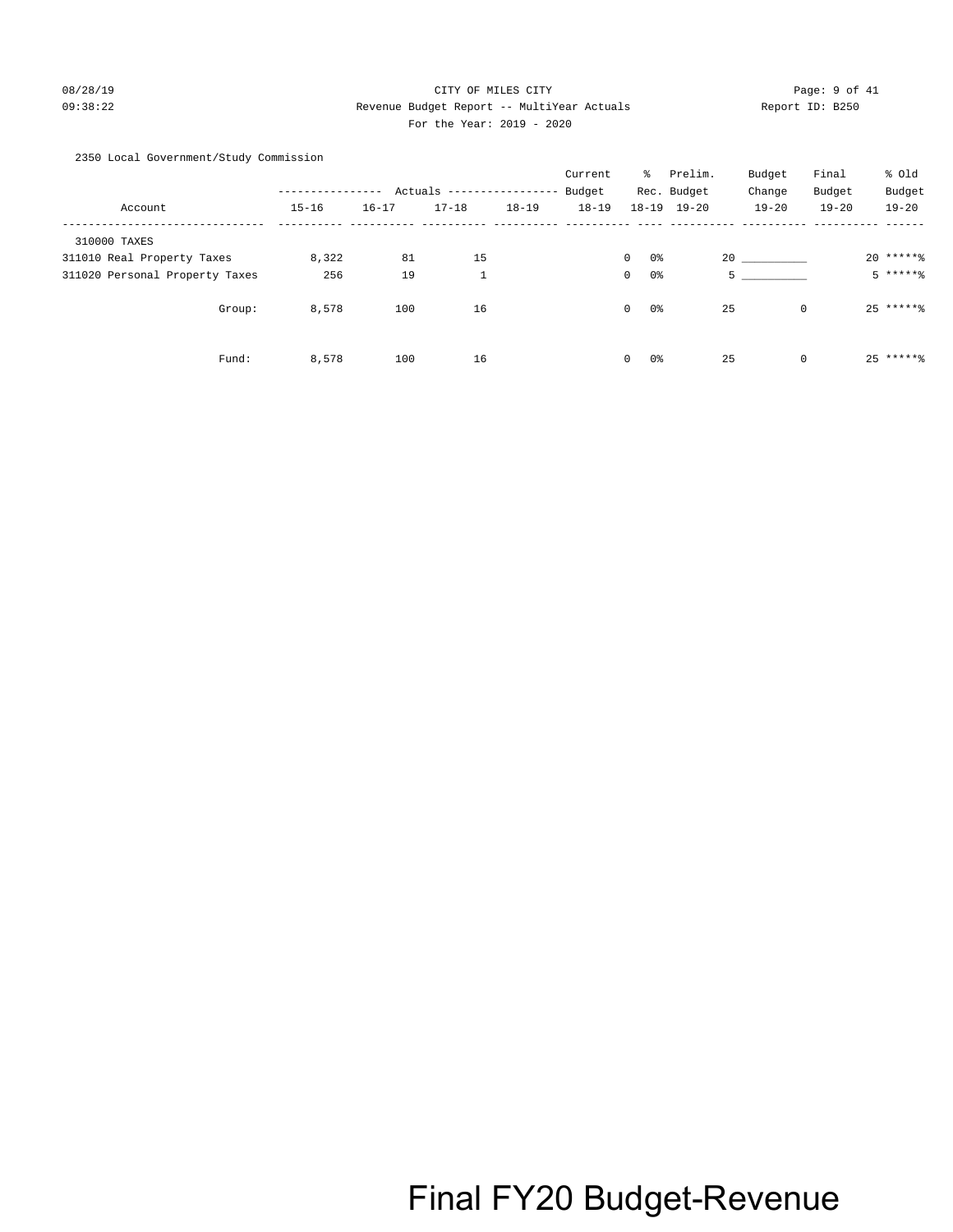## 08/28/19 CITY OF MILES CITY Page: 10 of 41 09:38:22 Revenue Budget Report -- MultiYear Actuals Report ID: B250 For the Year: 2019 - 2020

## 2372 Permissive Medical Levy

|                                       |                  |           |                            |           | Current     | ွေ          | Prelim.             | Budget    | Final       | % Old     |
|---------------------------------------|------------------|-----------|----------------------------|-----------|-------------|-------------|---------------------|-----------|-------------|-----------|
|                                       | ---------------- |           | Actuals ------------------ |           | Budget      |             | Rec. Budget         | Change    | Budget      | Budget    |
| Account                               | $15 - 16$        | $16 - 17$ | $17 - 18$                  | $18 - 19$ | $18 - 19$   |             | $18 - 19$ $19 - 20$ | $19 - 20$ | $19 - 20$   | $19 - 20$ |
| 310000 TAXES                          |                  |           |                            |           |             |             |                     |           |             |           |
| 311010 Real Property Taxes            | 161,229          | 185,382   | 196,078                    | 215,776   | 219,172 98% |             | 252,684             | 7,038     | 259,722     | 119%      |
| Needs updated when taxes are received |                  |           |                            |           |             |             |                     |           |             |           |
| 311020 Personal Property Taxes        | 5,016            | 5,142     | 5,018                      | 5,280     |             | 5,352 99%   |                     | 5,500     | 5,500       | 103%      |
| 312000 Penalty & Interest on          | 145              | 89        | 145                        | 127       |             | $0$ *** $%$ |                     |           | $\mathbf 0$ | 0%        |
| Group:                                | 166,390          | 190,613   | 201,241                    | 221,183   | 224,524 99% |             | 258,184             | 7,038     | 265,222     | 118%      |
| Fund:                                 | 166,390          | 190,613   | 201,241                    | 221,183   | 224,524 99% |             | 258,184             | 7,038     | 265,222     | 118%      |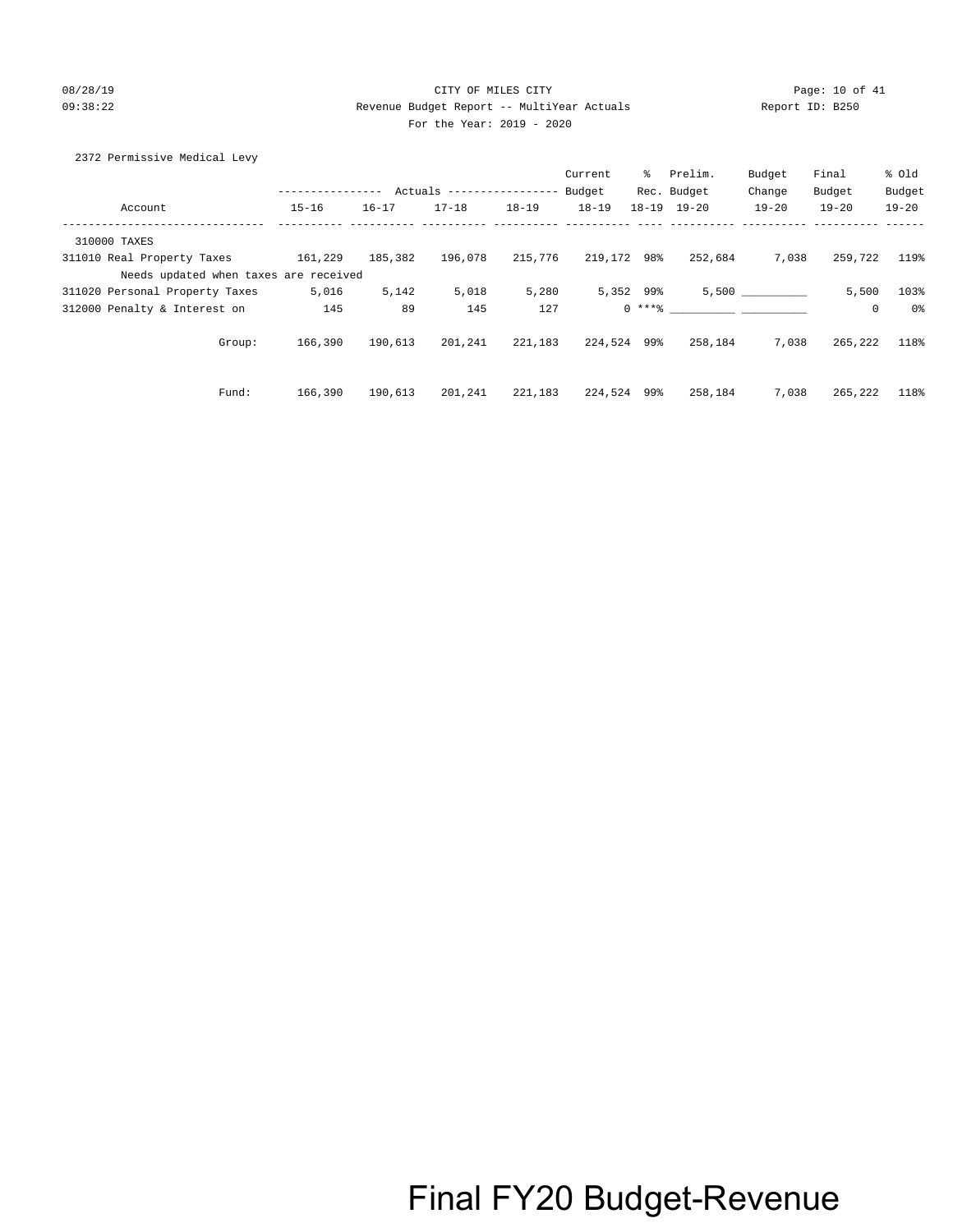### 08/28/19 CITY OF MILES CITY Page: 11 of 41 09:38:22 Revenue Budget Report -- MultiYear Actuals Report ID: B250 For the Year: 2019 - 2020

### 2390 DRUG FORFEITURE

|                                                         |           |           |                           |           | Current   | ိ         | Prelim.             | Budget    | Final                | % Old     |
|---------------------------------------------------------|-----------|-----------|---------------------------|-----------|-----------|-----------|---------------------|-----------|----------------------|-----------|
|                                                         |           |           | Actuals ----------------- |           | Budget    |           | Rec. Budget         | Change    | Budget               | Budget    |
| Account                                                 | $15 - 16$ | $16 - 17$ | $17 - 18$                 | $18 - 19$ | $18 - 19$ |           | $18 - 19$ $19 - 20$ | $19 - 20$ | $19 - 20$            | $19 - 20$ |
| 350000 FINES AND FORFEITURES<br>351013 Drug Forfeitures |           |           |                           | 1,600     |           | 3,000 53% |                     | 2,000 200 | 2,000                | 67%       |
| Group:                                                  |           |           |                           | 1,600     | 3,000     | 53%       | 2,000               |           | $\mathbf 0$<br>2,000 | 66%       |
| Fund:                                                   |           |           |                           | 1,600     | 3,000     | 53%       | 2,000               |           | 2,000<br>$\mathbf 0$ | 66%       |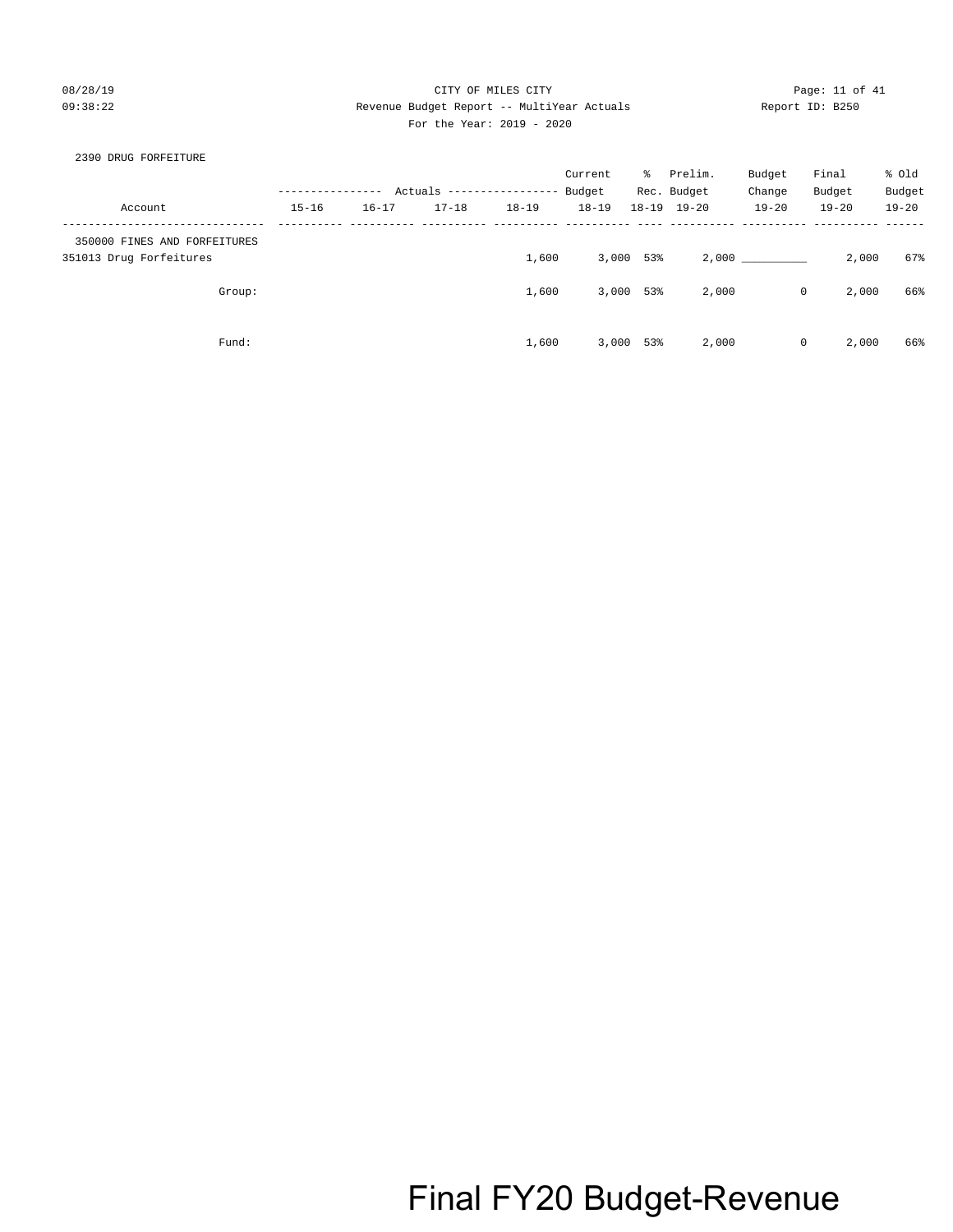## 08/28/19 CITY OF MILES CITY Page: 12 of 41 09:38:22 Revenue Budget Report -- MultiYear Actuals Report ID: B250 For the Year: 2019 - 2020

## 2394 BUILDING CODE ENFORCEMENT

|                                                          |           |           |           |                   | Current   | ిం  | Prelim.             | Budget    | Final                   | % old     |
|----------------------------------------------------------|-----------|-----------|-----------|-------------------|-----------|-----|---------------------|-----------|-------------------------|-----------|
|                                                          |           | Actuals   |           | ----------------- | Budget    |     | Rec. Budget         | Change    | Budget                  | Budget    |
| Account                                                  | $15 - 16$ | $16 - 17$ | $17 - 18$ | $18 - 19$         | $18 - 19$ |     | $18 - 19$ $19 - 20$ | $19 - 20$ | $19 - 20$               | $19 - 20$ |
| 320000 LICENSES AND PERMITS<br>323010 Building & Related | 122,708   | 127,314   | 109,246   | 140,956           | 145,600   | 97% | 145,600             |           | 145,600                 | 100%      |
| Group:                                                   | 122,708   | 127,314   | 109,246   | 140,956           | 145,600   | 97% | 145,600             |           | 145,600<br>$\mathbf{0}$ | 100%      |
| Fund:                                                    | 122,708   | 127,314   | 109,246   | 140,956           | 145,600   | 97% | 145,600             |           | 145,600<br>0            | 100%      |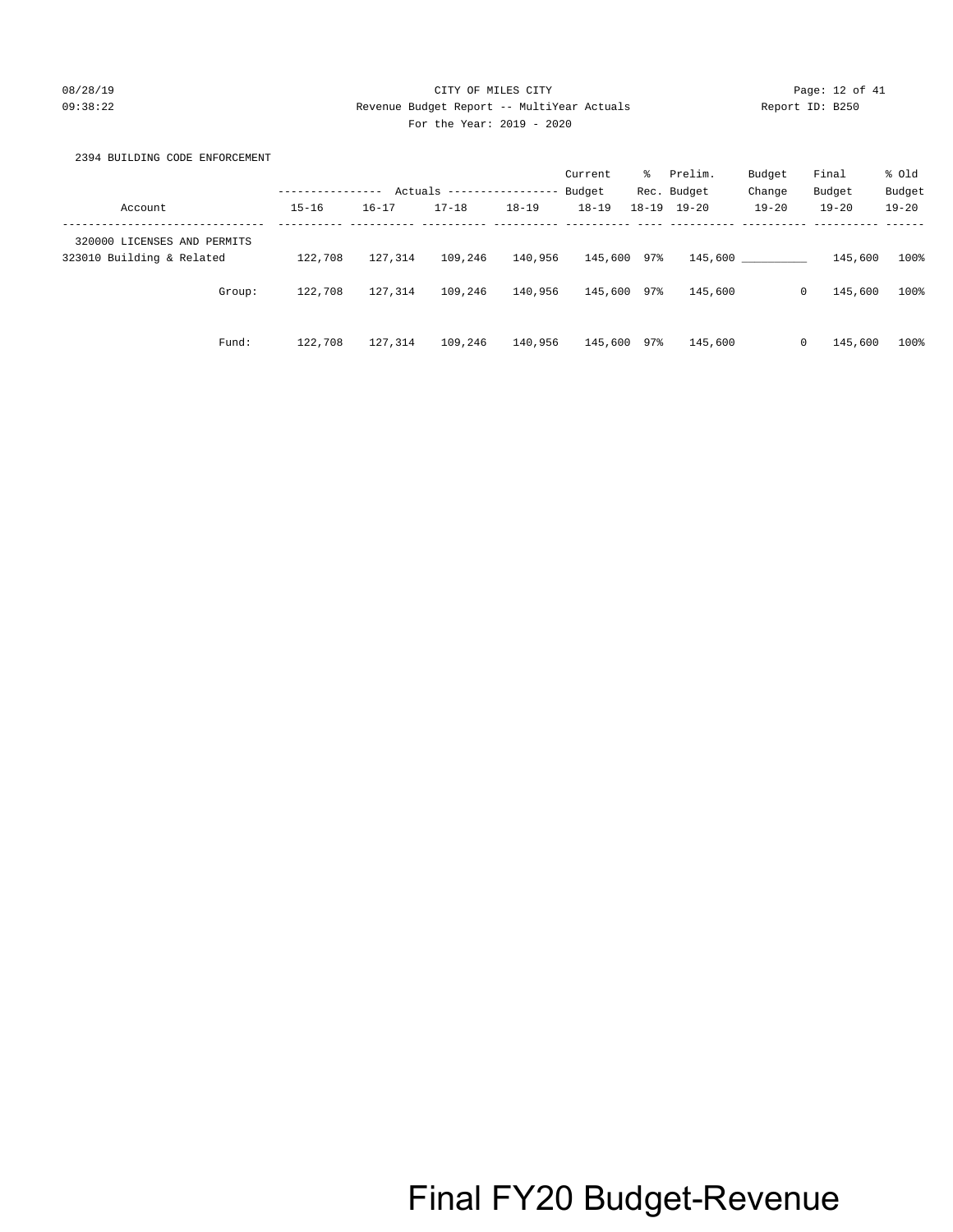## 08/28/19 CITY OF MILES CITY Page: 13 of 41 09:38:22 Revenue Budget Report -- MultiYear Actuals Report ID: B250 For the Year: 2019 - 2020

### 2400 LTG M D#165-(Gen City)

|                                |           |         |                              |       | Current |            | % Prelim.                                                  | Budget         | Final           | % old     |
|--------------------------------|-----------|---------|------------------------------|-------|---------|------------|------------------------------------------------------------|----------------|-----------------|-----------|
|                                |           |         |                              |       |         |            | Rec. Budget                                                | Change         | Budget          | Budget    |
| Account                        | $15 - 16$ |         | 16-17 17-18 18-19 18-19      |       |         |            | 18-19 19-20                                                | $19 - 20$      | $19 - 20$       | $19 - 20$ |
| 360000 MISCELLANEOUS REVENUE   |           |         |                              |       |         |            |                                                            |                |                 |           |
| 363010 Maintenance Assessments | 169,987   |         |                              |       |         |            |                                                            |                | 175,342 175,342 | 82%       |
| 363040 Penalty & Interest on   | 779       | 452     | 741                          | 610   |         | 500 122%   |                                                            |                | 550             | 110%      |
| Group:                         |           |         |                              |       |         |            | 170,766  170,606  203,232  214,452  214,801  100%  175,892 | $\overline{0}$ | 175,892         | 81%       |
| 370000 INVESTMENT EARNINGS     |           |         |                              |       |         |            |                                                            |                |                 |           |
| 371010 Investment Earnings     | 149       | 204     | 384                          | 1,405 |         | 100 ****   |                                                            | 900            | 900             | 900%      |
| Group:                         | 149       | 204     | 384                          | 1,405 |         | $100$ ***% | 900                                                        | $\mathbf{0}$   | 900             | 900%      |
| Fund:                          | 170,915   | 170,810 | 203,616 215,857 214,901 100% |       |         |            | 176,792                                                    | $\circ$        | 176,792         | 82%       |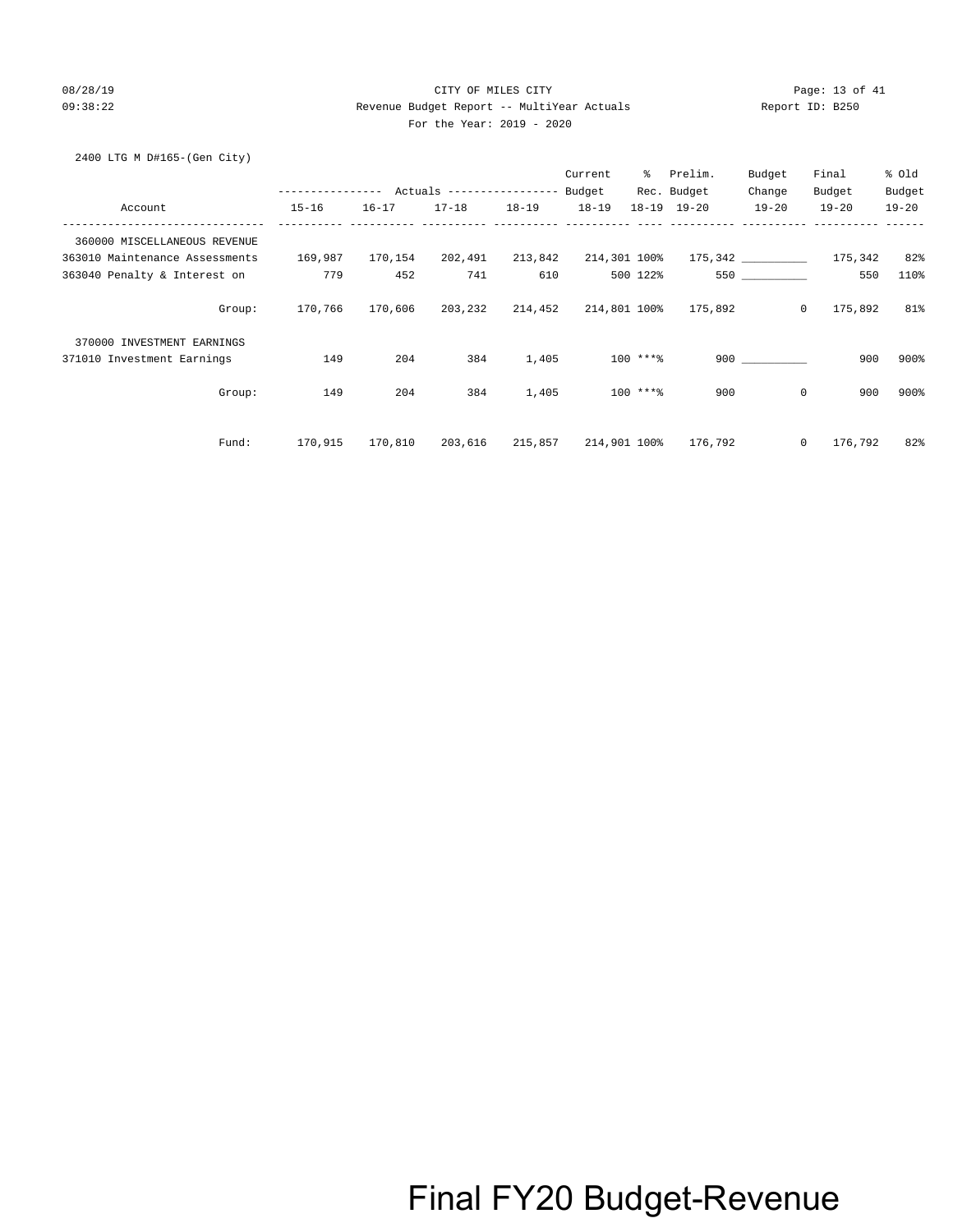## 08/28/19 CITY OF MILES CITY Page: 14 of 41 09:38:22 Revenue Budget Report -- MultiYear Actuals Report ID: B250 For the Year: 2019 - 2020

### 2420 LTG M D#167-(MilesAddn Etc)

|                                |                  |           |                                  |           | Current    | ៖       | Prelim.             | Budget           | Final     | % old     |
|--------------------------------|------------------|-----------|----------------------------------|-----------|------------|---------|---------------------|------------------|-----------|-----------|
|                                | ---------------- |           | Actuals ----------------- Budget |           |            |         | Rec. Budget         | Change           | Budget    | Budget    |
| Account                        | $15 - 16$        | $16 - 17$ | $17 - 18$                        | $18 - 19$ | $18 - 19$  |         | $18 - 19$ $19 - 20$ | $19 - 20$        | $19 - 20$ | $19 - 20$ |
| 360000 MISCELLANEOUS REVENUE   |                  |           |                                  |           |            |         |                     |                  |           |           |
| 363010 Maintenance Assessments | 31,400           | 29,749    | 28,581                           | 31,428    | 31,875 99% |         |                     | 26,100 _________ | 26,100    | 82%       |
| 363040 Penalty & Interest on   | 134              | 130       | 132                              | 63        | 100        | 63%     |                     | 100              | 100       | 100%      |
| Group:                         | 31,534           | 29,879    | 28,713                           | 31,491    | 31,975 98% |         | 26,200              | $\circ$          | 26,200    | 81%       |
| 370000 INVESTMENT EARNINGS     |                  |           |                                  |           |            |         |                     |                  |           |           |
| 371010 Investment Earnings     | 34               | 71        | 104                              | 293       |            | 55 533% |                     | 200              | 200       | 364%      |
| Group:                         | 34               | 71        | 104                              | 293       |            | 55 533% | 200                 | $\mathbf 0$      | 200       | 363%      |
| Fund:                          | 31,568           | 29,950    | 28,817                           | 31,784    | 32,030 99% |         | 26,400              | $\mathbf{0}$     | 26,400    | 82%       |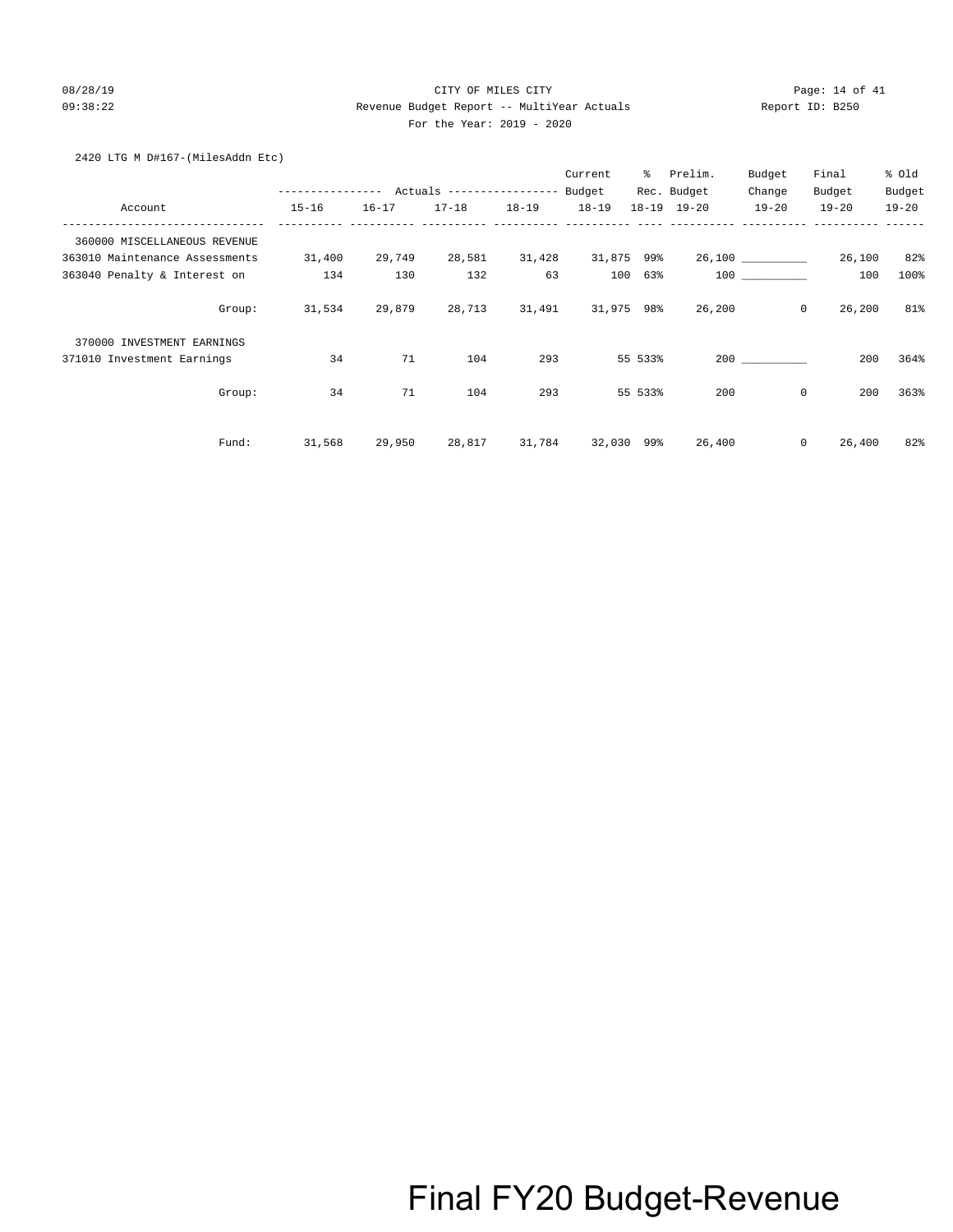## 08/28/19 Page: 15 of 41 09:38:22 Revenue Budget Report -- MultiYear Actuals Report ID: B250 For the Year: 2019 - 2020

## 2430 LTG M D#171-(Balsam Est)

|                                |                                           |                 |             |       | Current   | ႜႜႜၟ      | Prelim.     | Budget         | Final     | % Old      |
|--------------------------------|-------------------------------------------|-----------------|-------------|-------|-----------|-----------|-------------|----------------|-----------|------------|
|                                | --------------- Actuals ----------------- |                 |             |       | Budget    |           | Rec. Budget | Change         | Budget    | Budget     |
| Account                        | $15 - 16$                                 | $16 - 17$       | 17-18 18-19 |       | $18 - 19$ |           | 18-19 19-20 | $19 - 20$      | $19 - 20$ | $19 - 20$  |
| 360000 MISCELLANEOUS REVENUE   |                                           |                 |             |       |           |           |             |                |           |            |
| 363010 Maintenance Assessments | 4,267                                     | 5,607           | 5,072       | 4,931 | 5,037 98% |           |             | 5,716          |           | 5,716 113% |
| 363040 Penalty & Interest on   | 6                                         | $7\phantom{.0}$ | 11          | 9     |           | 5 180%    |             | 5 <sub>5</sub> | 5         | 100%       |
| Group:                         | 4,273                                     | 5,614           | 5,083       | 4,940 | 5,042 98% |           | 5,721       | $\circ$        | 5,721     | 113%       |
| 370000 INVESTMENT EARNINGS     |                                           |                 |             |       |           |           |             |                |           |            |
| 371010 Investment Earnings     | $\overline{4}$                            | 12              | 30          | 45    |           | 10 450%   |             | 300            | 300       | 3000%      |
| Group:                         | $\overline{4}$                            | 12              | 30          | 45    |           | 10 450%   | 300         | $\mathbf 0$    | 300       | 3000%      |
| Fund:                          | 4,277                                     | 5,626           | 5,113       | 4,985 |           | 5,052 99% | 6,021       | $\circ$        | 6,021     | 119%       |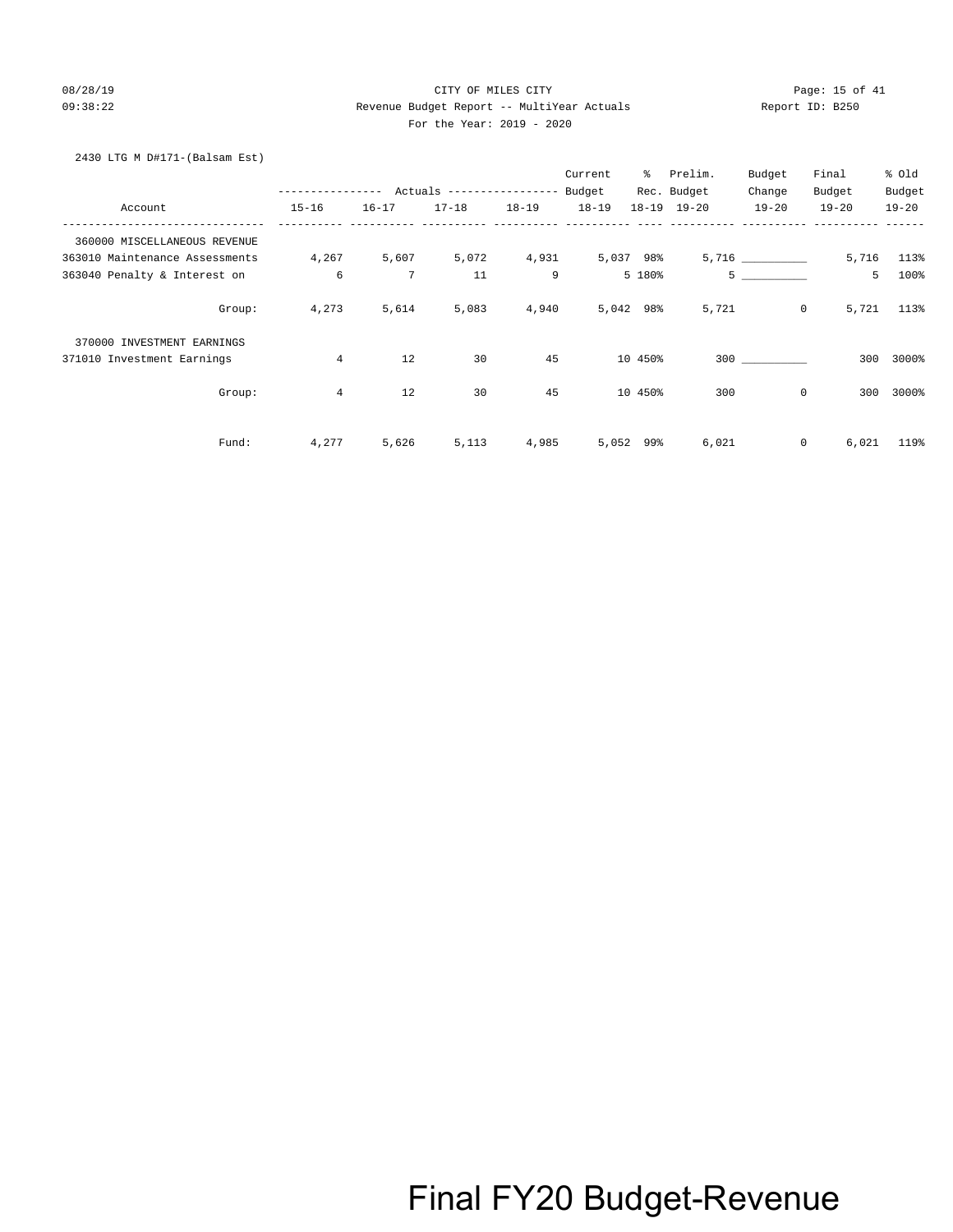## 08/28/19 CITY OF MILES CITY Page: 16 of 41 09:38:22 Revenue Budget Report -- MultiYear Actuals Report ID: B250 For the Year: 2019 - 2020

### 2440 LTG M D#172-(Main Str)

|                                |                                           |               |                           |           | Current     | ိ       | Prelim.             | Budget         | Final     | % old     |
|--------------------------------|-------------------------------------------|---------------|---------------------------|-----------|-------------|---------|---------------------|----------------|-----------|-----------|
|                                | --------------- Actuals ----------------- |               |                           |           | Budget      |         | Rec. Budget         | Change         | Budget    | Budget    |
| Account                        | $15 - 16$                                 | $16 - 17$     | $17 - 18$                 | $18 - 19$ | $18 - 19$   |         | $18 - 19$ $19 - 20$ | $19 - 20$      | $19 - 20$ | $19 - 20$ |
| 360000 MISCELLANEOUS REVENUE   |                                           |               |                           |           |             |         |                     |                |           |           |
| 363010 Maintenance Assessments | 17,408                                    | 17,562        | 20,227                    | 22,366    | 22,372 100% |         |                     | 33,451         | 33,451    | 150%      |
| 363040 Penalty & Interest on   | 60                                        | 47            | 100                       | 40        |             | 100 40% |                     | 100 000        | 100       | 100%      |
| Group:                         |                                           | 17,468 17,609 | 20,327 22,406 22,472 100% |           |             |         | 33,551              | $\overline{0}$ | 33,551    | 149%      |
| 370000 INVESTMENT EARNINGS     |                                           |               |                           |           |             |         |                     |                |           |           |
| 371010 Investment Earnings     | 22                                        | 36            | 59                        | 76        |             | 50 152% |                     |                | 50        | 100%      |
| Group:                         | 22                                        | 36            | 59                        | 76        |             | 50 152% | 50                  | $\mathbf 0$    | 50        | 100%      |
| Fund:                          | 17,490                                    | 17,645        | 20,386                    | 22,482    | 22,522 100% |         | 33,601              | $\mathbf{0}$   | 33,601    | 149%      |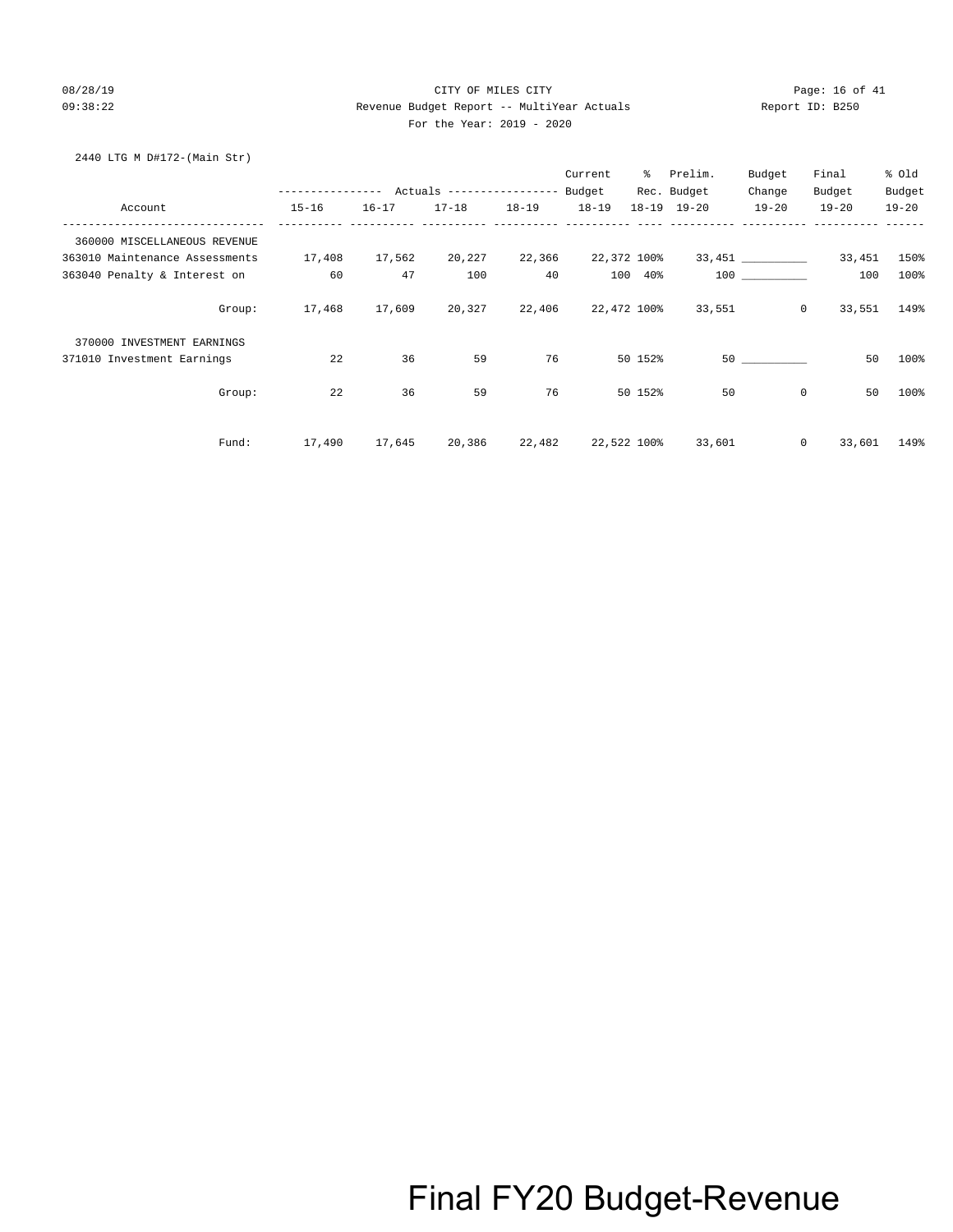## 08/28/19 CITY OF MILES CITY Page: 17 of 41 09:38:22 Revenue Budget Report -- MultiYear Actuals Report ID: B250 For the Year: 2019 - 2020

## 2450 LTG M D#195-(SG-Trico)

|                                |             |           |                                  |           | Current    | ႜႜ       | Prelim.             | Budget      | Final     | % Old     |
|--------------------------------|-------------|-----------|----------------------------------|-----------|------------|----------|---------------------|-------------|-----------|-----------|
|                                | ----------- |           | Actuals ----------------- Budget |           |            |          | Rec. Budget         | Change      | Budget    | Budget    |
| Account                        | $15 - 16$   | $16 - 17$ | $17 - 18$                        | $18 - 19$ | $18 - 19$  |          | $18 - 19$ $19 - 20$ | $19 - 20$   | $19 - 20$ | $19 - 20$ |
| 360000 MISCELLANEOUS REVENUE   |             |           |                                  |           |            |          |                     |             |           |           |
| 363010 Maintenance Assessments | 5,282       | 5,937     | 5,771                            | 5,314     | 5,338 100% |          |                     | 5,897       | 5,897     | 110%      |
| 363040 Penalty & Interest on   | 8           | 14        | 19                               | 5         | 10         | 50%      |                     | 10          | 10        | 100%      |
| Group:                         | 5,290       | 5,951     | 5,790                            | 5,319     | 5,348 99%  |          | 5,907               | $\mathbf 0$ | 5,907     | 110%      |
| 370000 INVESTMENT EARNINGS     |             |           |                                  |           |            |          |                     |             |           |           |
| 371010 Investment Earnings     | 8           | 12        | 895                              | 1,055     |            | $10***8$ |                     | 50          | 50        | 500%      |
| Group:                         | 8           | 12        | 895                              | 1,055     |            | $10***8$ | 50                  | $\mathbf 0$ | 50        | 500%      |
| Fund:                          | 5,298       | 5,963     | 6,685                            | 6,374     | 5,358 119% |          | 5,957               | 0           | 5,957     | 111%      |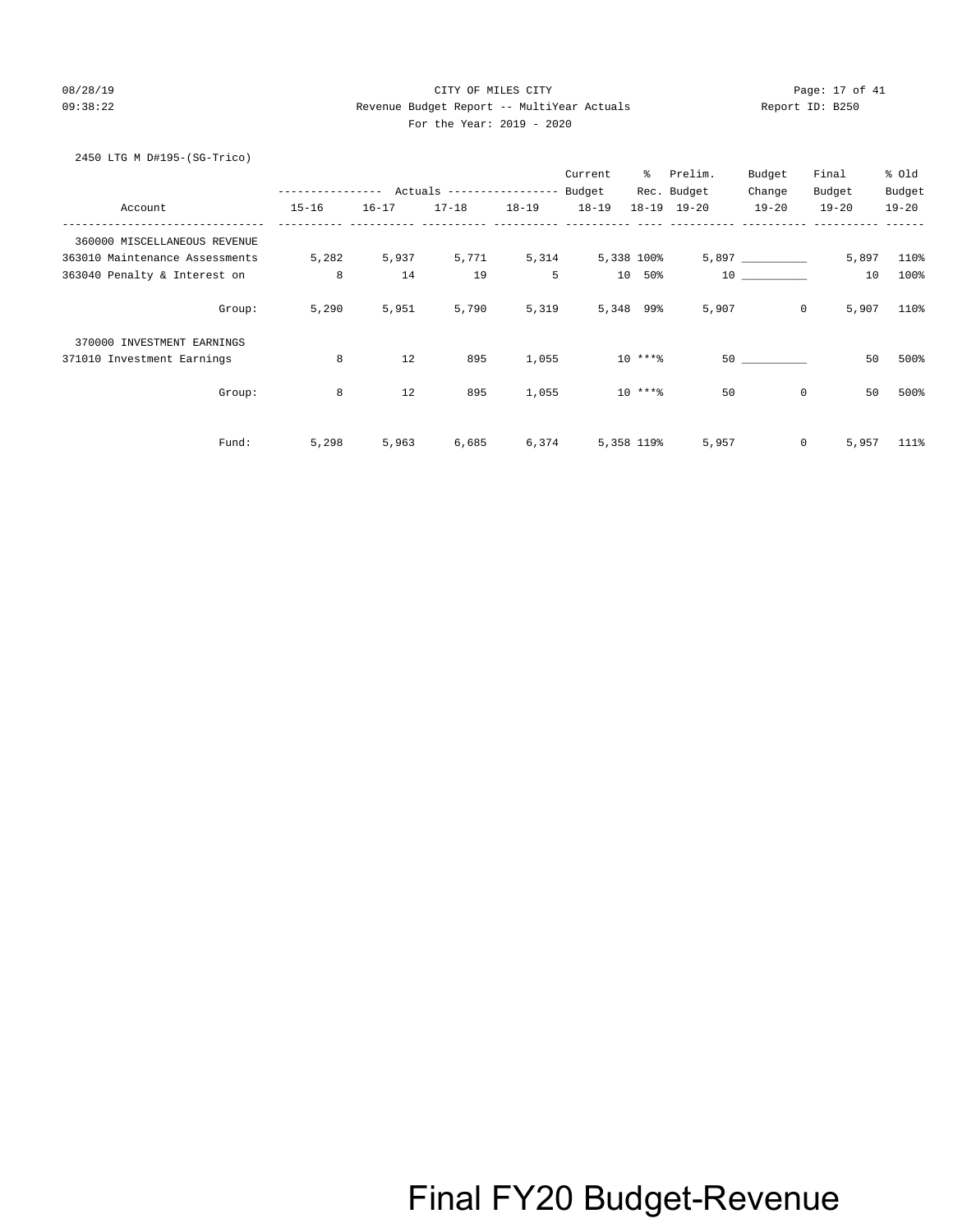## 08/28/19 CITY OF MILES CITY Page: 18 of 41 09:38:22 Revenue Budget Report -- MultiYear Actuals Report ID: B250 For the Year: 2019 - 2020

### 2470 LTG M D#202-(SG-MDU&NV)

|                                |           |           |                                                 |           | Current   | ႜ         | Prelim.     | Budget    | Final            | % Old     |
|--------------------------------|-----------|-----------|-------------------------------------------------|-----------|-----------|-----------|-------------|-----------|------------------|-----------|
|                                |           |           | --------------- Actuals ---------------- Budget |           |           |           | Rec. Budget | Change    | Budget           | Budget    |
| Account                        | $15 - 16$ | $16 - 17$ | $17 - 18$                                       | $18 - 19$ | $18 - 19$ |           | 18-19 19-20 | $19 - 20$ | $19 - 20$        | $19 - 20$ |
| 360000 MISCELLANEOUS REVENUE   |           |           |                                                 |           |           |           |             |           |                  |           |
| 363010 Maintenance Assessments | 7,589     | 7,659     | 6,900                                           | 8,506     | 8,622 99% |           |             |           | 9,308            | 108%      |
| 363040 Penalty & Interest on   | 39        | 24        | 18                                              | 33        |           | 20 165%   |             | 50        | 50               | 250%      |
| Group:                         | 7,628     | 7,683     | 6,918                                           | 8,539     | 8,642 99% |           | 9,358       |           | $\circ$<br>9,358 | 108%      |
| 370000 INVESTMENT EARNINGS     |           |           |                                                 |           |           |           |             |           |                  |           |
| 371010 Investment Earnings     | 8         | 13        | 16                                              | 25        |           | 10 250%   |             | 10        | 10               | 100%      |
| Group:                         | 8         | 13        | 16                                              | 25        |           | 10 250%   | 10          |           | 0<br>10          | 100%      |
| Fund:                          | 7,636     | 7,696     | 6,934                                           | 8,564     |           | 8,652 99% | 9,368       |           | 0<br>9,368       | 108%      |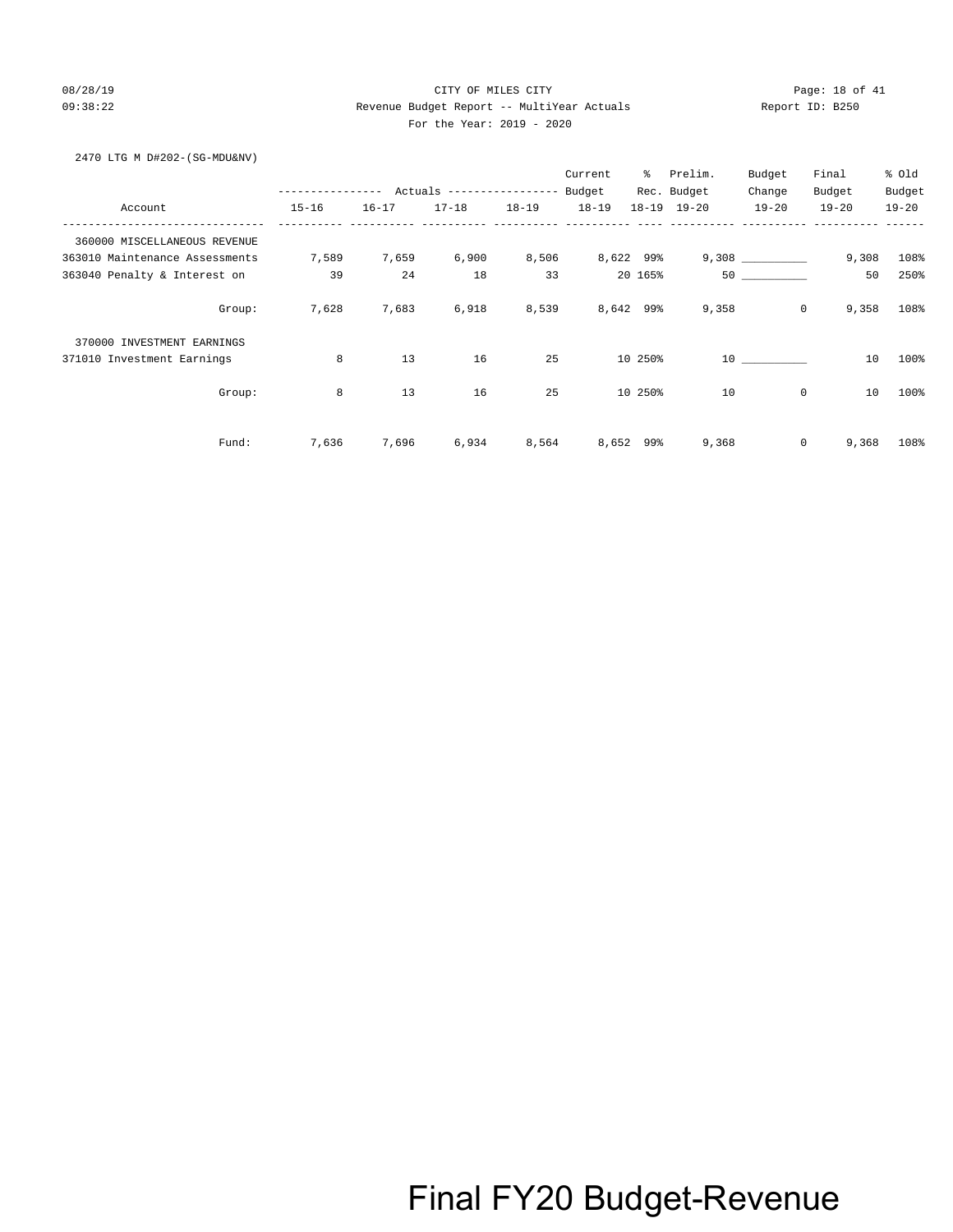## 08/28/19 CITY OF MILES CITY Page: 19 of 41 09:38:22 Revenue Budget Report -- MultiYear Actuals Report ID: B250 For the Year: 2019 - 2020

## 2480 LTG M M#173-(Milestown Estates)

|                                |                  |              |                            |           | Current   | ⊱           | Prelim.             | Budget         | Final     | % old      |
|--------------------------------|------------------|--------------|----------------------------|-----------|-----------|-------------|---------------------|----------------|-----------|------------|
|                                | ---------------- |              | Actuals ------------------ |           | Budget    |             | Rec. Budget         | Change         | Budget    | Budget     |
| Account                        | $15 - 16$        | $16 - 17$    | $17 - 18$                  | $18 - 19$ | $18 - 19$ |             | $18 - 19$ $19 - 20$ | $19 - 20$      | $19 - 20$ | $19 - 20$  |
| 360000 MISCELLANEOUS REVENUE   |                  |              |                            |           |           |             |                     |                |           |            |
| 363010 Maintenance Assessments | 1,817            | 1,431        | 1,407                      | 2,697     |           | 2,673 101%  |                     | 2,874          |           | 2,874 108% |
| 363040 Penalty & Interest on   | $7\overline{ }$  | $\mathbf{1}$ | 2                          | 5         |           | $0$ *** $%$ |                     | $\overline{2}$ |           | $2****$    |
| Group:                         | 1,824            | 1,432        | 1,409                      | 2,702     |           | 2,673 101%  | 2,876               | $\mathsf{O}$   | 2,876     | 107%       |
| 370000 INVESTMENT EARNINGS     |                  |              |                            |           |           |             |                     |                |           |            |
| 371010 Investment Earnings     | 5                | 9            | 15                         | 32        |           | 10 320%     |                     | 25             | 25        | 250%       |
| Group:                         | 5                | 9            | 15                         | 32        |           | 10 320%     | 25                  | 0              | 25        | 250%       |
| Fund:                          | 1,829            | 1,441        | 1,424                      | 2,734     |           | 2,683 102%  | 2,901               | 0              | 2,901     | 108%       |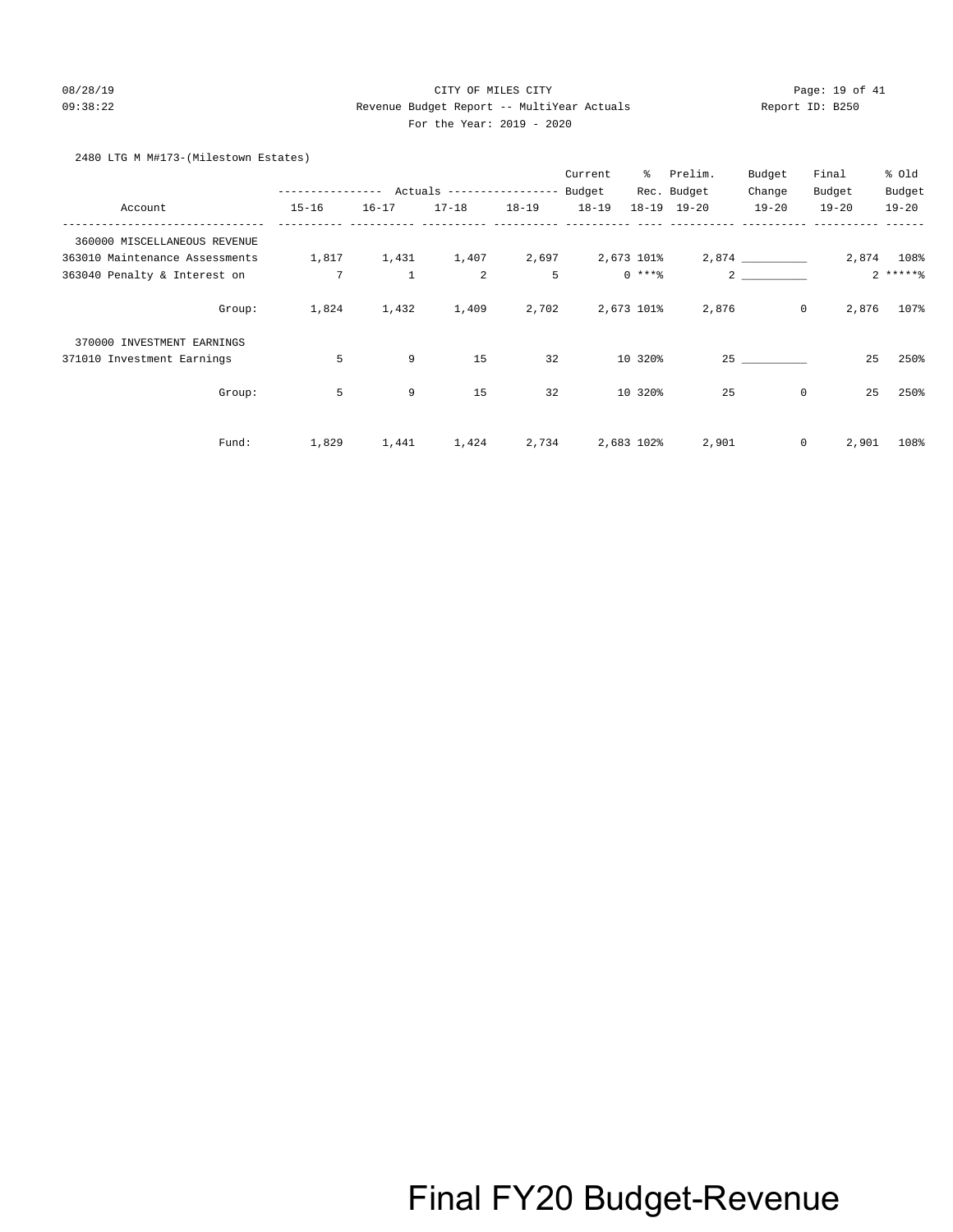08/28/19 Page: 20 of 41 09:38:22 Revenue Budget Report -- MultiYear Actuals Report ID: B250 For the Year: 2019 - 2020

## 2510 STR MAINT DIST #204

|                                                                                                                                                |                                                                             |           | ---------- Actuals ---------------- Budget |             | Current | ိ           | Prelim.<br>Rec. Budget                                                      | Budget<br>Change | Final<br>Budget     | % old<br>Budget |
|------------------------------------------------------------------------------------------------------------------------------------------------|-----------------------------------------------------------------------------|-----------|--------------------------------------------|-------------|---------|-------------|-----------------------------------------------------------------------------|------------------|---------------------|-----------------|
| Account                                                                                                                                        | $15 - 16$                                                                   | $16 - 17$ | $17 - 18$                                  | 18-19 18-19 |         |             | 18-19 19-20                                                                 | $19 - 20$        | $19 - 20$           | $19 - 20$       |
| 310000 TAXES                                                                                                                                   |                                                                             |           |                                            |             |         |             |                                                                             |                  |                     |                 |
| 311010 Real Property Taxes                                                                                                                     |                                                                             |           |                                            | $-104$      |         |             | $0***8$                                                                     |                  | $\mathbf{0}$        | 0%              |
| Group:                                                                                                                                         |                                                                             |           |                                            | $-104$      |         | $0$ *** $%$ | $\overline{0}$                                                              | $\Omega$         | $\Omega$            | 0%              |
| 330000 INTERGOVERNMENTAL REVENUES                                                                                                              |                                                                             |           |                                            |             |         |             |                                                                             |                  |                     |                 |
| 331113 FEMA -Projects                                                                                                                          |                                                                             |           |                                            |             | 30,000  | 0 %         |                                                                             |                  | 32,467              | 108%            |
| Slough Study                                                                                                                                   |                                                                             |           |                                            |             |         |             |                                                                             |                  |                     |                 |
| Group:                                                                                                                                         |                                                                             |           |                                            |             |         |             | 30,000 0% 32,467 0                                                          |                  | 32,467              | 108%            |
| 360000 MISCELLANEOUS REVENUE                                                                                                                   |                                                                             |           |                                            |             |         |             |                                                                             |                  |                     |                 |
| 362020 MISC REVENUE                                                                                                                            |                                                                             | 3,510     |                                            | 600         |         |             | $0***$ $\frac{20}{10}$                                                      |                  | $\circ$             | 0%              |
| 363010 Maintenance Assessments    1,025,110    1,136,318    1,224,812    1,559,951    1,570,748    99%    1,704,326    __________    1,704,326 |                                                                             |           |                                            |             |         |             |                                                                             |                  |                     | 109%            |
| 363040 Penalty & Interest on                                                                                                                   | 3,650                                                                       | 2,475     | 4,050                                      | 3,189       |         |             | $4,000$ 80% $4,000$ 4.000 $4,000$                                           |                  |                     | 100%            |
| Group:                                                                                                                                         | 1,028,760 1,142,303 1,228,862 1,563,740 1,574,748 99% 1,708,326 0 1,708,326 |           |                                            |             |         |             |                                                                             |                  |                     | 108%            |
| 370000 INVESTMENT EARNINGS                                                                                                                     |                                                                             |           |                                            |             |         |             |                                                                             |                  |                     |                 |
| 371010 Investment Earnings                                                                                                                     | 1,139                                                                       | 3,077     | 8,710                                      | 16,987      |         |             | 5,000 340% 10,000 10,000                                                    |                  |                     | 200%            |
| Group:                                                                                                                                         | 1,139                                                                       | 3,077     | 8,710                                      | 16,987      |         | 5,000 340%  | 10,000                                                                      | $\sim$ 0         | 10,000              | 200%            |
| 380000 OTHER FINANCING SOURCES                                                                                                                 |                                                                             |           |                                            |             |         |             |                                                                             |                  |                     |                 |
| 381012 Intercap Operating Loan 59,703                                                                                                          |                                                                             |           |                                            |             | 0       |             |                                                                             |                  | $\mathbf 0$         | 0%              |
| 383000 Interfund Operating                                                                                                                     | 87,133                                                                      |           | 86,220 117,344 99,939                      |             |         |             | $102,300$ 98% 84,771 _________                                              |                  | 84,771              | 83%             |
| Gas Tax- 50%- \$84332- True #                                                                                                                  |                                                                             |           |                                            |             |         |             |                                                                             |                  |                     |                 |
| Emergency Mill levy not paid in 2018 tax year # 2260 True # of \$440, left to<br>receive for taxes                                             |                                                                             |           |                                            |             |         |             |                                                                             |                  |                     |                 |
| Group:                                                                                                                                         |                                                                             |           |                                            |             |         |             | 146,836 86,220 117,344 99,939 102,300 98% 84,771                            | $\mathbf{0}$     | 84,771              | 82%             |
| Fund:                                                                                                                                          |                                                                             |           |                                            |             |         |             | 1, 176, 735 1, 231, 600 1, 354, 916 1, 680, 562 1, 712, 048 98% 1, 835, 564 |                  | $0 \quad 1,835,564$ | 107%            |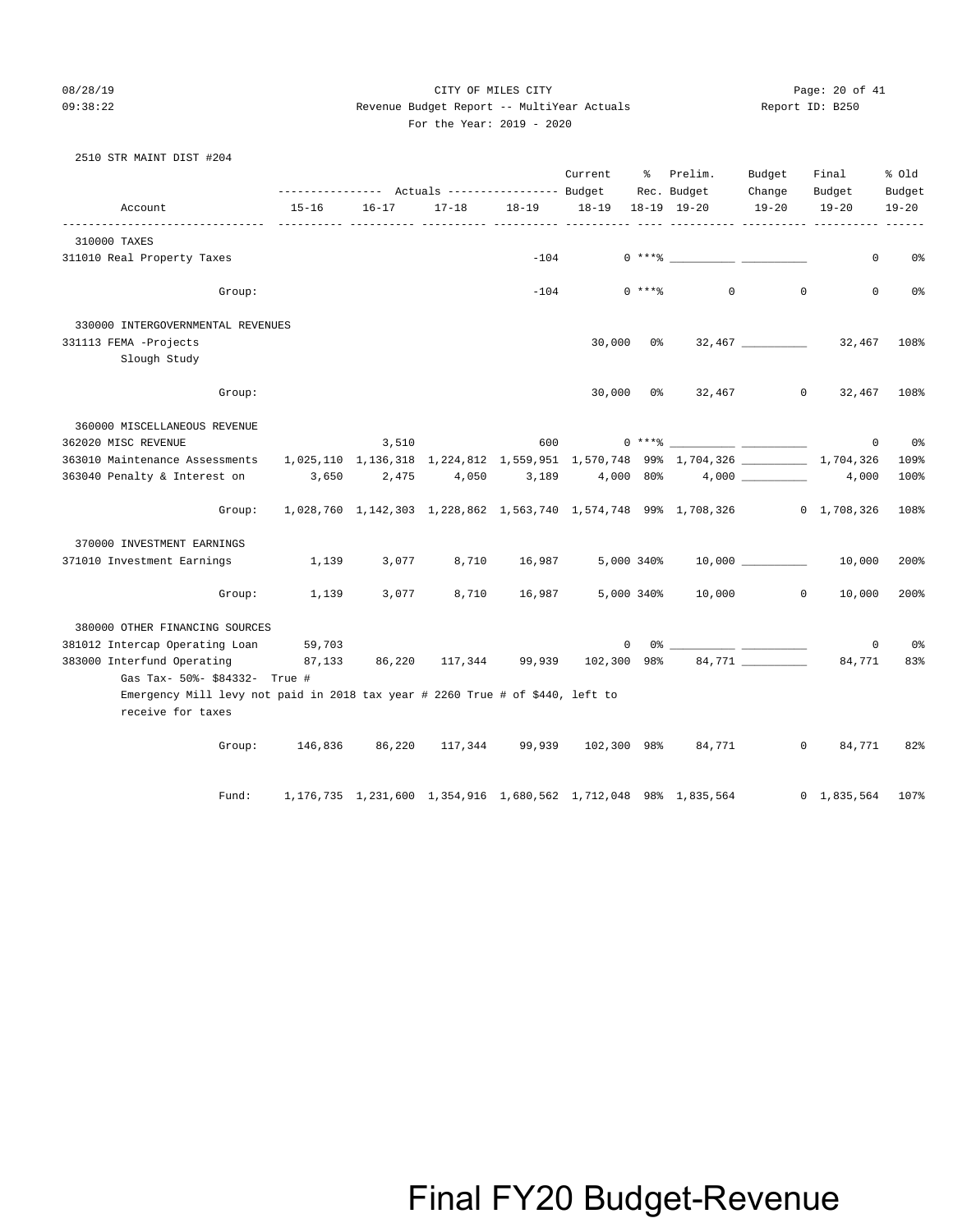### 08/28/19 Page: 21 of 41 09:38:22 Revenue Budget Report -- MultiYear Actuals Report ID: B250 For the Year: 2019 - 2020

| 2520 STR MAINT DIST #205                                                      |                                                             |           |                 |       |                                   |          |                                       |              |                           |            |
|-------------------------------------------------------------------------------|-------------------------------------------------------------|-----------|-----------------|-------|-----------------------------------|----------|---------------------------------------|--------------|---------------------------|------------|
|                                                                               |                                                             |           |                 |       | Current % Prelim.                 |          |                                       | Budget       | Final                     | % Old      |
|                                                                               | --------------- Actuals ---------------- Budget Rec. Budget |           |                 |       |                                   |          |                                       | Change       | Budget                    | Budget     |
| Account                                                                       | $15 - 16$                                                   | $16 - 17$ |                 |       | 17-18  18-19  18-19  18-19  19-20 |          |                                       | $19 - 20$    | $19 - 20$                 | $19 - 20$  |
| 330000 INTERGOVERNMENTAL REVENUES                                             |                                                             |           |                 |       |                                   |          |                                       |              |                           |            |
| 331113 FEMA -Projects                                                         |                                                             |           |                 |       | 7,500                             |          | $0\%$ 8, 167                          |              |                           | 8,167 109% |
| Slough Study                                                                  |                                                             |           |                 |       |                                   |          |                                       |              |                           |            |
| 334001 CTEP-SRTS- Safe route to 264,905                                       |                                                             |           |                 |       | $^{\circ}$                        |          |                                       |              | $\circ$                   | 0%         |
| Group:                                                                        | 264,905                                                     |           |                 |       |                                   | 7,500 0% |                                       | 8,167        | $\circ$<br>8,167          | 108%       |
| 360000 MISCELLANEOUS REVENUE                                                  |                                                             |           |                 |       |                                   |          |                                       |              |                           |            |
| 362020 MISC REVENUE                                                           |                                                             | 878       |                 |       |                                   |          |                                       |              | $\mathbf{0}$              | 0%         |
| 363010 Maintenance Assessments 242,321                                        |                                                             | 239,681   | 176,571 251,965 |       | 255,571 99%                       |          |                                       | 134,977      | 134,977                   | 53%        |
| 363040 Penalty & Interest on 1,585                                            |                                                             | 1,105     | 1,151           |       |                                   |          | 893 1,000 89% 1,000 1,000             |              | 1,000                     | 100%       |
|                                                                               | Group: 243,906                                              |           | 241,664 177,722 |       |                                   |          | 253,008 256,571 99% 135,977 0 135,977 |              |                           | 52%        |
| 370000 INVESTMENT EARNINGS                                                    |                                                             |           |                 |       |                                   |          |                                       |              |                           |            |
| 371010 Investment Earnings                                                    | 716                                                         | 1,781     | 3,527           | 6.026 | $400$ ****                        |          |                                       | 400          | 400                       | 100%       |
| Group:                                                                        | 716                                                         | 1,781     | 3,527           |       | $6.026$ $400$ $***$ $*$           |          | 400                                   | $\mathbf{0}$ | 400                       | 100%       |
| 380000 OTHER FINANCING SOURCES                                                |                                                             |           |                 |       |                                   |          |                                       |              |                           |            |
| 383000 Interfund Operating 87,133 86,221 60,495 89,030 91,062 98% 84,442 2000 |                                                             |           |                 |       |                                   |          |                                       |              |                           | 93%        |
| 50% of Gas Tax \$84332- True #                                                |                                                             |           |                 |       |                                   |          |                                       |              |                           |            |
| Emergency Mill levy not paid in 2018 tax year # 2260 True # \$110             |                                                             |           |                 |       |                                   |          |                                       |              |                           |            |
|                                                                               | Group: 87,133 86,221 60,495 89,030 91,062 98% 84,442        |           |                 |       |                                   |          |                                       |              | $\mathbf{0}$<br>84,442    | 92%        |
| Fund:                                                                         | 596,660                                                     |           | 329,666 241,744 |       | 348,064 355,533 98%               |          | 228,986                               |              | $\overline{0}$<br>228,986 | 64%        |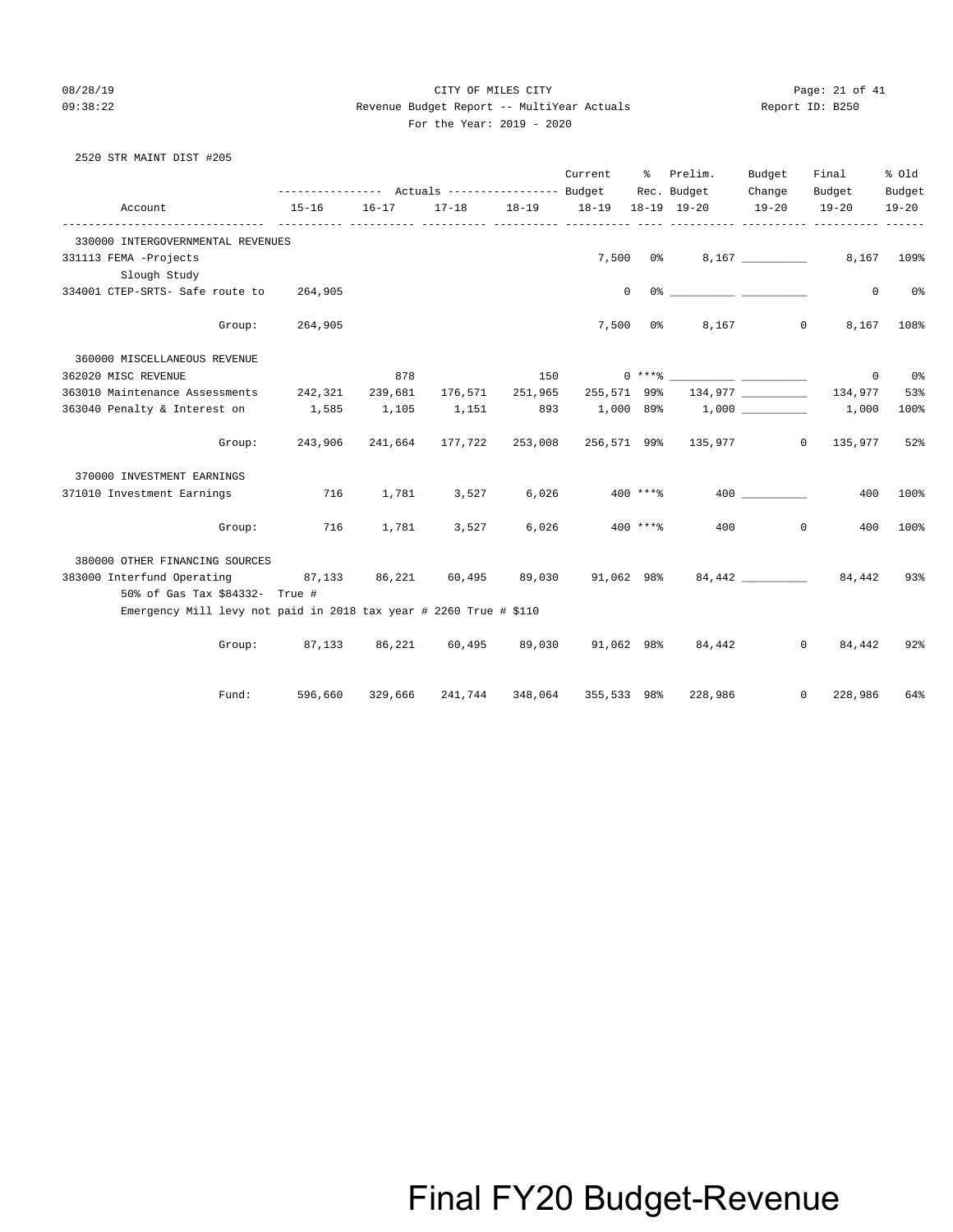## 08/28/19 Page: 22 of 41 09:38:22 Revenue Budget Report -- MultiYear Actuals Report ID: B250 For the Year: 2019 - 2020

2540 STR MAINT DIST#207-(MILESTOWN ESTATES)

|                                |                  |           |                            |           | Current    | ွေ         | Prelim.                                                               | Budget         | Final     | % Old     |
|--------------------------------|------------------|-----------|----------------------------|-----------|------------|------------|-----------------------------------------------------------------------|----------------|-----------|-----------|
|                                | ---------------- |           | Actuals ------------------ |           | Budget     |            | Rec. Budget                                                           | Change         | Budget    | Budget    |
| Account                        | $15 - 16$        | $16 - 17$ | $17 - 18$                  | $18 - 19$ | $18 - 19$  |            | $18 - 19$ $19 - 20$                                                   | $19 - 20$      | $19 - 20$ | $19 - 20$ |
| 360000 MISCELLANEOUS REVENUE   |                  |           |                            |           |            |            |                                                                       |                |           |           |
| 363010 Maintenance Assessments | 6,745            | 5,251     | 7,725                      | 4,984     | 4,859 103% |            |                                                                       | 6,512          | 6,512     | 134%      |
| 363040 Penalty & Interest on   | 64               | 19        | 19                         | 14        |            |            | $0 \xrightarrow{***}$ $\overline{\phantom{}}$ $\overline{\phantom{}}$ |                | 0         | $0\,$     |
| Group:                         | 6,809            | 5,270     | 7,744                      | 4,998     |            | 4,859 103% | 6,512                                                                 | $\overline{0}$ | 6,512     | 134%      |
| 370000 INVESTMENT EARNINGS     |                  |           |                            |           |            |            |                                                                       |                |           |           |
| 371010 Investment Earnings     | 10               | 22        | 60                         | 106       |            | 20 530%    |                                                                       | 100 000        | 100       | 500%      |
| Group:                         | 10               | 22        | 60                         | 106       |            | 20 530%    | 100                                                                   | $\mathbf 0$    | 100       | 500%      |
| Fund:                          | 6,819            | 5,292     | 7,804                      | 5,104     |            | 4,879 105% | 6,612                                                                 | $\circ$        | 6,612     | 135%      |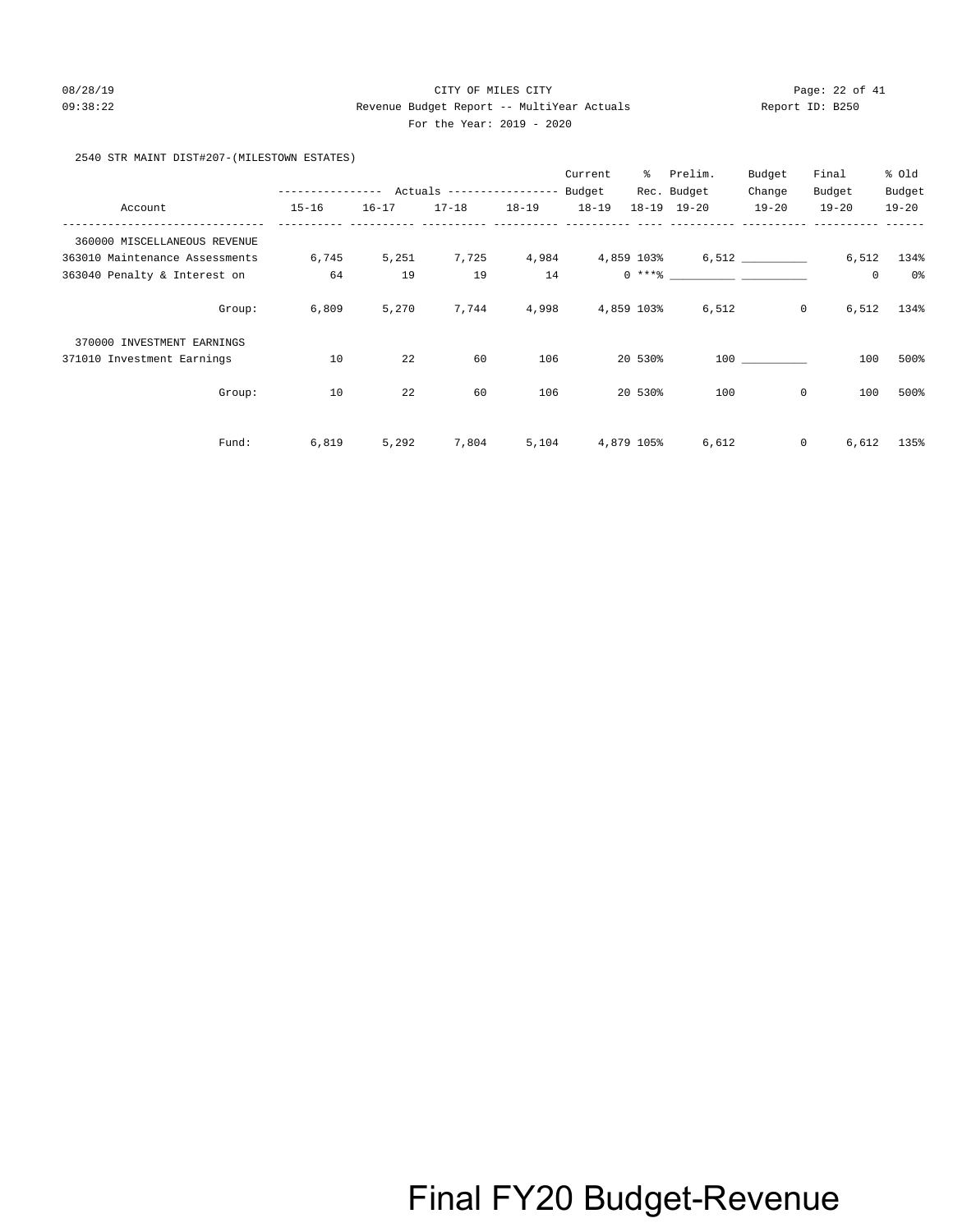2701 Fire Grants

### 08/28/19 Page: 23 of 41 09:38:22 Revenue Budget Report -- MultiYear Actuals Report ID: B250 For the Year: 2019 - 2020

|                                   |           |           |     |                   | Current    | ႜ | Prelim.                        | Budget       | Final                             | % old           |
|-----------------------------------|-----------|-----------|-----|-------------------|------------|---|--------------------------------|--------------|-----------------------------------|-----------------|
|                                   |           |           |     |                   |            |   | Rec. Budget                    | Change       | Budget                            | Budget          |
| Account                           | $15 - 16$ | $16 - 17$ |     | 17-18 18-19 18-19 |            |   | 18-19 19-20 19-20              |              | $19 - 20$                         | $19 - 20$       |
| 330000 INTERGOVERNMENTAL REVENUES |           |           |     |                   |            |   |                                |              |                                   |                 |
| 331113 FEMA -Projects             |           |           |     |                   |            |   |                                |              |                                   |                 |
| Group:                            |           |           |     |                   |            |   |                                |              | 358,273 0% 723,232 0 723,232 201% |                 |
| 340000 Charges for Services       |           |           |     |                   |            |   |                                |              |                                   |                 |
| 342025 Fire Dept Equip            | 225       |           | 275 | 250               |            |   | $0***8$                        |              | 0                                 | 0%              |
| Group:                            | 225       |           | 275 | 250               |            |   | $\Omega$<br>$0 \times + *$ $*$ | $\mathbf{0}$ | $\mathbf 0$                       | 0 <sup>o</sup>  |
| 360000 MISCELLANEOUS REVENUE      |           |           |     |                   |            |   |                                |              |                                   |                 |
| 362020 MISC REVENUE               |           | 1         |     |                   | $\Omega$   |   |                                |              | 0                                 | 0%              |
| 365040 DONATIONS-FIRE/AMB         |           | 350       | 350 | 350               |            |   |                                |              | 0                                 | 0%              |
| 367000 Sale of Junk or Salvage    |           |           |     | 3,400             | 10,000 34% |   |                                | 1,000        | 1,000                             | 10 <sup>8</sup> |
| Group:                            |           | 351       | 350 | 3,750             |            |   | 10,300 36% 1,000               | $\circ$      | 1,000                             | 9%              |
| 380000 OTHER FINANCING SOURCES    |           |           |     |                   |            |   |                                |              |                                   |                 |
| 382010 Sale of Fixed Assets       |           |           |     | 750               |            |   | $0***$ $\frac{20}{10}$         |              | 0                                 | 0%              |

Group: 750 0 \*\*\*% 0 0 0 0%

Fund: 225 351 625 4,750 368,573 1% 724,232 0 724,232 196%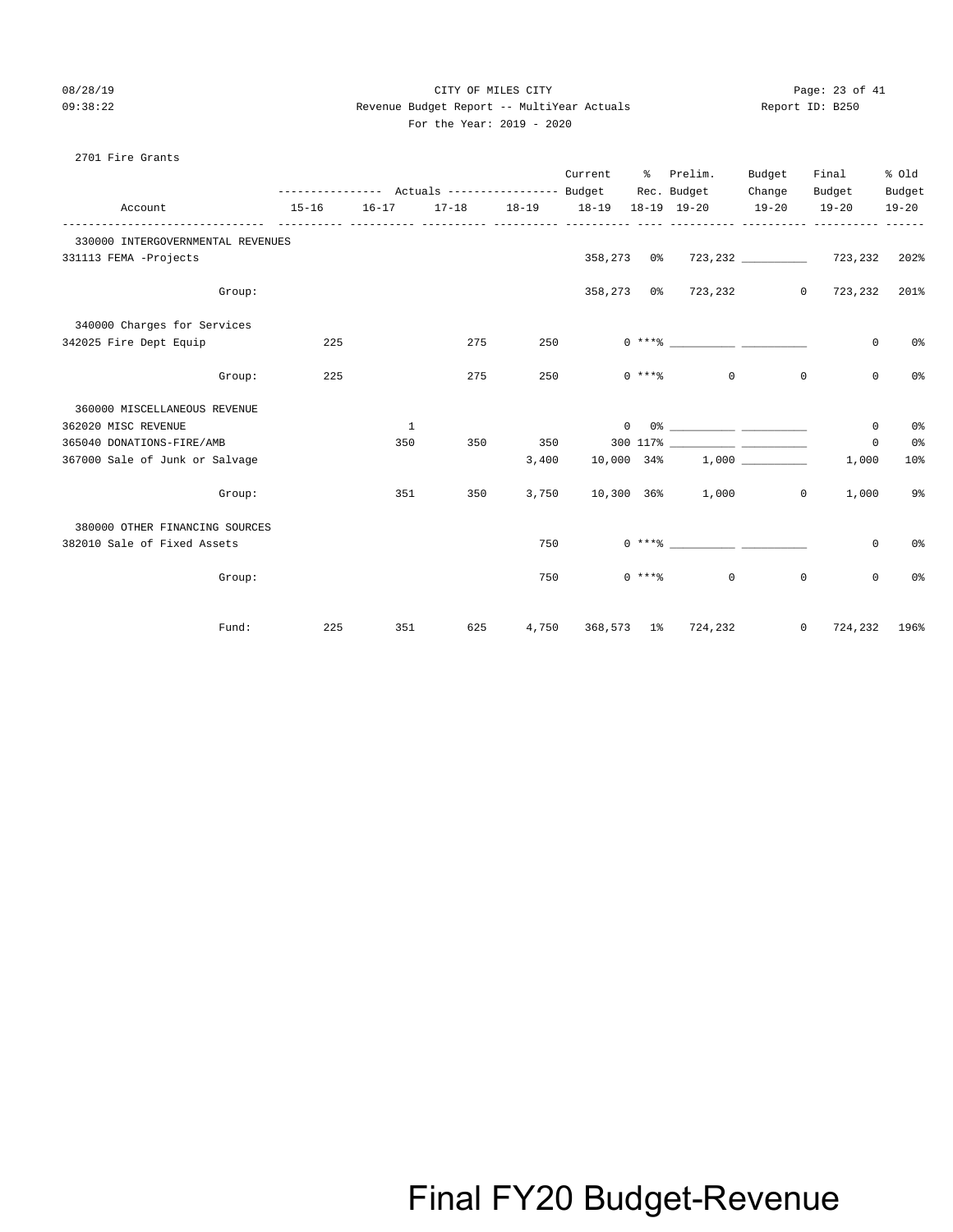## 08/28/19 Page: 24 of 41<br>
08/28/19 Payanua Buddet Penort -- MultiVear Actuals 09:38:22 Revenue Budget Report -- MultiYear Actuals Report -- Multi For the Year: 2019 - 2020

| Report ID: B250 |  |
|-----------------|--|
|                 |  |

| 2820 GAS | TAX |
|----------|-----|
|          |     |

|                                   |        |                  |           |                            |           | Current      | ႜႜ           | Prelim.             | Budget    | Final                   | % old     |
|-----------------------------------|--------|------------------|-----------|----------------------------|-----------|--------------|--------------|---------------------|-----------|-------------------------|-----------|
|                                   |        | ---------------- |           | Actuals ------------------ |           | Budget       |              | Rec. Budget         | Change    | Budget                  | Budget    |
| Account                           |        | $15 - 16$        | $16 - 17$ | $17 - 18$                  | $18 - 19$ | $18 - 19$    |              | $18 - 19$ $19 - 20$ | $19 - 20$ | $19 - 20$               | $19 - 20$ |
| 330000 INTERGOVERNMENTAL REVENUES |        |                  |           |                            |           |              |              |                     |           |                         |           |
| 335040 Gasoline Tax               |        | 180,654          | 179,125   | 176,877                    | 174,635   |              | 174,635 100% |                     | 172.514   | 172,514                 | 99%       |
| True #                            |        |                  |           |                            |           |              |              |                     |           |                         |           |
|                                   | Group: | 180,654          | 179,125   | 176,877                    | 174,635   |              | 174,635 100% | 172.514             |           | $\mathbf{0}$<br>172,514 | 98%       |
|                                   |        |                  |           |                            |           |              |              |                     |           |                         |           |
|                                   | Fund:  | 180,654          | 179,125   | 176,877                    | 174,635   | 174,635 100% |              | 172,514             |           | 172,514<br>$\mathbf{0}$ | 98%       |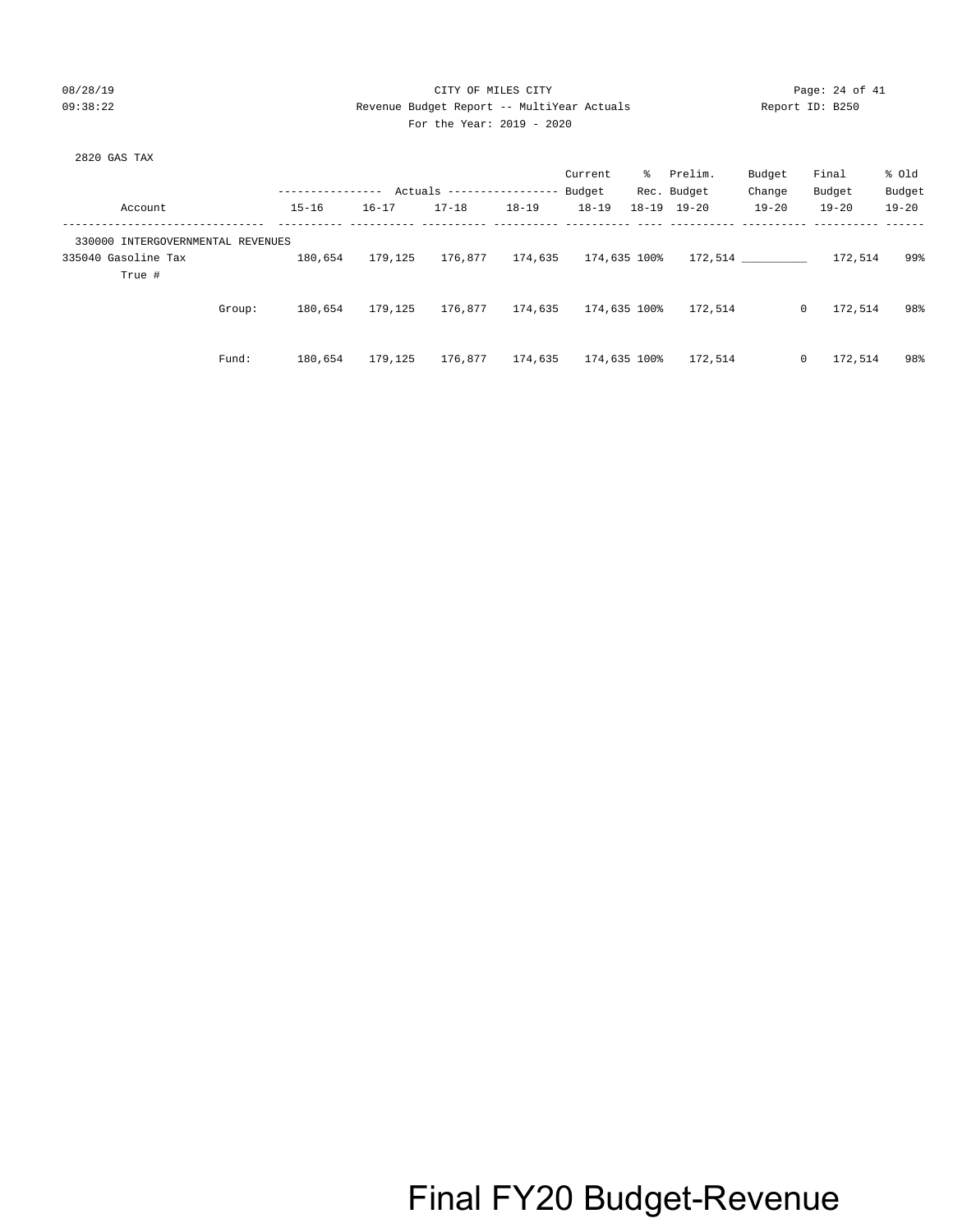### 08/28/19 Page: 25 of 41 09:38:22 Revenue Budget Report -- MultiYear Actuals Report ID: B250 For the Year: 2019 - 2020

### 2821 HB473- Fuel Tax

|                                    |           |           |                     | Current              | ႜႜၟ | Prelim.                                 | Budget         | Final                | % old        |
|------------------------------------|-----------|-----------|---------------------|----------------------|-----|-----------------------------------------|----------------|----------------------|--------------|
|                                    |           |           |                     |                      |     | Rec. Budget                             | Change         | Budget               | Budget       |
| Account                            | $15 - 16$ | $16 - 17$ | 17-18  18-19  18-19 |                      |     | 18-19 19-20                             | $19 - 20$      | $19 - 20$            | $19 - 20$    |
| 330000 INTERGOVERNMENTAL REVENUES  |           |           |                     |                      |     |                                         |                |                      |              |
| 335041 HB473                       |           |           | 65,816              | 138,752 138,752 100% |     |                                         |                | 138,752 138,752 100% |              |
| Group:                             |           |           |                     |                      |     | 65,816  138,752  138,752  100%  138,752 | $\overline{0}$ | 138,752 100%         |              |
| 380000 OTHER FINANCING SOURCES     |           |           |                     |                      |     |                                         |                |                      |              |
| 383000 Interfund Operating         |           |           | 3,291               | 6,938 6,938 100%     |     |                                         | 6,938          |                      | 6,938 100%   |
| 5% of \$138,752-Revenue for HB 473 |           |           |                     |                      |     |                                         |                |                      |              |
| Group:                             |           |           | 3,291               | 6,938 6,938 100%     |     | 6,938                                   | $\overline{0}$ |                      | $6,938$ 100% |
|                                    |           |           |                     |                      |     |                                         |                |                      |              |
| Fund:                              |           |           | 69,107              | 145,690 145,690 100% |     | 145,690                                 | $\mathbf{0}$   | 145,690              | $100\%$      |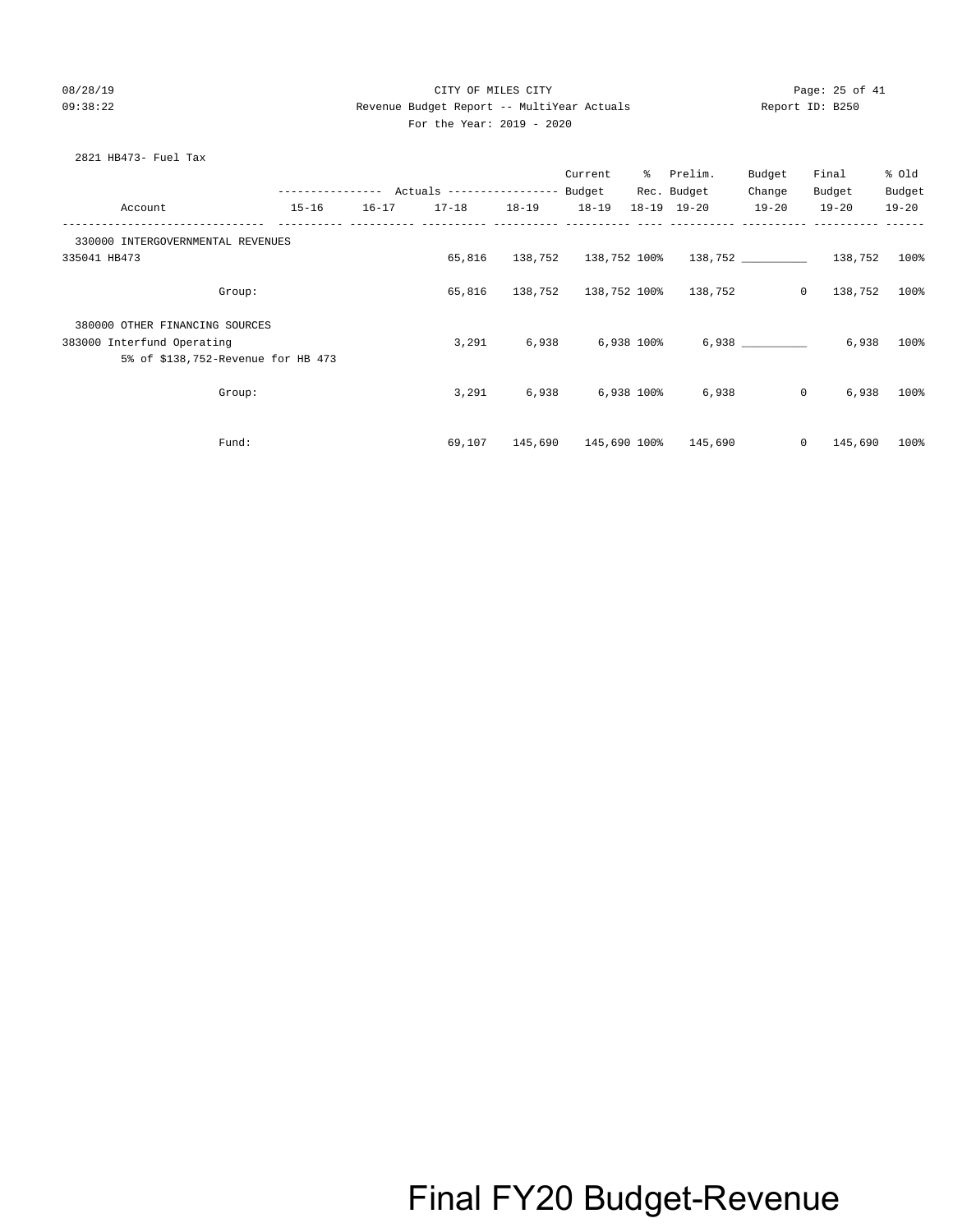## 08/28/19 Page: 26 of 41 09:38:22 Revenue Budget Report -- MultiYear Actuals Report ID: B250 For the Year: 2019 - 2020

|  | For the Year: 201 |  |
|--|-------------------|--|
|  |                   |  |

| 2850 911 EMERGENCY |  |  |
|--------------------|--|--|
|                    |  |  |

|                                          |                                                                |         |                         |         | Current     | ိ          | Prelim.                                              | Budget             | Final                    | % Old          |
|------------------------------------------|----------------------------------------------------------------|---------|-------------------------|---------|-------------|------------|------------------------------------------------------|--------------------|--------------------------|----------------|
|                                          |                                                                |         |                         |         |             |            | Rec. Budget                                          | Change             | Budget                   | Budget         |
| Account                                  | $15 - 16$                                                      |         | 16-17 17-18 18-19 18-19 |         |             |            | 18-19 19-20 19-20 19-20                              |                    |                          | $19 - 20$      |
| 330000 INTERGOVERNMENTAL REVENUES        |                                                                |         |                         |         |             |            |                                                      |                    |                          |                |
| 334014 911 State Grant                   |                                                                | 105,000 |                         |         | $0 \t 0$ %  |            |                                                      | 371,790 __________ | 371,790 *****%           |                |
| 335080 Basic 911 Funds                   | 63,547                                                         | 89,981  | 65,680                  | 131,949 | 63,000 209% |            |                                                      | 138,000            | 138,000                  | 219%           |
| 335081 Enhanced 911 Funds                | 63,547                                                         | 61,354  | 65,680                  | 62,932  |             |            | 63,000 100% 63,000                                   |                    | 63,000                   | 100%           |
| 335082 911 - WIRELESS FUNDS              | 98,807 74,307                                                  |         | 108,298                 | 38,198  |             |            |                                                      |                    | $\circ$                  | 0 <sup>8</sup> |
| No longer received. Included with 335080 |                                                                |         |                         |         |             |            |                                                      |                    |                          |                |
| Group:                                   | 225,901   330,642   239,658   233,079   201,000 116%   572,790 |         |                         |         |             |            |                                                      |                    | $\Omega$<br>572,790 284% |                |
| 370000 INVESTMENT EARNINGS               |                                                                |         |                         |         |             |            |                                                      |                    |                          |                |
| 371010 Investment Earnings               | 406                                                            | 844     | 4,111                   | 9,201   |             | $200$ ***% |                                                      | 6,800              |                          | 6,800 3400%    |
| Group:                                   | 406                                                            | 844     | 4,111                   |         | 9,201       | 200 ****   |                                                      | 6,800              | $0 \qquad \qquad$        | 6,800 3400%    |
| Fund:                                    |                                                                |         |                         |         |             |            | 226,307 331,486 243,769 242,280 201,200 120% 579,590 | $\circ$            | 579,590                  | 288%           |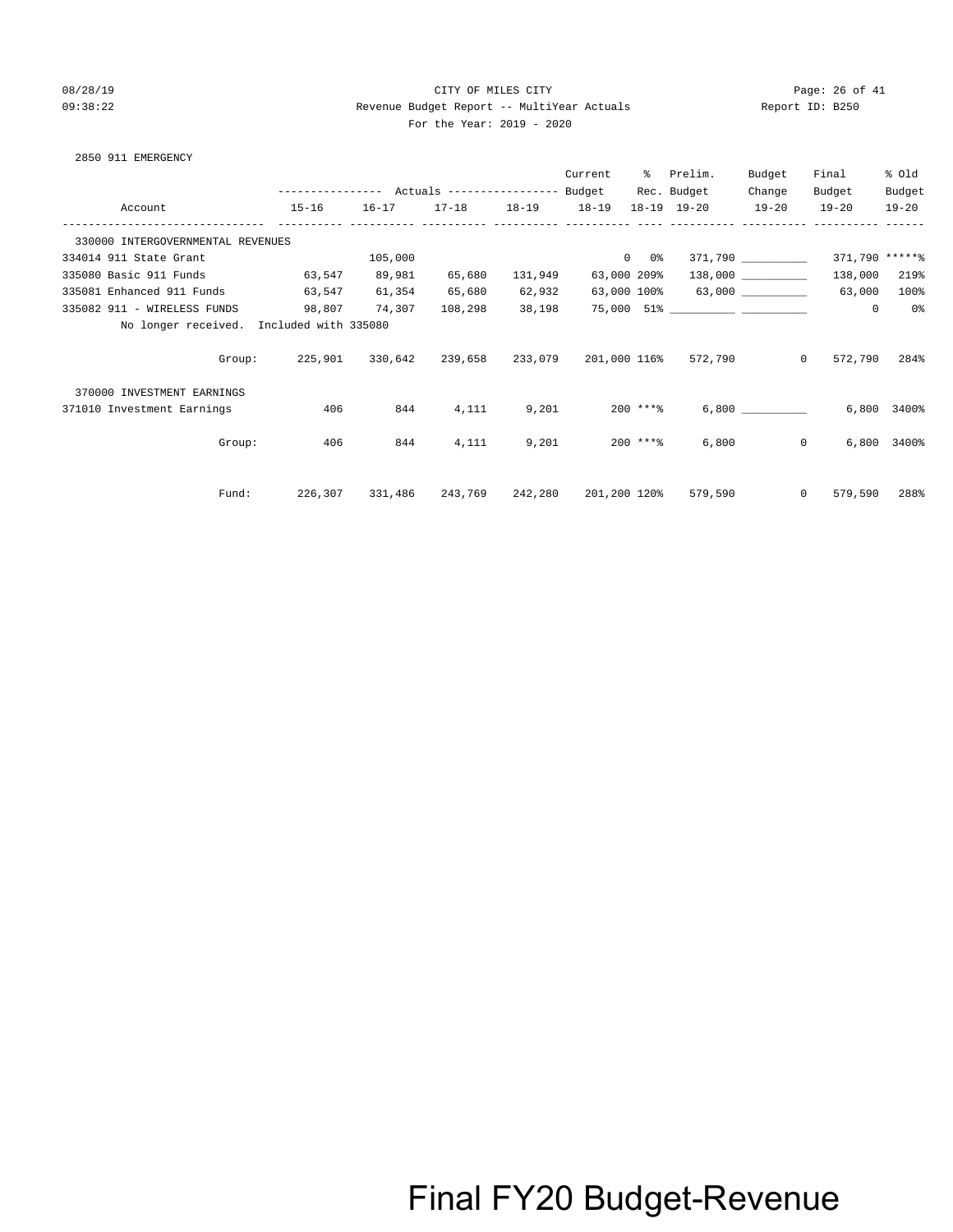### 08/28/19 Page: 27 of 41 09:38:22 Revenue Budget Report -- MultiYear Actuals Report ID: B250 For the Year: 2019 - 2020

### 2880 LIBRARY GRANTS

|                                   |               |           |                           |           | Current   | ႜွ                 | Prelim.             | Budget    | Final             | % old           |
|-----------------------------------|---------------|-----------|---------------------------|-----------|-----------|--------------------|---------------------|-----------|-------------------|-----------------|
|                                   | ------------- |           | Actuals ----------------- |           | Budget    |                    | Rec. Budget         | Change    | Budget            | Budget          |
| Account                           | $15 - 16$     | $16 - 17$ | $17 - 18$                 | $18 - 19$ | $18 - 19$ |                    | $18 - 19$ $19 - 20$ | $19 - 20$ | $19 - 20$         | $19 - 20$       |
| 330000 INTERGOVERNMENTAL REVENUES |               |           |                           |           |           |                    |                     |           |                   |                 |
| 334100 Library - State Aid        | 5,399         | 5,399     |                           |           |           | $\mathbf{0}$<br>0% |                     | 5,399     |                   | $5,399$ ***** } |
| 334101 HB#193-Interlibrary Loan   |               |           |                           |           | 5,000     | 0 %                |                     | 5,000     | 5,000             | 100%            |
| 334105 Sagebrush Fed/Coal Sev     | 4,793         | 4,897     | 4,897                     | 5,027     |           | 4,610 109%         |                     | 4,847     | 4,847             | 105%            |
| Group:                            | 10,192        | 10,296    | 4,897                     | 5,027     | 9,610     | 52%                | 15,246              |           | $\circ$<br>15,246 | 158%            |
| Fund:                             | 10,192        | 10,296    | 4,897                     | 5,027     | 9,610     | 52%                | 15,246              |           | $\circ$<br>15,246 | 158%            |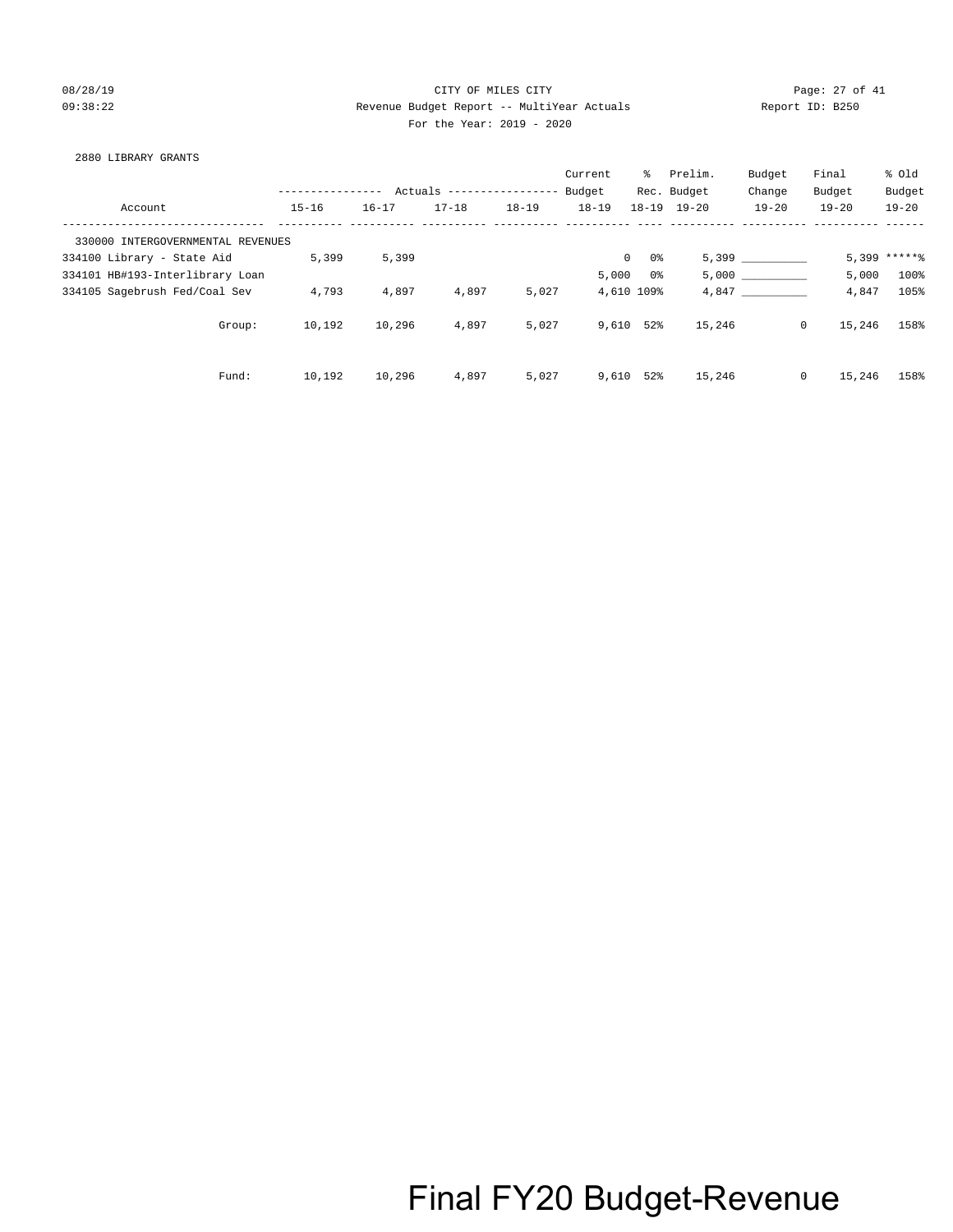## 08/28/19 Page: 28 of 41 09:38:22 Revenue Budget Report -- MultiYear Actuals Report ID: B250 For the Year: 2019 - 2020

|  | For the Year: 201 |  |
|--|-------------------|--|
|  |                   |  |

| 2935 Historic Preservation        |                                                             |             |       |       |                  |               |                   |           |                   |                |
|-----------------------------------|-------------------------------------------------------------|-------------|-------|-------|------------------|---------------|-------------------|-----------|-------------------|----------------|
|                                   |                                                             |             |       |       |                  |               | Current % Prelim. | Budget    | Final             | % old          |
|                                   | --------------- Actuals ---------------- Budget Rec. Budget |             |       |       |                  |               |                   | Change    | Budget            | Budget         |
| Account                           | 15-16 16-17 17-18 18-19 18-19 18-19 19-20 19-20 19-20 19-20 |             |       |       |                  |               |                   |           |                   |                |
| 330000 INTERGOVERNMENTAL REVENUES |                                                             |             |       |       |                  |               |                   |           |                   |                |
| 334000 State Grants               |                                                             | 5,500 5,500 | 5,500 |       | 5,500 5,500 100% |               |                   | 5,500     |                   | 5,500 100%     |
| Group:                            | 5,500                                                       | 5,500       | 5,500 | 5,500 |                  | 5,500 100%    |                   | $5,500$ 0 |                   | 5,500 100%     |
| 340000 Charges for Services       |                                                             |             |       |       |                  |               |                   |           |                   |                |
| 346080 Preservation Service Fees  |                                                             | 525         |       |       |                  | $1,200$ $0$ % |                   |           | 1,200             | $100\%$        |
| Group:                            |                                                             | 525         |       |       |                  | $1,200$ $0$ % |                   | 1,200     | $\circ$<br>1,200  | 100%           |
| 360000 MISCELLANEOUS REVENUE      |                                                             |             |       |       |                  |               |                   |           |                   |                |
| 362020 MISC REVENUE               |                                                             | 1,268       |       |       | $\overline{0}$   |               |                   |           | $\mathbf{0}$      | 0 <sup>o</sup> |
| 365000 Contributions and 1.100    |                                                             |             |       |       | 1,000            |               |                   |           | 0                 | 0%             |
| 365050 Preservation-LPAnderson    |                                                             |             | 18    |       | $\mathbf{0}$     |               |                   |           | 0                 | 0%             |
| Group:                            | 1,100                                                       | 1,268       | 18    |       | 1,000            |               | $\circ$<br>$0\%$  |           | 0<br>$\mathbf{0}$ | 0%             |
| 380000 OTHER FINANCING SOURCES    |                                                             |             |       |       |                  |               |                   |           |                   |                |
| 383000 Interfund Operating 3,858  |                                                             | 2,200       | 2,200 |       | 2,200 2,200 100% |               |                   | 2.200     | 2,200             | 100%           |
|                                   | Group: 3,858                                                | 2,200       | 2,200 | 2,200 | 2,200 100%       |               |                   | 2,200     | $\circ$<br>2,200  | $100\%$        |
| Fund:                             | 10,458                                                      | 9,493       | 7,718 |       | 7,700 9,900 78%  |               | 8,900             |           | $\circ$<br>8,900  | 89%            |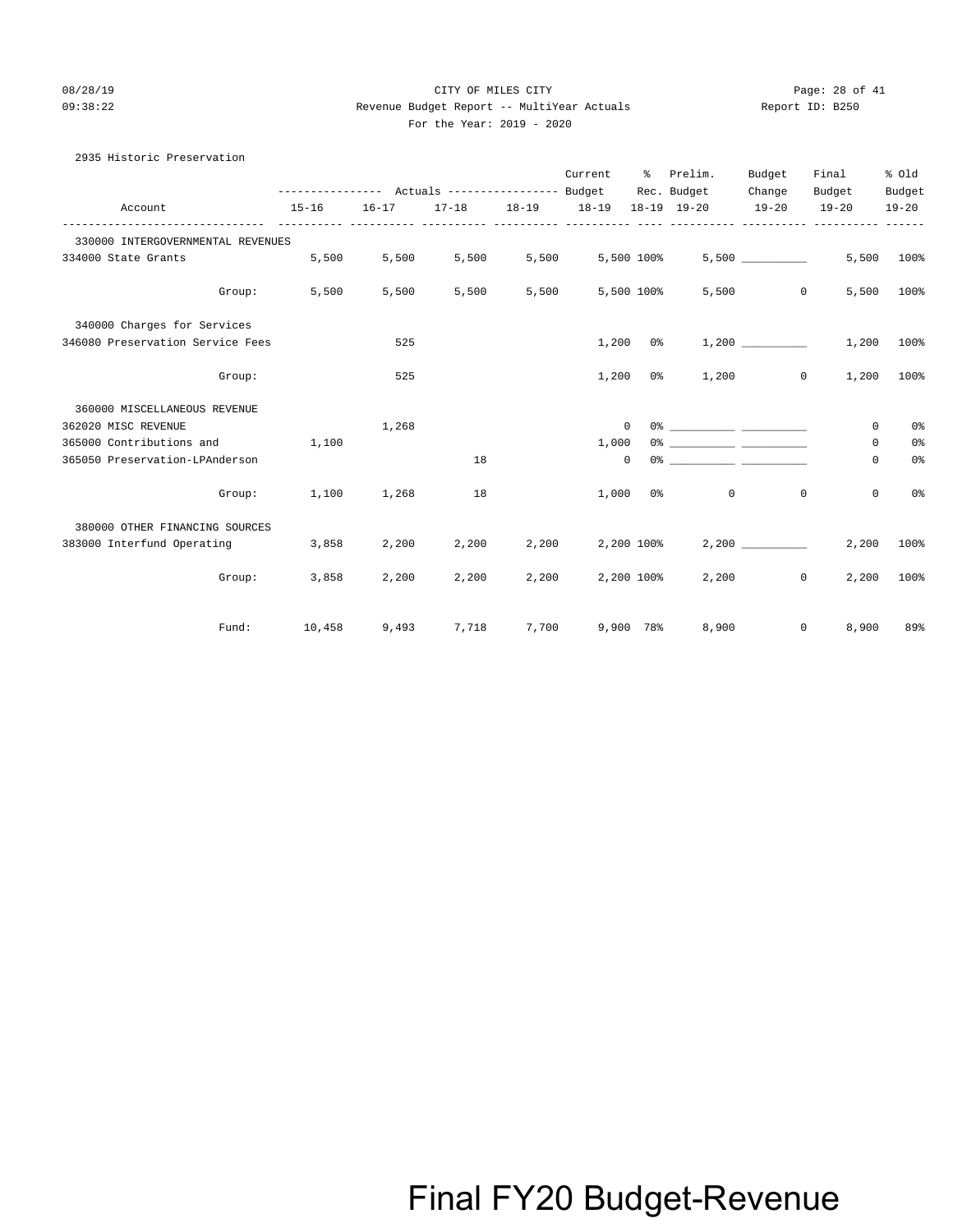### 08/28/19 Page: 29 of 41 09:38:22 Revenue Budget Report -- MultiYear Actuals Report ID: B250 For the Year: 2019 - 2020

## 2940 H0USING AUTHORITY Current % Prelim. Budget Final % Old ---------------- Actuals ----------------- Budget Rec. Budget Change Budget Budget Account 15-16 16-17 17-18 18-19 18-19 18-19 19-20 19-20 19-20 19-20 ------------------------------- ---------- ---------- ---------- ---------- ---------- ---- ---------- ---------- ---------- ------ 330000 INTERGOVERNMENTAL REVENUES 331010 CDBG/HOME GRANTS 245,000 5,000 0 0% \_\_\_\_\_\_\_\_\_\_ \_\_\_\_\_\_\_\_\_\_ 0 0% Group:  $245,000$  5,000 0 0% 0 0 0 0% 0 0 0% Fund: 245,000 5,000 0 0% 0 0 0 0%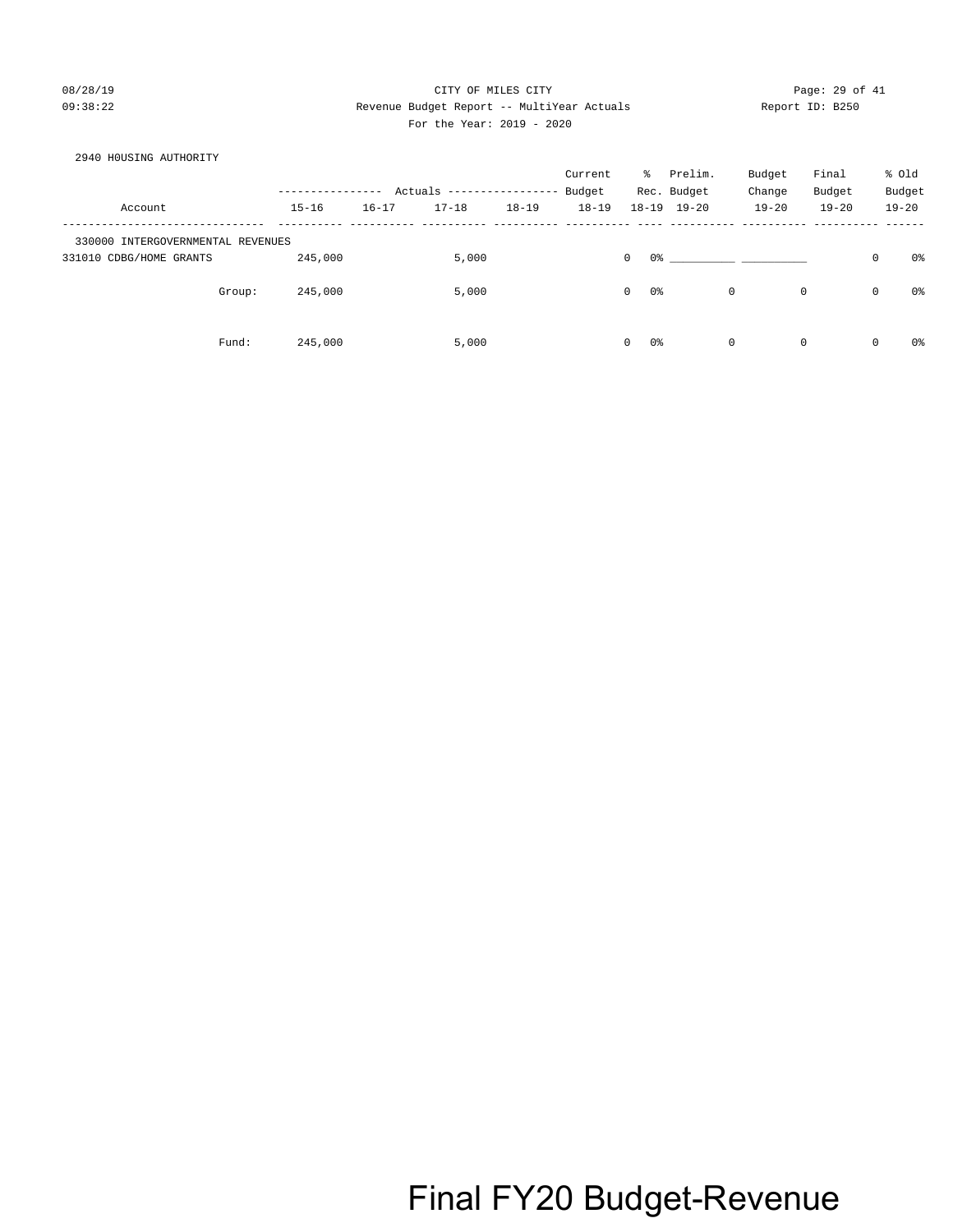### 08/28/19 Page: 30 of 41 09:38:22 Revenue Budget Report -- MultiYear Actuals Report ID: B250 For the Year: 2019 - 2020

## 2985 RETIRED SENIOR VOLUNTEER PROG (RSVP)

|                                   |                                                                                                   |           |                   |     | Current | % Prelim.                                                                                                                                                                                                                                                                                                                                                          | Budget  | Final           | % old          |
|-----------------------------------|---------------------------------------------------------------------------------------------------|-----------|-------------------|-----|---------|--------------------------------------------------------------------------------------------------------------------------------------------------------------------------------------------------------------------------------------------------------------------------------------------------------------------------------------------------------------------|---------|-----------------|----------------|
|                                   |                                                                                                   |           |                   |     |         | Rec. Budget                                                                                                                                                                                                                                                                                                                                                        | Change  | Budget          | Budget         |
| Account                           | $15 - 16$                                                                                         | $16 - 17$ | 17-18 18-19 18-19 |     |         | 18-19 19-20 19-20                                                                                                                                                                                                                                                                                                                                                  |         | $19 - 20$       | $19 - 20$      |
| 330000 INTERGOVERNMENTAL REVENUES |                                                                                                   |           |                   |     |         |                                                                                                                                                                                                                                                                                                                                                                    |         |                 |                |
| 331165 RSVP FEDERAL GRANTS        | 12,679 8,606                                                                                      |           |                   |     |         | 78,912          79,412          78,912          101%          78,912          ___________     78,912          100%                                                                                                                                                                                                                                                 |         |                 |                |
| 331166 RSVP-Fallon/Custer         | 61,922                                                                                            | 71,595    |                   |     |         | $\begin{picture}(180,10) \put(0,0){\vector(1,0){100}} \put(10,0){\vector(1,0){100}} \put(10,0){\vector(1,0){100}} \put(10,0){\vector(1,0){100}} \put(10,0){\vector(1,0){100}} \put(10,0){\vector(1,0){100}} \put(10,0){\vector(1,0){100}} \put(10,0){\vector(1,0){100}} \put(10,0){\vector(1,0){100}} \put(10,0){\vector(1,0){100}} \put(10,0){\vector(1,0){100}}$ |         | $\Omega$        | 0 <sup>o</sup> |
|                                   | Group: 74,601                                                                                     | 80,201    |                   |     |         | 78,912 79,412 78,912 101% 78,912 0 78,912 100%                                                                                                                                                                                                                                                                                                                     |         |                 |                |
| 360000 MISCELLANEOUS REVENUE      |                                                                                                   |           |                   |     |         |                                                                                                                                                                                                                                                                                                                                                                    |         |                 |                |
| 362020 MISC REVENUE               | $13\,,770$ $19\,,654$ $18\,,400$ $17\,,345$ $16\,,900$ $103\!\!\ast$ $18\,,600$ $\_\_$ $18\,,600$ |           |                   |     |         |                                                                                                                                                                                                                                                                                                                                                                    |         |                 | 110%           |
| 362023 RSVP- Excess/Fund RAISING  |                                                                                                   |           | 324               |     |         |                                                                                                                                                                                                                                                                                                                                                                    |         | $^{\circ}$      | 0 <sup>o</sup> |
|                                   | Group: 13,770 19,654 18,724 17,345 17,600 99% 18,600 0 18,600 105%                                |           |                   |     |         |                                                                                                                                                                                                                                                                                                                                                                    |         |                 |                |
| 370000 INVESTMENT EARNINGS        |                                                                                                   |           |                   |     |         |                                                                                                                                                                                                                                                                                                                                                                    |         |                 |                |
| 371010 Investment Earnings        | 17                                                                                                | 80        | 168               | 290 |         |                                                                                                                                                                                                                                                                                                                                                                    |         | $\mathbf{0}$    | 0%             |
| Group:                            | 17                                                                                                | 80        | 168               | 290 |         | $0 \times + *$ $*$<br>$\Omega$                                                                                                                                                                                                                                                                                                                                     | $\circ$ | $\mathbf 0$     | 0%             |
| Fund:                             | 88,388                                                                                            | 99,935    |                   |     |         | 97,804 97,047 96,512 101% 97,512                                                                                                                                                                                                                                                                                                                                   |         | $0$ 97,512 101% |                |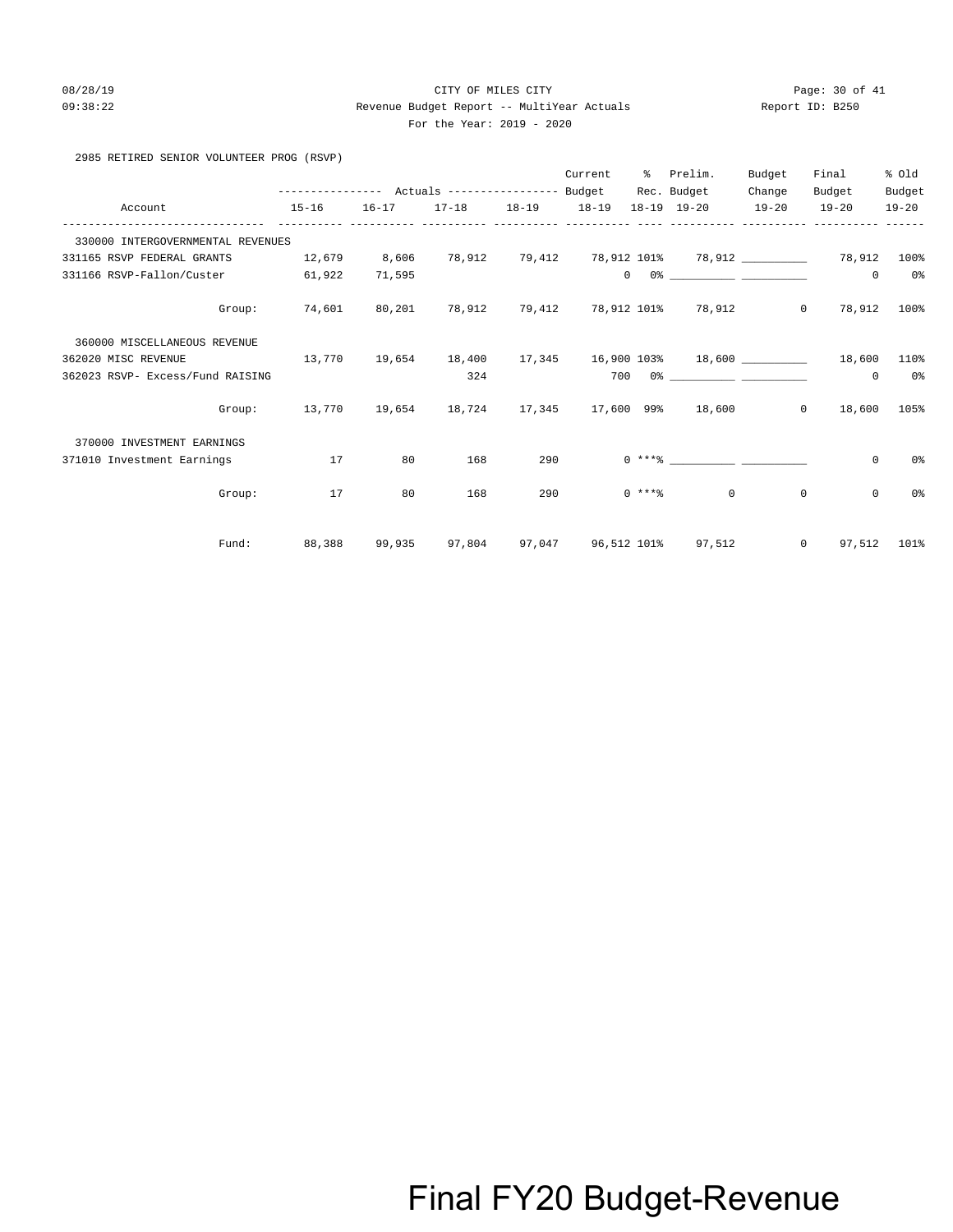## 08/28/19 Page: 31 of 41 09:38:22 Revenue Budget Report -- MultiYear Actuals Report ID: B250 For the Year: 2019 - 2020

### 3400 SID REVOLVING FUND

|                                |           |           |           |                           | Current   | ိ                  | Prelim.             | Budget    | Final       |   | % Old     |
|--------------------------------|-----------|-----------|-----------|---------------------------|-----------|--------------------|---------------------|-----------|-------------|---|-----------|
|                                |           |           |           | Actuals ----------------- | Budget    |                    | Rec. Budget         | Change    | Budget      |   | Budget    |
| Account                        | $15 - 16$ | $16 - 17$ | $17 - 18$ | $18 - 19$                 | $18 - 19$ |                    | $18 - 19$ $19 - 20$ | $19 - 20$ | $19 - 20$   |   | $19 - 20$ |
| 380000 OTHER FINANCING SOURCES |           |           |           |                           |           |                    |                     |           |             |   |           |
| 383000 Interfund Operating     |           | 2,985     |           |                           |           | 0<br>0%            |                     |           |             | 0 | 0%        |
| Group:                         |           | 2,985     |           |                           |           | $\mathbf{0}$<br>0% |                     | 0         | $\mathbf 0$ | 0 | 0%        |
| Fund:                          |           | 2,985     |           |                           |           | $\mathbf{0}$<br>0% |                     | 0         | $\mathbf 0$ | 0 | 0%        |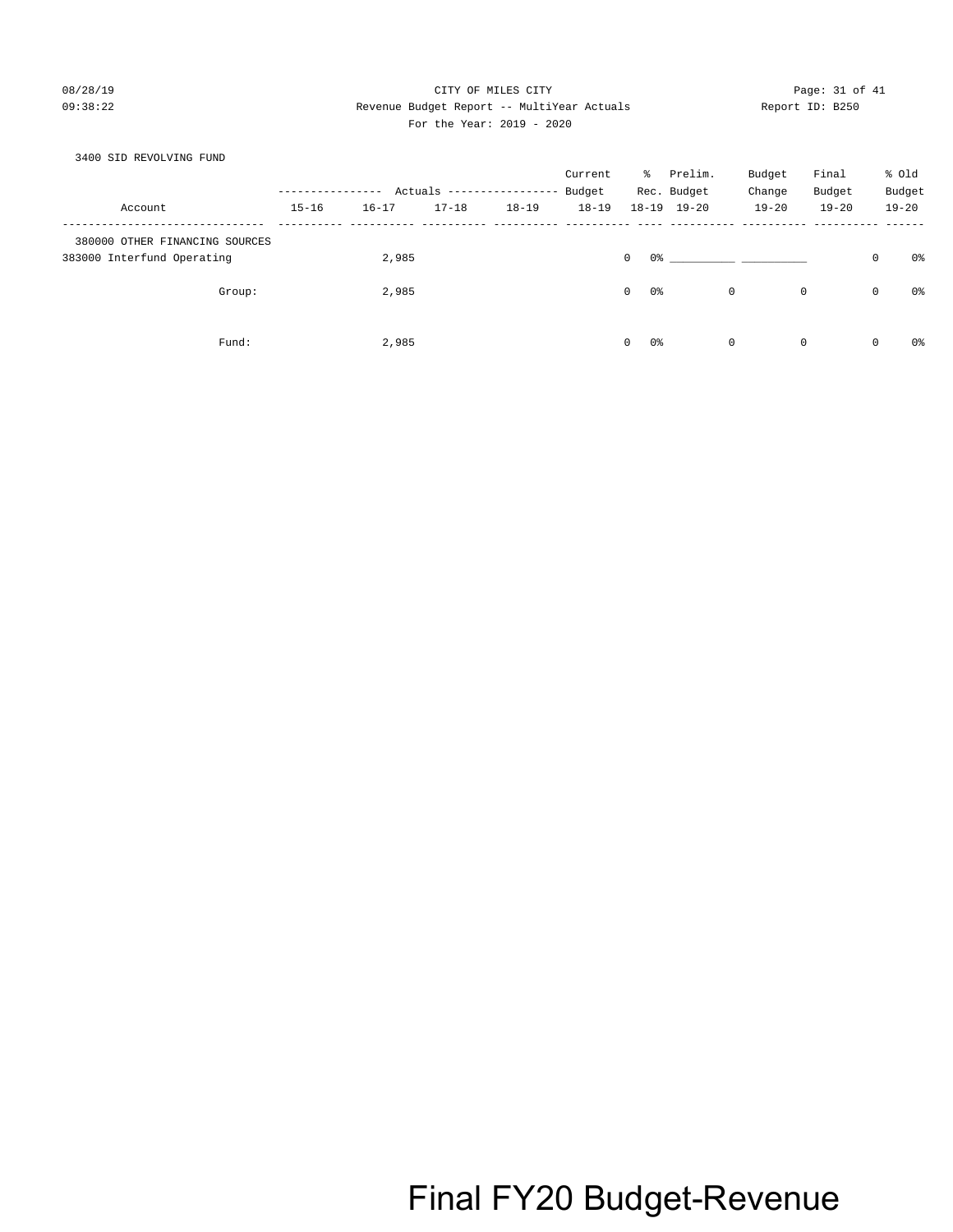## 08/28/19 Page: 32 of 41 09:38:22 Revenue Budget Report -- MultiYear Actuals Report ID: B250 For the Year: 2019 - 2020

|                              |           |           |                                         |           | Current             | ိ         | Prelim.                            | Budget              | Final                | % Old               |
|------------------------------|-----------|-----------|-----------------------------------------|-----------|---------------------|-----------|------------------------------------|---------------------|----------------------|---------------------|
| Account                      | $15 - 16$ | $16 - 17$ | Actuals ------------------<br>$17 - 18$ | $18 - 19$ | Budget<br>$18 - 19$ |           | Rec. Budget<br>$18 - 19$ $19 - 20$ | Change<br>$19 - 20$ | Budget<br>$19 - 20$  | Budget<br>$19 - 20$ |
|                              |           |           |                                         |           |                     |           |                                    |                     |                      |                     |
| 360000 MISCELLANEOUS REVENUE |           |           |                                         |           |                     |           |                                    |                     |                      |                     |
| 363020 Bond Principal and    | 4,926     | 18,872    | 3,790                                   | 3,790     |                     | 5,319 71% |                                    | 5,347               | 5,347                | 101%                |
| Group:                       | 4,926     | 18,872    | 3,790                                   | 3,790     |                     | 5,319 71% | 5,347                              |                     | 5,347<br>$\mathbf 0$ | 100%                |
| Fund:                        | 4,926     | 18,872    | 3,790                                   | 3,790     |                     | 5,319 71% | 5,347                              |                     | 5,347<br>0           | 100%                |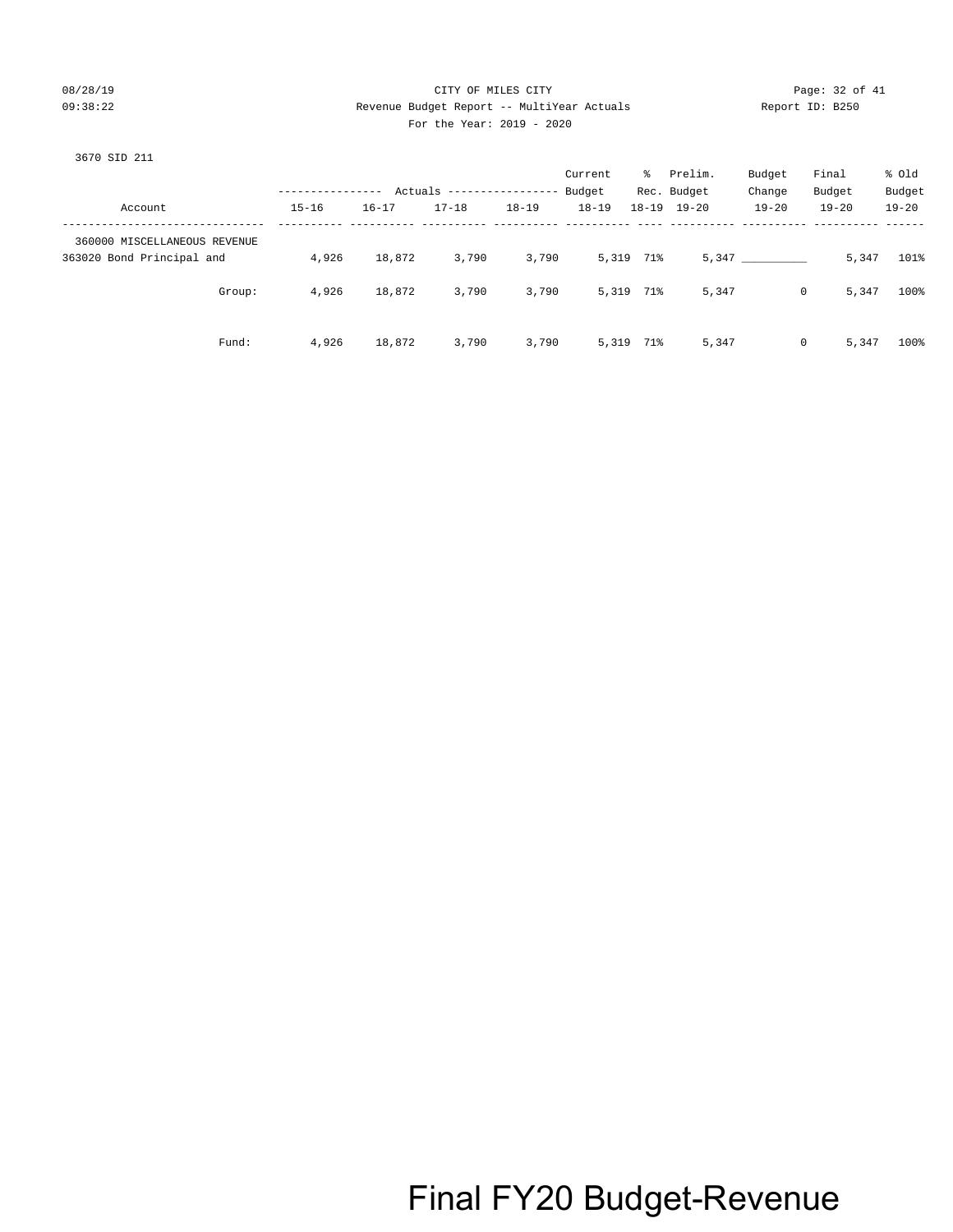### 08/28/19 Page: 33 of 41 09:38:22 Revenue Budget Report -- MultiYear Actuals Report ID: B250 For the Year: 2019 - 2020

### 4000 General Fund Capitol Improvement Fund

|                                 |                  |           |                            |           | Current   | ి           | Prelim.             | Budget       | Final               | % Old          |
|---------------------------------|------------------|-----------|----------------------------|-----------|-----------|-------------|---------------------|--------------|---------------------|----------------|
|                                 | ---------------- |           | Actuals ------------------ |           | Budget    |             | Rec. Budget         | Change       | Budget              | Budget         |
| Account                         | $15 - 16$        | $16 - 17$ | $17 - 18$                  | $18 - 19$ | $18 - 19$ |             | $18 - 19$ $19 - 20$ | $19 - 20$    | $19 - 20$           | $19 - 20$      |
| 370000 INVESTMENT EARNINGS      |                  |           |                            |           |           |             |                     |              |                     |                |
| 371010 Investment Earnings      | 158              | 524       | 775                        | 1,457     |           | 800 182%    |                     | 1,400        | 1,400               | 175%           |
| Group:                          | 158              | 524       | 775                        | 1,457     |           | 800 182%    | 1,400               | $\mathsf{O}$ | 1,400               | 175%           |
| 380000 OTHER FINANCING SOURCES  |                  |           |                            |           |           |             |                     |              |                     |                |
| 382020 Compensation for Loss of |                  |           |                            | 112,211   |           |             | $0***8$             |              | 0                   | 0%             |
| 383000 Interfund Operating      |                  | 77,000    | 75,000                     | 19,099    |           | 54,952 35%  | 17,458              | $-17,458$    | $\mathsf{O}\xspace$ | 0%             |
| Group:                          |                  | 77,000    | 75,000                     | 131,310   |           | 54,952 239% | 17,458              | $-17,458$    | $\mathsf{O}\xspace$ | 0%             |
| Fund:                           | 158              | 77,524    | 75,775                     | 132,767   |           | 55,752 238% | 18,858              | -17,458      | 1,400               | 2 <sup>°</sup> |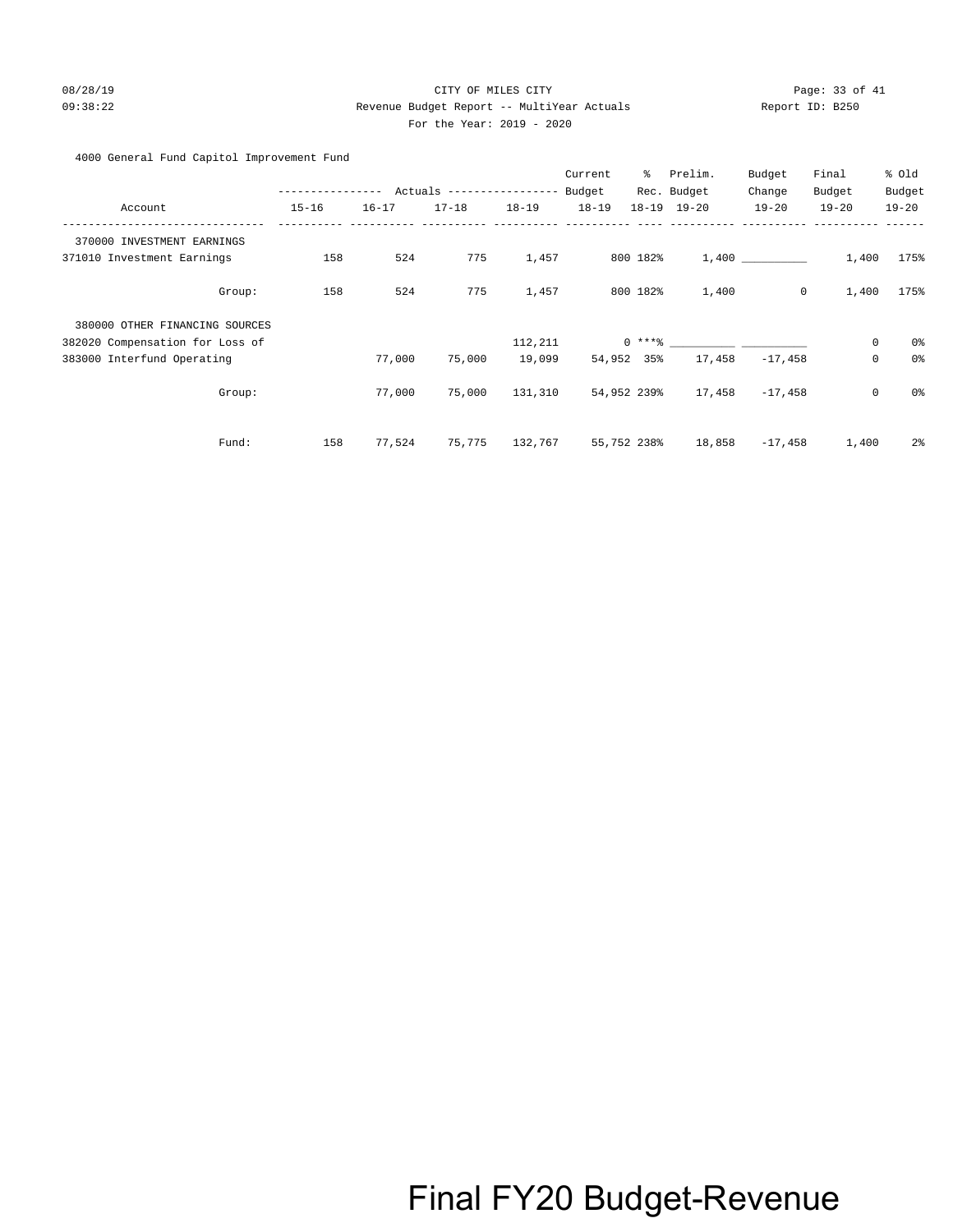## 08/28/19 Page: 34 of 41 09:38:22 Revenue Budget Report -- MultiYear Actuals Report ID: B250 For the Year: 2019 - 2020

## 4050 Ambulance Capital Improvement Fund

|                                |                |           |                            |           | Current   | ႜႜၟ                  | Prelim.             | Budget      | Final        |             | % old     |
|--------------------------------|----------------|-----------|----------------------------|-----------|-----------|----------------------|---------------------|-------------|--------------|-------------|-----------|
|                                | -------------- |           | Actuals ------------------ |           | Budget    |                      | Rec. Budget         | Change      | Budget       |             | Budget    |
| Account                        | $15 - 16$      | $16 - 17$ | $17 - 18$                  | $18 - 19$ | $18 - 19$ |                      | $18 - 19$ $19 - 20$ | $19 - 20$   | $19 - 20$    |             | $19 - 20$ |
| 380000 OTHER FINANCING SOURCES |                |           |                            |           |           |                      |                     |             |              |             |           |
| 383000 Interfund Operating     | 13,779         |           |                            |           |           | $\mathbf 0$          | 0 %                 |             |              | $\mathbf 0$ | 0%        |
| Group:                         | 13,779         |           |                            |           |           | 0 %<br>$\circ$       |                     | 0           | $\mathsf{O}$ | $\circ$     | 0%        |
| Fund:                          | 13,779         |           |                            |           |           | 0%<br>$\overline{0}$ |                     | $\mathbf 0$ | $\mathbf 0$  | $\mathbf 0$ | 0%        |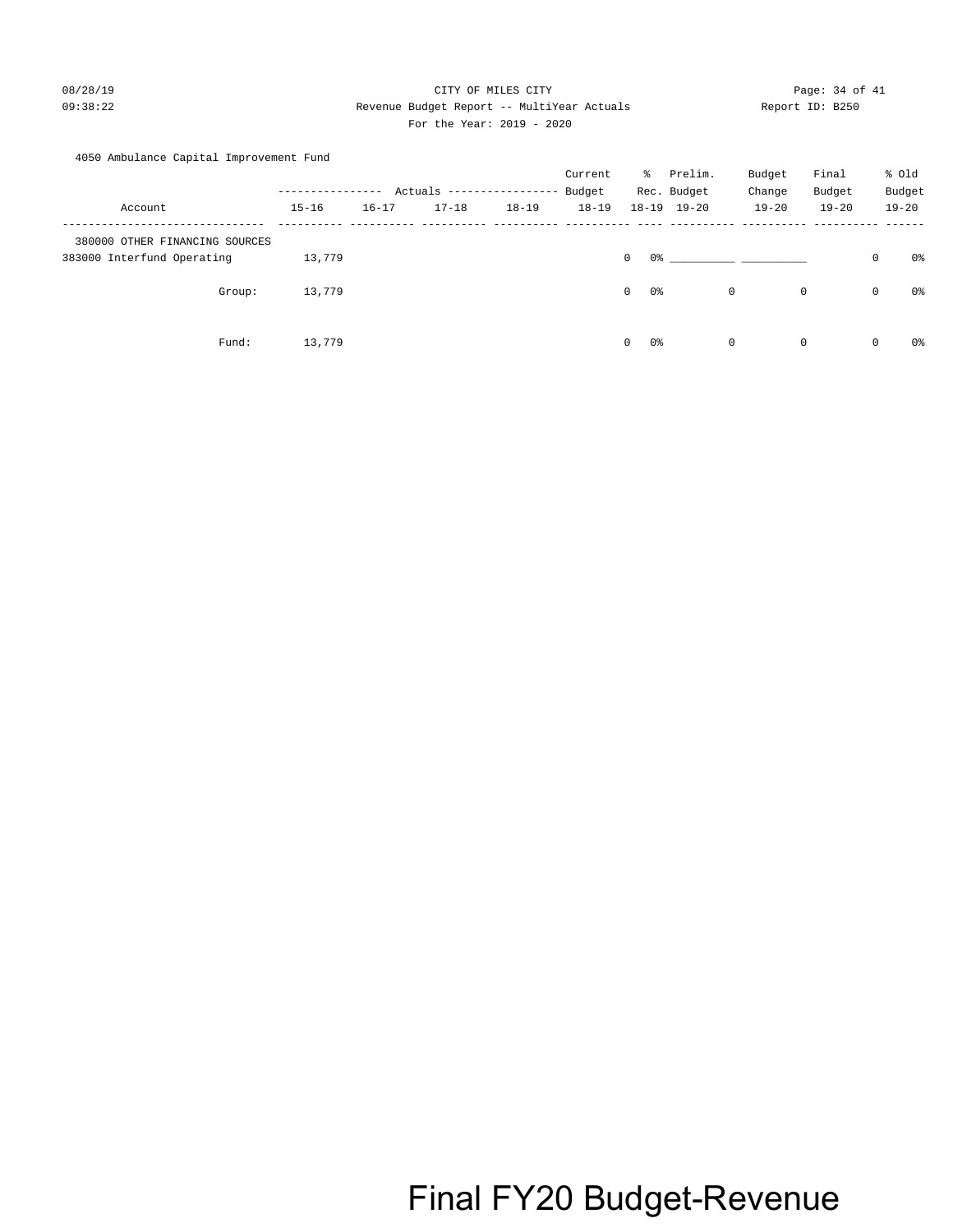### 08/28/19 Page: 35 of 41 09:38:22 Revenue Budget Report -- MultiYear Actuals Report ID: B250 For the Year: 2019 - 2020

## 4056 Airport- Capital Improvement Plan

|                                 | .         |           |           | Actuals ------------------ | Current<br>Budget | ి         | Prelim.<br>Rec. Budget | Budget<br>Change | Final<br>Budget |             | % Old<br>Budget |
|---------------------------------|-----------|-----------|-----------|----------------------------|-------------------|-----------|------------------------|------------------|-----------------|-------------|-----------------|
| Account                         | $15 - 16$ | $16 - 17$ | $17 - 18$ | $18 - 19$                  | $18 - 19$         | $18 - 19$ | $19 - 20$              | $19 - 20$        | $19 - 20$       |             | $19 - 20$       |
| 340000 Charges for Services     |           |           |           |                            |                   |           |                        |                  |                 |             |                 |
| 343018 Sale of Street & Roadway | 31,724    | 1,000     |           |                            |                   | 0         | 0%                     |                  |                 | $\mathbf 0$ | 0 <sup>o</sup>  |
| 343065 Building Rentals         | 10,781    |           |           |                            |                   | 0         | 0 <sup>o</sup>         |                  |                 | $\mathbf 0$ | 0 <sup>o</sup>  |
| 343067 Other - Miscellaneous    | 47,120    | 29        |           |                            |                   | 0         | 0%                     |                  |                 | $\mathbf 0$ | 0 <sup>o</sup>  |
| 343069 Ag Contract              |           | 7,750     |           |                            |                   | 0         | 0%                     |                  |                 | $\mathbf 0$ | 0 <sup>o</sup>  |
| Group:                          | 89,625    | 8,779     |           |                            |                   | 0         | $0\,$                  | $\mathbf 0$      | $\mathbf 0$     | $\mathsf 0$ | 0 <sup>o</sup>  |
| 360000 MISCELLANEOUS REVENUE    |           |           |           |                            |                   |           |                        |                  |                 |             |                 |
| 361010 Land Rental              |           | 2,560     |           |                            |                   | $\Omega$  | 0%                     |                  |                 | $\mathbf 0$ | 0%              |
| Group:                          |           | 2,560     |           |                            |                   | 0         | 0 <sup>o</sup>         | $\mathbf 0$      | $\mathbf 0$     | $\mathbf 0$ | 0 <sup>o</sup>  |
| Fund:                           | 89,625    | 11,339    |           |                            |                   | 0         | 0%                     | $\mathbf 0$      | $\mathbf 0$     | $\mathbf 0$ | 0%              |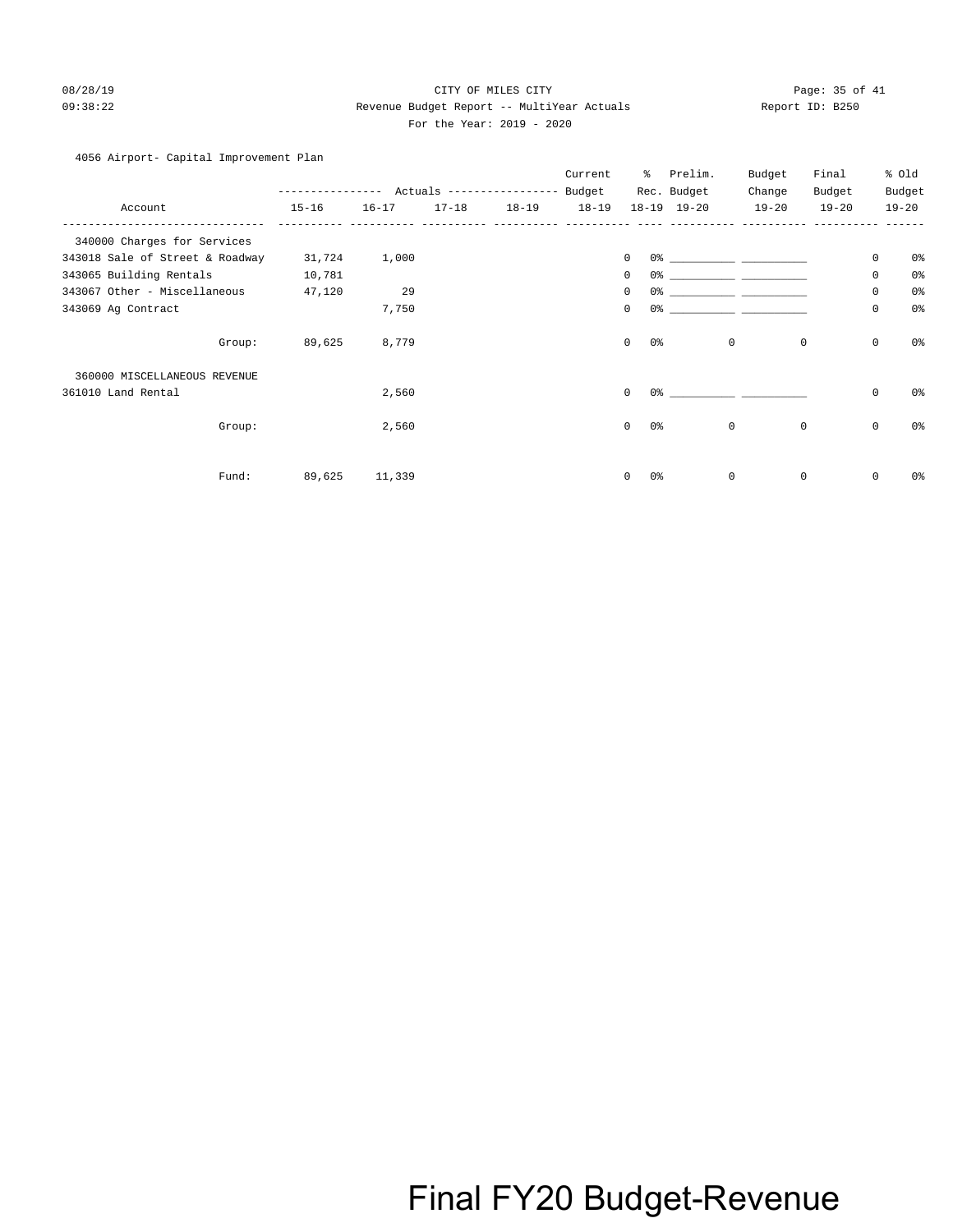### 08/28/19 Page: 36 of 41 09:38:22 Revenue Budget Report -- MultiYear Actuals Report ID: B250 For the Year: 2019 - 2020

| $\sim$ | For the rear:<br>___ |
|--------|----------------------|
|        |                      |

|  |  |  | 4060 CAPITAL IMPROV-PUBLIC WORKS |  |
|--|--|--|----------------------------------|--|
|--|--|--|----------------------------------|--|

|                                          |           |           |           |                | Current      | ႜ              | Prelim.                                                                                                                                         | Budget    | Final                      | % Old                      |
|------------------------------------------|-----------|-----------|-----------|----------------|--------------|----------------|-------------------------------------------------------------------------------------------------------------------------------------------------|-----------|----------------------------|----------------------------|
|                                          |           |           |           |                |              |                | Rec. Budget                                                                                                                                     | Change    | Budget                     | Budget                     |
| Account                                  | $15 - 16$ | $16 - 17$ | $17 - 18$ | $18 - 19$      | $18 - 19$    |                | 18-19 19-20                                                                                                                                     | $19 - 20$ | $19 - 20$                  | $19 - 20$<br>$- - - - - -$ |
| 320000 LICENSES AND PERMITS              |           |           |           |                |              |                |                                                                                                                                                 |           |                            |                            |
| 323040 Other Miscellaneous               | 3,600     | 3,838     | 7,875     | 4,350          | 3,000 145%   |                |                                                                                                                                                 | 4,200     | 4,200                      | 140%                       |
| Group:                                   | 3,600     | 3,838     | 7,875     | 4,350          | 3,000 145%   |                |                                                                                                                                                 | 4,200     | $\mathbf{0}$<br>4,200      | 140%                       |
| 340000 Charges for Services              |           |           |           |                |              |                |                                                                                                                                                 |           |                            |                            |
| 343012 Street & Roadway                  | 900       | 54        | 1,100     | 1,000          |              |                | $0***$ $****$ $1***$                                                                                                                            |           | $\mathbf 0$                | 0 <sup>8</sup>             |
| 343014 Street Cleaning                   | 8,490     | 9,630     | 8,490     | 10,800         | 8,490 127%   |                |                                                                                                                                                 |           | 10,800                     | 127%                       |
| 343016 Prkg Vio/Off Str-Impnd            | 3,086     | 940       | 647       |                | 500          | 0 <sup>8</sup> |                                                                                                                                                 |           | 500                        | 100%                       |
| 343018 Sale of Street & Roadway          |           | 2,694     | 1,942     | 335            | 1,000 34%    |                |                                                                                                                                                 |           | 1,000                      | 100%                       |
| Group:                                   | 12,476    | 13,318    | 12,179    | 12,135         | 9,990 121%   |                | 12,300                                                                                                                                          |           | $\circ$<br>12,300          | 123%                       |
| 360000 MISCELLANEOUS REVENUE             |           |           |           |                |              |                |                                                                                                                                                 |           |                            |                            |
| 362020 MISC REVENUE                      |           |           | 2,554     | 15             |              |                | $0***$ $\frac{20}{10}$                                                                                                                          |           | 0                          | 0 <sup>°</sup>             |
| 367000 Sale of Junk or Salvage           | 7,206     |           |           | $\overline{3}$ |              |                | $0 \xrightarrow{***\,} \xrightarrow{\hspace*{1.5cm}} \xrightarrow{\hspace*{1.5cm}} \xrightarrow{\hspace*{1.5cm}} \xrightarrow{\hspace*{1.5cm}}$ |           | $\mathbf{0}$               | 0 <sup>8</sup>             |
| Group:                                   | 7,206     |           | 2,554     | 18             |              | $0***$ $*$     | $\mathbf{0}$                                                                                                                                    |           | $\mathbf 0$<br>$\mathbf 0$ | 0 <sup>°</sup>             |
| 370000 INVESTMENT EARNINGS               |           |           |           |                |              |                |                                                                                                                                                 |           |                            |                            |
| 371010 Investment Earnings               | 785       | 1,900     | 4,836     | 14,058         | 2,500 562%   |                |                                                                                                                                                 |           | 2,500                      | 100%                       |
| Group:                                   | 785       | 1,900     | 4,836     | 14,058         | 2,500 562%   |                |                                                                                                                                                 | 2,500     | $\circ$<br>2,500           | 100%                       |
| 380000 OTHER FINANCING SOURCES           |           |           |           |                |              |                |                                                                                                                                                 |           |                            |                            |
| 383000 Interfund Operating<br>Equipment- | 244,000   | 75,000    | 115,000   | 275,000        |              |                |                                                                                                                                                 |           | 0                          | 0 <sup>8</sup>             |
| Group:                                   | 244,000   | 75,000    | 115,000   | 275,000        | 275,000 100% |                | $\mathbf 0$                                                                                                                                     |           | $\mathbf 0$<br>0           | 0 <sup>8</sup>             |
| Fund:                                    | 268,067   | 94,056    | 142,444   | 305,561        | 290,490 105% |                | 19,000                                                                                                                                          |           | 0<br>19,000                | 6%                         |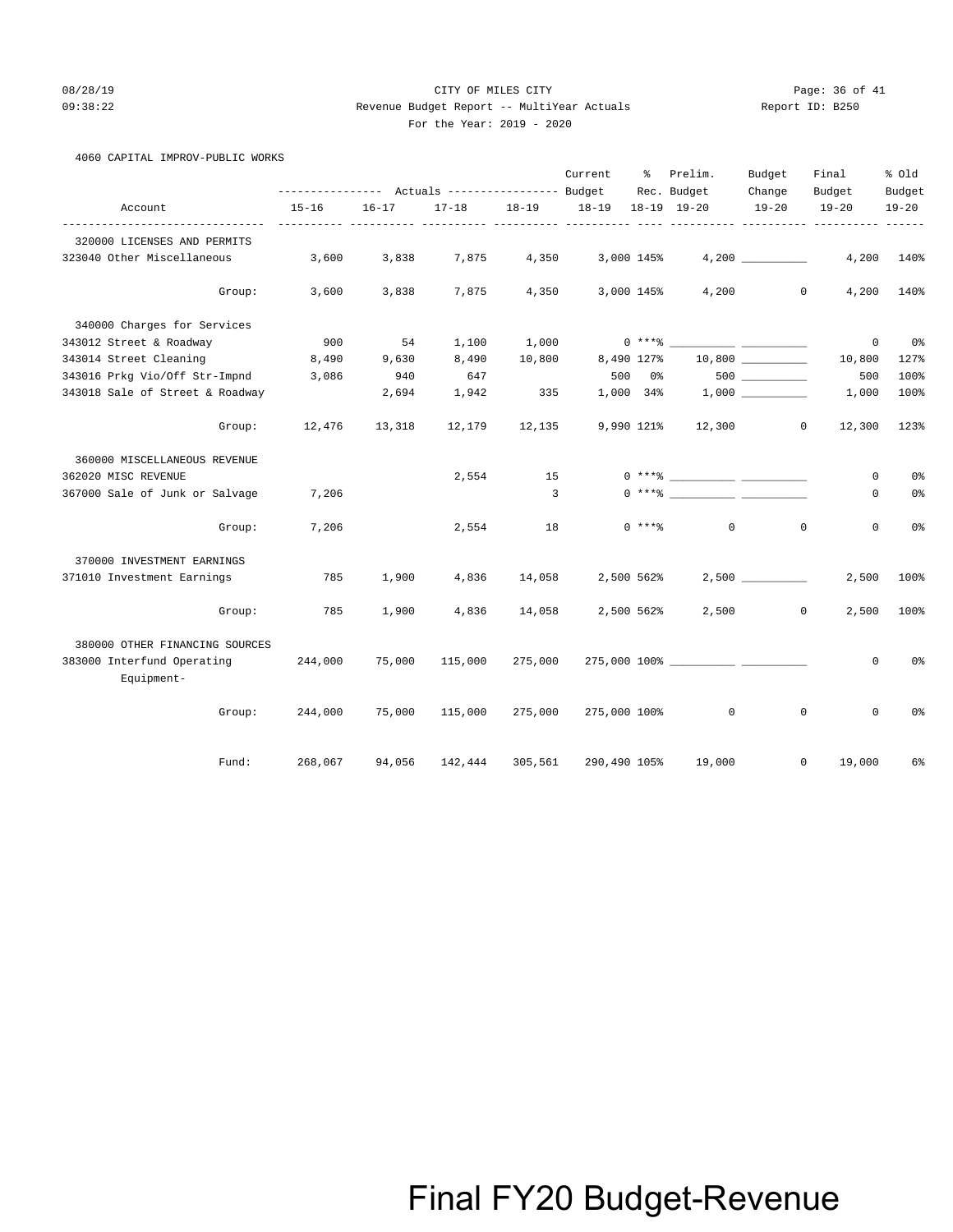### 08/28/19 Page: 37 of 41 09:38:22 Revenue Budget Report -- MultiYear Actuals Report ID: B250 For the Year: 2019 - 2020

|  | 5210 WATER UTILITY |
|--|--------------------|

|                                   |           |                     | ---------------    Actuals ----------------    Budget |           | Current      | ႜ              | Prelim.<br>Rec. Budget                                                                                                                                                                                                                                                                                                                                                                                                                                                                                              | Budget<br>Change     | Final<br>Budget     | % old<br>Budget |
|-----------------------------------|-----------|---------------------|-------------------------------------------------------|-----------|--------------|----------------|---------------------------------------------------------------------------------------------------------------------------------------------------------------------------------------------------------------------------------------------------------------------------------------------------------------------------------------------------------------------------------------------------------------------------------------------------------------------------------------------------------------------|----------------------|---------------------|-----------------|
| Account                           | $15 - 16$ | $16 - 17$           | $17 - 18$                                             | $18 - 19$ | $18 - 19$    |                | $18-19$ $19-20$                                                                                                                                                                                                                                                                                                                                                                                                                                                                                                     | $19 - 20$            | $19 - 20$           | $19 - 20$       |
| 330000 INTERGOVERNMENTAL REVENUES |           |                     |                                                       |           |              |                |                                                                                                                                                                                                                                                                                                                                                                                                                                                                                                                     |                      |                     |                 |
| 336020 State aid-GASB68           | 11,734    | 10,782              | 10,190                                                | 12,286    |              |                |                                                                                                                                                                                                                                                                                                                                                                                                                                                                                                                     |                      | 0                   | 0 <sup>°</sup>  |
| 339000 County Payments in Lieu    | 11,028    |                     |                                                       |           |              |                | $\begin{picture}(150,10) \put(0,0){\vector(1,0){100}} \put(15,0){\vector(1,0){100}} \put(15,0){\vector(1,0){100}} \put(15,0){\vector(1,0){100}} \put(15,0){\vector(1,0){100}} \put(15,0){\vector(1,0){100}} \put(15,0){\vector(1,0){100}} \put(15,0){\vector(1,0){100}} \put(15,0){\vector(1,0){100}} \put(15,0){\vector(1,0){100}} \put(15,0){\vector(1,0){100}}$                                                                                                                                                  |                      | 0                   | 0%              |
| Group:                            | 22,762    | 10,782              | 10,190                                                | 12,286    |              | $0$ ****       | $\mathbf{0}$                                                                                                                                                                                                                                                                                                                                                                                                                                                                                                        | $\mathbf 0$          | 0                   | 0%              |
| 340000 Charges for Services       |           |                     |                                                       |           |              |                |                                                                                                                                                                                                                                                                                                                                                                                                                                                                                                                     |                      |                     |                 |
| 343021 Metered Water Sales        |           | 2,043,295 2,096,473 |                                                       |           |              |                | 2,089,290 1,972,590 1,950,000 101% 1,989,000 ___________ 1,989,000                                                                                                                                                                                                                                                                                                                                                                                                                                                  |                      |                     | 102%            |
| 343022 Unmetered Water            | 1,099     | 708                 | 690                                                   | 484       | 1,000 48%    |                |                                                                                                                                                                                                                                                                                                                                                                                                                                                                                                                     |                      | 500                 | 50%             |
| 343023 Bulk Water Sales           | 8,450     | 8,583               | 2,763                                                 | 9,943     | 5,000 199%   |                |                                                                                                                                                                                                                                                                                                                                                                                                                                                                                                                     | $10,000$ ___________ | 10,000              | 200%            |
| 343024 Sales of Water Materials   | 1,120     | 260                 | 315                                                   |           |              | $0 \t 0$ % ___ |                                                                                                                                                                                                                                                                                                                                                                                                                                                                                                                     |                      | $^{\circ}$          | 0%              |
| 343025 Hookup Fee                 | 10,320    | 11,640              | 9,512                                                 | 3,525     | 1,000 353%   |                |                                                                                                                                                                                                                                                                                                                                                                                                                                                                                                                     |                      | 2,500               | 250%            |
| 343026 Water Install/Tap          | 5,853     | 16,623              | 5,208                                                 | 12,403    | 7,000 177%   |                |                                                                                                                                                                                                                                                                                                                                                                                                                                                                                                                     |                      | 7,000               | 100%            |
| 343027 Chg for Wtr Dept. Serv     | 15,268    | 14,100              | 20,266                                                | 22,410    |              | $0***$ $*$     |                                                                                                                                                                                                                                                                                                                                                                                                                                                                                                                     |                      |                     | 15,000 ******   |
| 343029 Curb Stop Replacement Fee  | 43,580    | 43,427              | 43,229                                                | 43,075    | 43,000 100%  |                |                                                                                                                                                                                                                                                                                                                                                                                                                                                                                                                     | 43,000 __________    | 43,000              | 100%            |
| 343039 Custer Co w/s District     |           | 7,500               |                                                       | $-7,500$  |              | $0***$ $*$     |                                                                                                                                                                                                                                                                                                                                                                                                                                                                                                                     |                      | $\mathbf 0$         | 0%              |
| Group:                            |           |                     |                                                       |           |              |                | 2, 128, 985 2, 199, 314 2, 171, 273 2, 056, 930 2, 007, 000 102% 2, 067, 000                                                                                                                                                                                                                                                                                                                                                                                                                                        |                      | $0 \quad 2,067,000$ | 102%            |
| 360000 MISCELLANEOUS REVENUE      |           |                     |                                                       |           |              |                |                                                                                                                                                                                                                                                                                                                                                                                                                                                                                                                     |                      |                     |                 |
| 362020 MISC REVENUE               | 1,444     | 223                 | 5,359                                                 |           | $\Omega$     |                | $0$ $\frac{2}{\sqrt{2}}$ $\frac{2}{\sqrt{2}}$ $\frac{2}{\sqrt{2}}$ $\frac{2}{\sqrt{2}}$ $\frac{2}{\sqrt{2}}$ $\frac{2}{\sqrt{2}}$ $\frac{2}{\sqrt{2}}$ $\frac{2}{\sqrt{2}}$ $\frac{2}{\sqrt{2}}$ $\frac{2}{\sqrt{2}}$ $\frac{2}{\sqrt{2}}$ $\frac{2}{\sqrt{2}}$ $\frac{2}{\sqrt{2}}$ $\frac{2}{\sqrt{2}}$ $\frac{2}{\sqrt{2}}$ $\frac{2}{\sqrt{2}}$ $\frac{2}{\sqrt{$                                                                                                                                               |                      | 0                   | 0%              |
| 362040 \$2.00 State Assessment    | 228       |                     |                                                       |           | $\mathbf{0}$ |                |                                                                                                                                                                                                                                                                                                                                                                                                                                                                                                                     |                      | 0                   | 0%              |
| 367000 Sale of Junk or Salvage    | 149       | 2,093               |                                                       |           | $\Omega$     |                |                                                                                                                                                                                                                                                                                                                                                                                                                                                                                                                     |                      | 0                   | 0%              |
| Group:                            | 1,821     | 2,316               | 5,359                                                 |           | $\mathbf 0$  | 0%             | $\mathbf{0}$                                                                                                                                                                                                                                                                                                                                                                                                                                                                                                        | $\mathbf{0}$         | 0                   | 0%              |
| 370000 INVESTMENT EARNINGS        |           |                     |                                                       |           |              |                |                                                                                                                                                                                                                                                                                                                                                                                                                                                                                                                     |                      |                     |                 |
| 371010 Investment Earnings        | 14,920    | 35,220              | 88,144                                                | 149,469   | 30,000 498%  |                |                                                                                                                                                                                                                                                                                                                                                                                                                                                                                                                     |                      | 45,000              | 150%            |
| Group:                            | 14,920    | 35,220              | 88,144                                                | 149,469   | 30,000 498%  |                | 45,000                                                                                                                                                                                                                                                                                                                                                                                                                                                                                                              | $\overline{0}$       | 45,000              | 150%            |
| 380000 OTHER FINANCING SOURCES    |           |                     |                                                       |           |              |                |                                                                                                                                                                                                                                                                                                                                                                                                                                                                                                                     |                      |                     |                 |
| 382010 Sale of Fixed Assets       |           |                     |                                                       | 11,699    |              |                | $0 \xrightarrow{***\text{\texttt{\%}}}\xrightarrow{\hspace*{1.5cm}}\xrightarrow{\hspace*{1.5cm}}\xrightarrow{\hspace*{1.5cm}}\xrightarrow{\hspace*{1.5cm}}\xrightarrow{\hspace*{1.5cm}}\xrightarrow{\hspace*{1.5cm}}\xrightarrow{\hspace*{1.5cm}}\xrightarrow{\hspace*{1.5cm}}\xrightarrow{\hspace*{1.5cm}}\xrightarrow{\hspace*{1.5cm}}\xrightarrow{\hspace*{1.5cm}}\xrightarrow{\hspace*{1.5cm}}\xrightarrow{\hspace*{1.5cm}}\xrightarrow{\hspace*{1.5cm}}\xrightarrow{\hspace*{1.5cm}}\xrightarrow{\hspace*{1.5$ |                      | 0                   | 0%              |
| Group:                            |           |                     |                                                       | 11,699    |              | $0$ ****       | $\Omega$                                                                                                                                                                                                                                                                                                                                                                                                                                                                                                            | $\Omega$             | $\Omega$            | 0 <sup>8</sup>  |
| Fund:                             |           |                     |                                                       |           |              |                | 2, 168, 488 2, 247, 632 2, 274, 966 2, 230, 384 2, 037, 000 109% 2, 112, 000                                                                                                                                                                                                                                                                                                                                                                                                                                        |                      | $0 \quad 2,112,000$ | 103%            |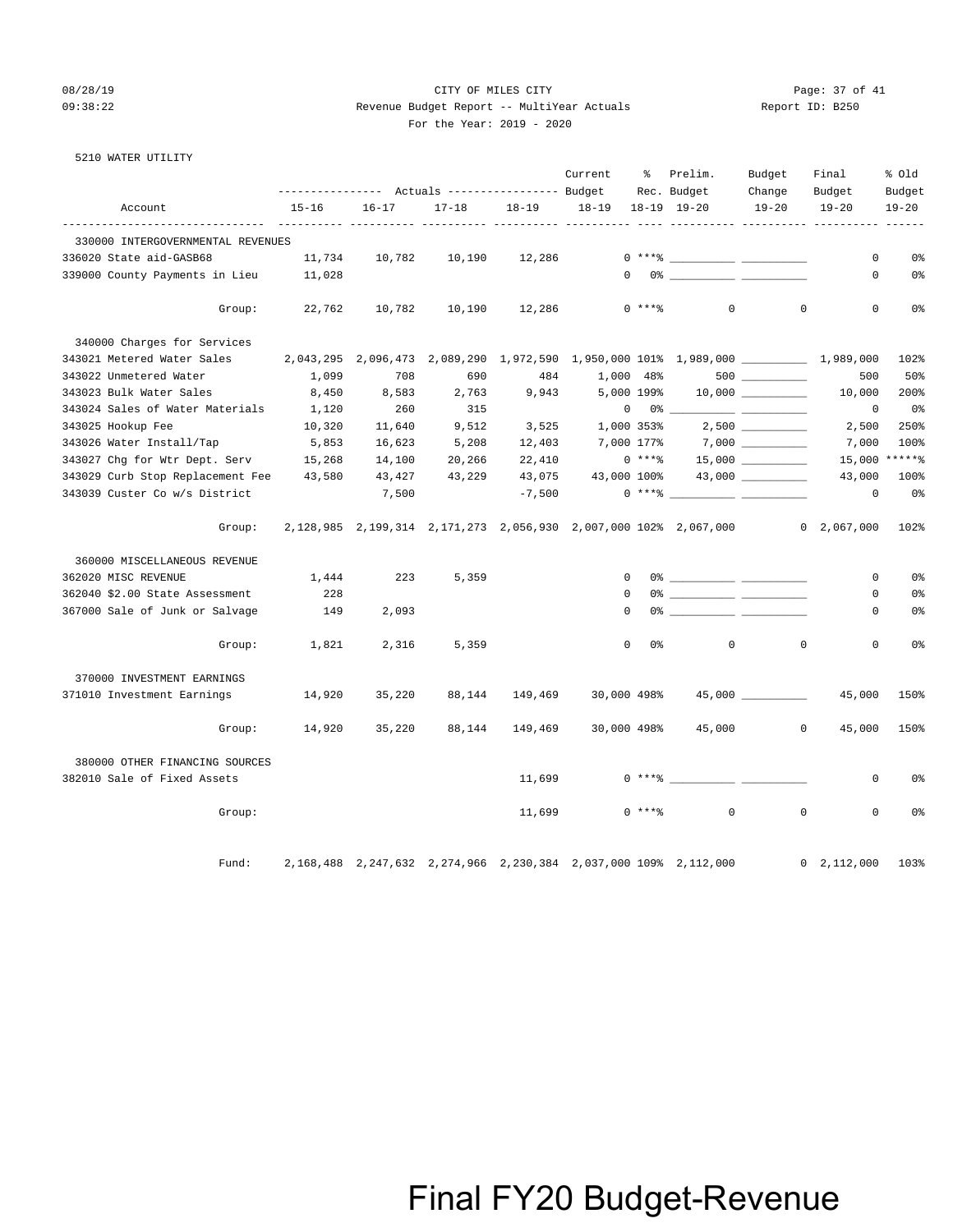### 08/28/19 Page: 38 of 41 09:38:22 Revenue Budget Report -- MultiYear Actuals Report ID: B250 For the Year: 2019 - 2020

|  | 5310 SEWER UTILITY |  |
|--|--------------------|--|
|  |                    |  |

|                                                  |           |                                | Actuals ----------------- Budget |                                | Current     | ွေ         | Prelim.<br>Rec. Budget                                                                                                                                                                                                                                                                                                 | Budget<br>Change  | Final<br>Budget     | % old<br>Budget |
|--------------------------------------------------|-----------|--------------------------------|----------------------------------|--------------------------------|-------------|------------|------------------------------------------------------------------------------------------------------------------------------------------------------------------------------------------------------------------------------------------------------------------------------------------------------------------------|-------------------|---------------------|-----------------|
| Account                                          | $15 - 16$ | $16 - 17$<br>------ ---------- | $17 - 18$                        | $18 - 19$<br>----------- ----- | $18 - 19$   |            | $18 - 19$ $19 - 20$                                                                                                                                                                                                                                                                                                    | $19 - 20$         | $19 - 20$           | $19 - 20$       |
| 330000 INTERGOVERNMENTAL REVENUES                |           |                                |                                  |                                |             |            |                                                                                                                                                                                                                                                                                                                        |                   |                     |                 |
| 331991 Federal Stimulus                          |           | 400,000                        |                                  |                                | $\Omega$    |            | $0$ $\frac{1}{2}$ $\frac{1}{2}$ $\frac{1}{2}$ $\frac{1}{2}$ $\frac{1}{2}$ $\frac{1}{2}$ $\frac{1}{2}$ $\frac{1}{2}$ $\frac{1}{2}$ $\frac{1}{2}$ $\frac{1}{2}$ $\frac{1}{2}$ $\frac{1}{2}$ $\frac{1}{2}$ $\frac{1}{2}$ $\frac{1}{2}$ $\frac{1}{2}$ $\frac{1}{2}$ $\frac{1}{2}$ $\frac{1}{2}$ $\frac{1}{2}$ $\frac{1}{2$ |                   | $\mathbf 0$         | 0%              |
| 334120 TSEP Grant                                | 100,000   | 340,000                        | 60,000                           |                                | $\Omega$    |            |                                                                                                                                                                                                                                                                                                                        |                   | 0                   | 0%              |
| 334121 DNRC GRANTS                               | 50,000    |                                | 50,000                           |                                | $\mathbf 0$ |            |                                                                                                                                                                                                                                                                                                                        |                   | 0                   | 0 <sup>8</sup>  |
| 336020 State aid-GASB68                          | 9,538     | 8,764                          | 8,287                            | 9,924                          |             |            | $0***$ $\frac{20}{100}$                                                                                                                                                                                                                                                                                                |                   | $\mathbf 0$         | 0 <sup>°</sup>  |
| 339000 County Payments in Lieu                   | 11,028    |                                |                                  |                                | $\Omega$    |            |                                                                                                                                                                                                                                                                                                                        |                   | $\Omega$            | 0 <sup>°</sup>  |
| Group:                                           | 170,566   | 748,764                        | 118,287                          | 9,924                          |             | $0$ ****   | $\mathbf{0}$                                                                                                                                                                                                                                                                                                           | $\Omega$          | $\Omega$            | 0 <sup>°</sup>  |
| 340000 Charges for Services                      |           |                                |                                  |                                |             |            |                                                                                                                                                                                                                                                                                                                        |                   |                     |                 |
| 341075 Serv/Cnty-Interlocal Agmt<br>Bullard Lift | 1,530     | 1,530                          | 1,530                            | 1,905                          |             | $0***8$    |                                                                                                                                                                                                                                                                                                                        |                   |                     | 1,530 ******    |
| 343031 Sewer Service Charges                     |           | 1,310,565 1,985,920 1,973,380  |                                  |                                |             |            | $1,997,384$ 2,000,000 100% 2,040,000 _________                                                                                                                                                                                                                                                                         |                   | 2,040,000           | 102%            |
| 343032 Sewer Installation                        | 1,098     | 472                            | 619                              | 1,646                          |             | 500 329%   |                                                                                                                                                                                                                                                                                                                        |                   | 1,500               | 300%            |
| 343033 Hookup Fee                                | 4,920     | 2,520                          | 3,120                            | 720                            | 2,000 36%   |            |                                                                                                                                                                                                                                                                                                                        |                   | 1,000               | 50%             |
| 343034 Treatment Facilities Fees                 | 2,830     | 2,055                          | 1,505                            | 2,945                          | 1,500 196%  |            |                                                                                                                                                                                                                                                                                                                        | $2,000$ _________ | 2,000               | 133%            |
| 343036 Miscellaneous Sewer                       | 1,079     | 5,503                          | 7,112                            | 5,211                          | 2,500 208%  |            |                                                                                                                                                                                                                                                                                                                        |                   | 4,000               | 160%            |
| 343037 Baker Road Etc.                           | 7,329     | 13,515                         | 10,968                           | 14,894                         | 12,000 124% |            |                                                                                                                                                                                                                                                                                                                        |                   | 12,000              | 100%            |
| 343039 Custer Co w/s District                    |           | 7,500                          |                                  | $-7,500$                       |             | $0***$ $*$ |                                                                                                                                                                                                                                                                                                                        |                   | 0                   | 0%              |
| Group:                                           |           |                                |                                  |                                |             |            | 1,329,351 2,019,015 1,998,234 2,017,205 2,018,500 100% 2,062,030                                                                                                                                                                                                                                                       |                   | $0 \quad 2,062,030$ | 102%            |
| 360000 MISCELLANEOUS REVENUE                     |           |                                |                                  |                                |             |            |                                                                                                                                                                                                                                                                                                                        |                   |                     |                 |
| 361010 Land Rental                               |           | 76                             | 4,273                            | 76                             | 4,000       |            |                                                                                                                                                                                                                                                                                                                        |                   | $\mathbf{0}$        | 0 <sup>°</sup>  |
| 362020 MISC REVENUE                              | 2,365     | 440                            | 4,890                            |                                | $\mathbf 0$ |            |                                                                                                                                                                                                                                                                                                                        |                   | 0                   | 0%              |
| 367000 Sale of Junk or Salvage                   |           | 2,094                          |                                  | 750                            |             |            | $0***$ $\frac{1}{2}$                                                                                                                                                                                                                                                                                                   |                   | 0                   | 0 <sup>°</sup>  |
| Group:                                           | 2,365     | 2,610                          | 9,163                            | 826                            | 4,000 21%   |            | $\mathbf 0$                                                                                                                                                                                                                                                                                                            | $\Omega$          | $\Omega$            | 0 <sup>°</sup>  |
| 370000 INVESTMENT EARNINGS                       |           |                                |                                  |                                |             |            |                                                                                                                                                                                                                                                                                                                        |                   |                     |                 |
| 371010 Investment Earnings                       | 1,779     | 6,495                          | 31,372                           | 72,214                         | 10,000 722% |            |                                                                                                                                                                                                                                                                                                                        | 35,000            | 35,000              | 350%            |
| Group:                                           | 1,779     | 6,495                          | 31,372                           | 72,214                         | 10,000 722% |            | 35,000                                                                                                                                                                                                                                                                                                                 | $\overline{0}$    | 35,000              | 350%            |
| 380000 OTHER FINANCING SOURCES                   |           |                                |                                  |                                |             |            |                                                                                                                                                                                                                                                                                                                        |                   |                     |                 |
| 381070 Proceeds/Loans/Intercap                   |           |                                |                                  |                                | 656,755     | 0%         |                                                                                                                                                                                                                                                                                                                        | 489,355           | 489,355             | 75%             |
| Final loan for WWTP                              |           |                                |                                  |                                |             |            |                                                                                                                                                                                                                                                                                                                        |                   |                     |                 |
| 382010 Sale of Fixed Assets                      |           |                                |                                  | 11,700                         |             | $0***$ $*$ |                                                                                                                                                                                                                                                                                                                        |                   | $\mathbf 0$         | 0%              |
| Group:                                           |           |                                |                                  | 11,700                         | 656,755 2%  |            | 489,355                                                                                                                                                                                                                                                                                                                | $\circ$           | 489,355             | 74%             |
| Fund:                                            |           |                                |                                  |                                |             |            | 1,504,061 2,776,884 2,157,056 2,111,869 2,689,255 79% 2,586,385                                                                                                                                                                                                                                                        |                   | 0, 2, 586, 385      | 96%             |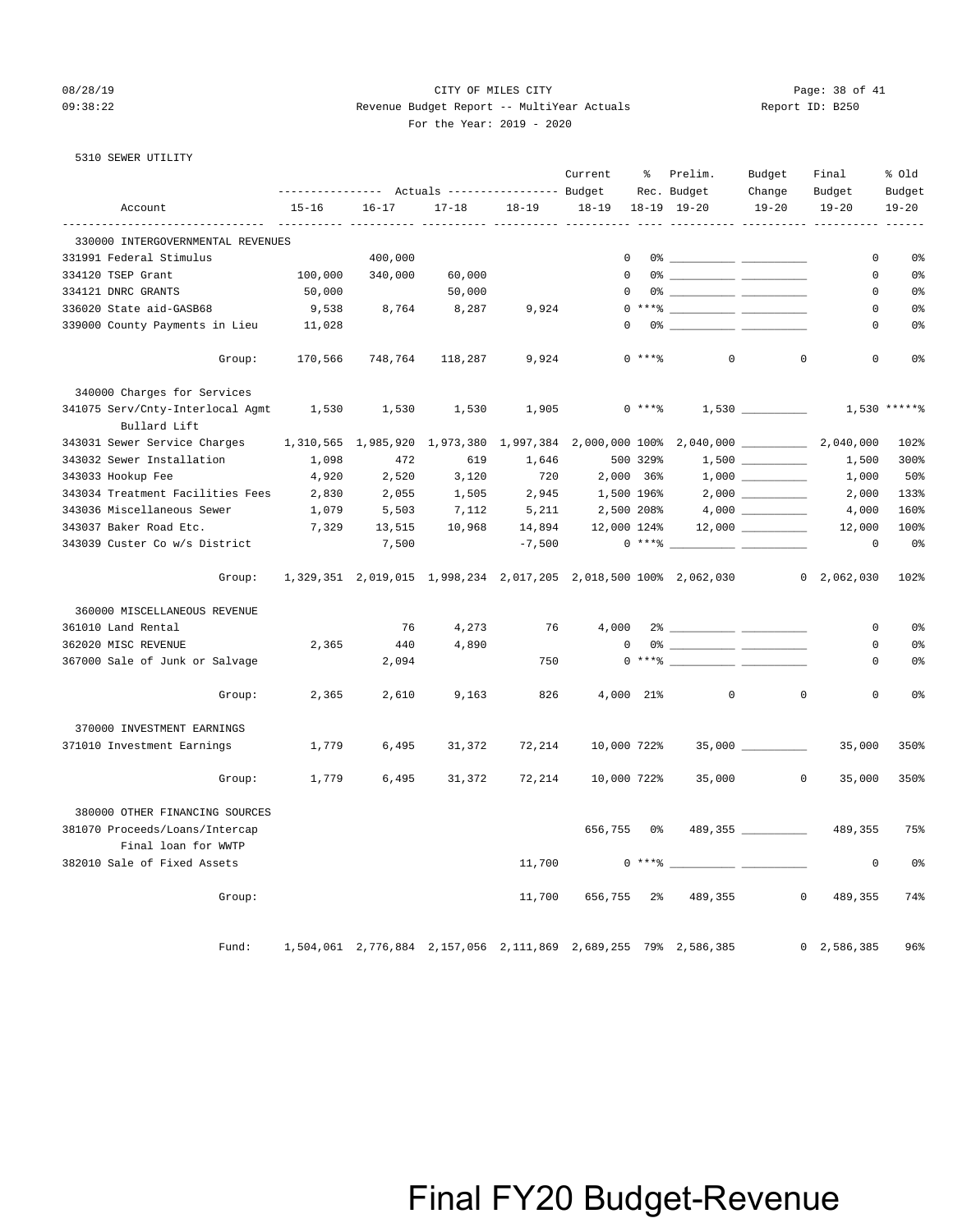## 08/28/19 Page: 39 of 41 09:38:22 Revenue Budget Report -- MultiYear Actuals Report ID: B250 For the Year: 2019 - 2020

5510 AMBULANCE FUND

|                                   |                                                 |           |           |                   | Current      | နွ         | Prelim.                                    | Budget                  | Final         | % Old     |
|-----------------------------------|-------------------------------------------------|-----------|-----------|-------------------|--------------|------------|--------------------------------------------|-------------------------|---------------|-----------|
|                                   | --------------- Actuals ---------------- Budget |           |           |                   |              |            | Rec. Budget                                | Change                  | Budget        | Budget    |
| Account                           | $15 - 16$                                       | $16 - 17$ | $17 - 18$ | $18 - 19$         | $18 - 19$    |            | 18-19 19-20                                | $19 - 20$               | $19 - 20$     | $19 - 20$ |
| 310000 TAXES                      |                                                 |           |           |                   |              |            |                                            |                         |               |           |
| 311010 Real Property Taxes        | 8,295                                           | 8,334     | 8,927     | 8,995             | 9,140 98%    |            | 9,000                                      | 284                     | 9,284         | 102%      |
| 311020 Personal Property Taxes    | 252                                             | 233       | 229       | 222               |              | 223 100%   | 220                                        | 11                      | 231           | 104%      |
| 312000 Penalty & Interest on      | 21                                              | 13        | 21        | 18                |              | 30 60%     |                                            |                         | 25            | 83%       |
| Group:                            | 8,568                                           | 8,580     | 9,177     | 9,235             | 9,393 98%    |            | 9,245                                      | 295                     | 9,540         | 101%      |
| 330000 INTERGOVERNMENTAL REVENUES |                                                 |           |           |                   |              |            |                                            |                         |               |           |
| 331040 Medicaid Supplemental      |                                                 | 12,591    | 32,131    | 12,678            | 15,000 85%   |            |                                            |                         | 12,500        | 83%       |
| 331113 FEMA -Projects             |                                                 |           |           | 282,000           |              |            |                                            |                         | 0             | 0%        |
| 334000 State Grants               |                                                 |           | 50,000    |                   | 50,000       | $0\,$ %    |                                            | $50,000$ ___________    | 50,000        | 100%      |
| 336020 State aid-GASB68           | 29,663                                          | 40,744    | 57,252    | 77,488            |              |            | $0***$ $\frac{1}{2}$                       |                         | $\circ$       | 0%        |
| Group:                            | 29,663                                          | 53,335    | 139,383   | 372,166           |              |            | 359,000 104% 62,500                        | $\mathbf{0}$            | 62,500        | $17$ %    |
| 340000 Charges for Services       |                                                 |           |           |                   |              |            |                                            |                         |               |           |
| 341075 Serv/Cnty-Interlocal Agmt  | 27,095                                          | 36,778    |           | 43,030 54,210     | 45,000 120%  |            |                                            | 45,000                  | 45,000        | 100%      |
| 342026 Ambulance Charges          | 732,832                                         | 752,687   | 763,018   | 993,048           | 900,000 110% |            |                                            |                         | 914,133       | 102%      |
| 342027 Ambulance Standby          | 4,145                                           | 5,740     | 6,728     | 5,525             | 8,000 69%    |            |                                            |                         | 7,000         | 88%       |
| Group:                            | 764,072                                         | 795,205   |           | 812,776 1,052,783 | 953,000 110% |            |                                            | 966,133<br>$\mathbf{0}$ | 966,133       | 101%      |
| 360000 MISCELLANEOUS REVENUE      |                                                 |           |           |                   |              |            |                                            |                         |               |           |
| 362020 MISC REVENUE               | 4                                               | 513       | 350       | 16,469            |              | $0***$ $*$ |                                            |                         | $\circ$       | 0%        |
| 366010 Misc- From Charge off      | 1,291                                           | 5,077     | 10,174    | 4,968             | 7,000 71%    |            |                                            | $5,500$ __________      | 5,500         | 79%       |
| 367000 Sale of Junk or Salvage    |                                                 |           |           |                   | 2,000        | 0 %        |                                            |                         | 1,000         | 50%       |
| Group:                            | 1,295                                           | 5,590     | 10,524    | 21,437            |              | 9,000 238% |                                            | 6,500<br>$\mathbf{0}$   | 6,500         | 72%       |
| Fund:                             | 803,598                                         | 862,710   |           |                   |              |            | 971,860 1,455,621 1,330,393 109% 1,044,378 |                         | 295 1,044,673 | 78%       |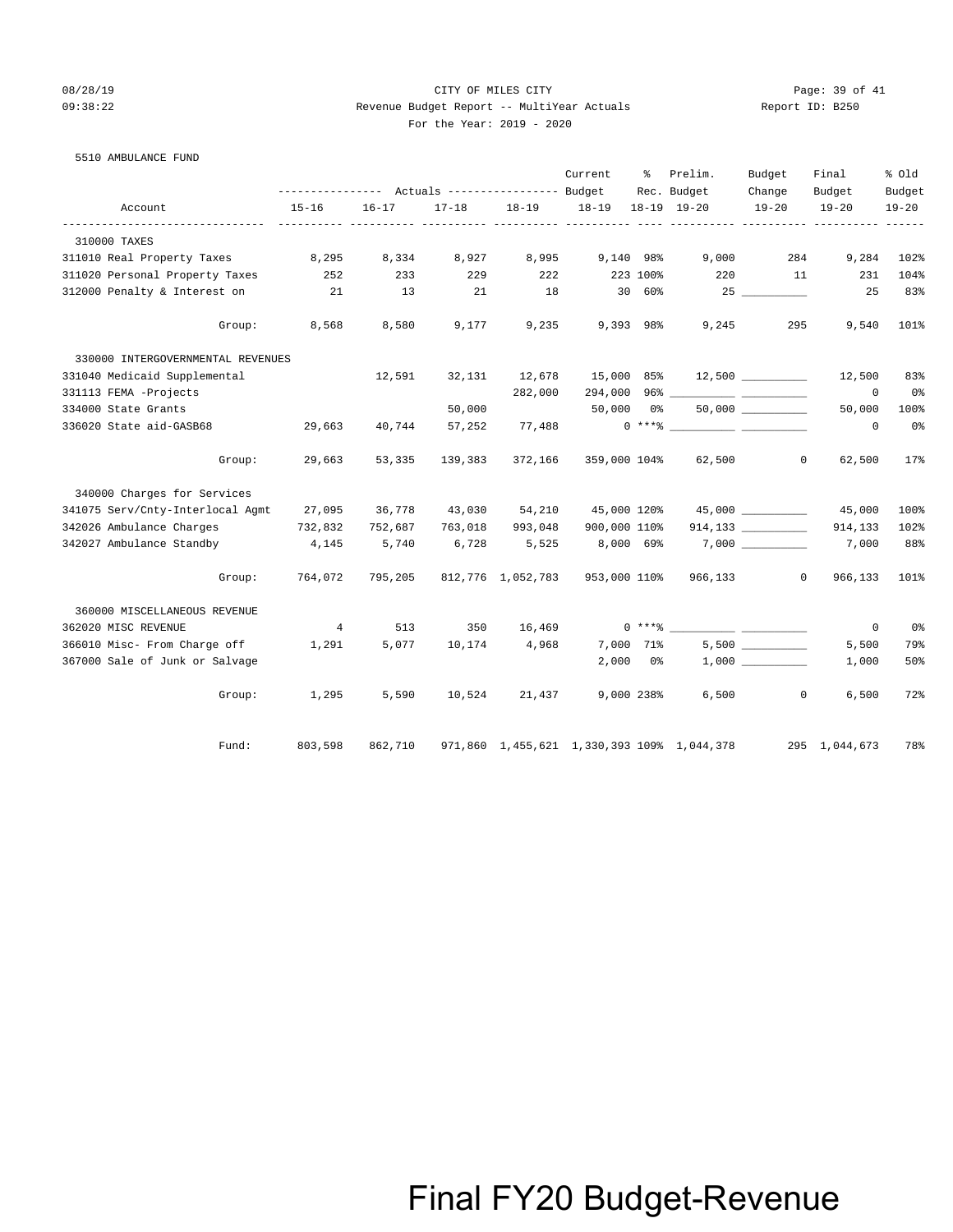### 08/28/19 Page: 40 of 41 09:38:22 Revenue Budget Report -- MultiYear Actuals Report ID: B250 For the Year: 2019 - 2020

| $\sim$ | ror une rear.<br>___ |
|--------|----------------------|
|        |                      |
|        |                      |

|  |  | 5610 AIRPORT OPERATING |
|--|--|------------------------|
|--|--|------------------------|

|                                                  | ---------------    Actuals ----------------    Budget |           |                      |           | Current        | ႜႜ                   | Prelim.<br>Rec. Budget | Budget<br>Change                                                                                                                                                                                                                                                                                                    | Final<br>Budget | % Old<br>Budget |
|--------------------------------------------------|-------------------------------------------------------|-----------|----------------------|-----------|----------------|----------------------|------------------------|---------------------------------------------------------------------------------------------------------------------------------------------------------------------------------------------------------------------------------------------------------------------------------------------------------------------|-----------------|-----------------|
| Account                                          | $15 - 16$                                             | $16 - 17$ | $17 - 18$            | $18 - 19$ | $18 - 19$      |                      | $18-19$ $19-20$        | $19 - 20$                                                                                                                                                                                                                                                                                                           | $19 - 20$       | $19 - 20$       |
| --------------------------------<br>310000 TAXES |                                                       |           |                      |           |                |                      | ----------- ---------- |                                                                                                                                                                                                                                                                                                                     |                 |                 |
| 311010 Real Property Taxes                       | 12,442                                                | 12,502    | 13,390               | 13,512    | 13,711 99%     |                      | 13,711                 | 215                                                                                                                                                                                                                                                                                                                 | 13,926          | 102%            |
| 311020 Personal Property Taxes                   | 378                                                   | 350       | 344                  | 333       | 335            | 99%                  | 335                    | 12                                                                                                                                                                                                                                                                                                                  | 347             | 104%            |
| 312000 Penalty & Interest on                     | 31                                                    | 19        | 31                   | 27        | 40             | 68%                  |                        |                                                                                                                                                                                                                                                                                                                     | 40              | 100%            |
|                                                  |                                                       |           |                      |           |                |                      |                        |                                                                                                                                                                                                                                                                                                                     |                 |                 |
| Group:                                           | 12,851                                                |           | 12,871 13,765 13,872 |           | 14,086 98%     |                      | 14,086                 | 227                                                                                                                                                                                                                                                                                                                 | 14,313          | 101%            |
| 330000 INTERGOVERNMENTAL REVENUES                |                                                       |           |                      |           |                |                      |                        |                                                                                                                                                                                                                                                                                                                     |                 |                 |
| 331126 AIP 019-2021                              |                                                       |           |                      |           |                | $\overline{0}$<br>0% |                        | $\frac{1}{1}$ $\frac{1}{1}$ $\frac{1}{1}$ $\frac{1}{1}$ $\frac{1}{1}$ $\frac{1}{1}$ $\frac{1}{1}$ $\frac{1}{1}$ $\frac{1}{1}$ $\frac{1}{1}$ $\frac{1}{1}$ $\frac{1}{1}$ $\frac{1}{1}$ $\frac{1}{1}$ $\frac{1}{1}$ $\frac{1}{1}$ $\frac{1}{1}$ $\frac{1}{1}$ $\frac{1}{1}$ $\frac{1}{1}$ $\frac{1}{1}$ $\frac{1}{1}$ |                 | $1****8$        |
| 331127 FAA AIP 017-2018                          |                                                       |           |                      | 116,200   | 129,190 90%    |                      | 380,262                | 6,700                                                                                                                                                                                                                                                                                                               | 386,962         | 300%            |
| 331129 Federal Aeronautics Admin 3,965,788       |                                                       | 52,174    |                      |           | 0              |                      |                        |                                                                                                                                                                                                                                                                                                                     | $^{\circ}$      | 0%              |
| 334032 Aero Grant 016-2015                       | 81,407                                                |           |                      |           | $\overline{0}$ |                      |                        |                                                                                                                                                                                                                                                                                                                     | 0               | 0%              |
| 334060 Coal Impact                               | 166,118                                               |           |                      |           | 9,035          |                      | 0 %                    | 48,900 _________                                                                                                                                                                                                                                                                                                    | 48,900          | 541%            |
| 336020 State aid-GASB68                          | 2,293                                                 | 2,601     | 2,385                | 2,600     |                |                      | $0***$ $\sim$          |                                                                                                                                                                                                                                                                                                                     | 0               | 0 <sup>°</sup>  |
| Group:                                           | 4,215,606                                             | 54,775    | 2,385                | 118,800   | 138,225 86%    |                      | 429,163                | 6,700                                                                                                                                                                                                                                                                                                               | 435,863         | 315%            |
| 340000 Charges for Services                      |                                                       |           |                      |           |                |                      |                        |                                                                                                                                                                                                                                                                                                                     |                 |                 |
| 341075 Serv/Cnty-Interlocal Agmt                 | 30,425                                                | 28,626    | 33,516               | 33,131    | 30,000 110%    |                      |                        |                                                                                                                                                                                                                                                                                                                     | 30,000          | 100%            |
| 343018 Sale of Street & Roadway                  |                                                       | 2,025     | 1,238                | 1,140     | 1,000 114%     |                      |                        |                                                                                                                                                                                                                                                                                                                     | 1,000           | 100%            |
| 343061 Landing Fees                              | 2,621                                                 | 2,246     | 2,160                | 2,190     | 1,800 122%     |                      |                        |                                                                                                                                                                                                                                                                                                                     | 2,000           | 111%            |
| 343062 Aviation Fuel                             | 411,474                                               | 419,245   | 717,503              | 353,444   | 400,000 88%    |                      |                        |                                                                                                                                                                                                                                                                                                                     | 300,000         | 75%             |
| 343064 Hangar Rent                               | 58,564                                                | 61,393    | 67,676               | 64,266    | 58,000 111%    |                      |                        | $58,000$ __________                                                                                                                                                                                                                                                                                                 | 58,000          | 100%            |
| 343065 Building Rentals                          | 12,875                                                | 13,710    | 14,952               | 15,880    | 14,000 113%    |                      |                        |                                                                                                                                                                                                                                                                                                                     | 14,000          | 100%            |
| 343067 Other - Miscellaneous 2,029               |                                                       | 160       | 225                  | 545       |                | 500 109%             |                        | $500$ _________                                                                                                                                                                                                                                                                                                     | 500             | 100%            |
| 343069 Ag Contract                               |                                                       |           | 10,000               | 10,250    | 5,000 205%     |                      |                        |                                                                                                                                                                                                                                                                                                                     | 10,500          | 210%            |
|                                                  |                                                       |           |                      |           |                |                      |                        |                                                                                                                                                                                                                                                                                                                     |                 |                 |
| Group:                                           | 517,988                                               | 527,405   | 847,270              | 480,846   | 510,300 94%    |                      | 416,000                | $\mathbf{0}$                                                                                                                                                                                                                                                                                                        | 416,000         | 81%             |
| 360000 MISCELLANEOUS REVENUE                     |                                                       |           |                      |           |                |                      |                        |                                                                                                                                                                                                                                                                                                                     |                 |                 |
| 361010 Land Rental                               | 22,407                                                | 16,498    | 20,109               | 19,619    | 25,000 78%     |                      |                        | 25,000 _________                                                                                                                                                                                                                                                                                                    | 25,000          | 100%            |
| 362020 MISC REVENUE                              | 245                                                   | 217       | 228                  | 424       |                | 300 141%             |                        |                                                                                                                                                                                                                                                                                                                     | 300             | 100%            |
| Group:                                           | 22,652                                                | 16,715    | 20,337               | 20,043    | 25,300 79%     |                      |                        | 25,300 0                                                                                                                                                                                                                                                                                                            | 25,300          | 100%            |
| 370000 INVESTMENT EARNINGS                       |                                                       |           |                      |           |                |                      |                        |                                                                                                                                                                                                                                                                                                                     |                 |                 |
| 371010 Investment Earnings                       | 31                                                    | 233       | 2,970                | 3,557     |                | 150 ****             |                        |                                                                                                                                                                                                                                                                                                                     |                 | 2,500 1667%     |
| Group:                                           | 31                                                    | 233       | 2,970                | 3,557     |                | $150$ ****           | 2,500                  | 0                                                                                                                                                                                                                                                                                                                   |                 | 2,500 1666%     |
|                                                  |                                                       |           |                      |           |                |                      |                        |                                                                                                                                                                                                                                                                                                                     |                 |                 |
| 380000 OTHER FINANCING SOURCES                   |                                                       |           |                      |           |                |                      |                        |                                                                                                                                                                                                                                                                                                                     |                 |                 |
| 381070 Proceeds/Loans/Intercap                   |                                                       |           |                      |           | 264,000        | 0%                   |                        |                                                                                                                                                                                                                                                                                                                     | 264,000         | 100%            |
| 383000 Interfund Operating                       | 10,621                                                | 54,030    |                      |           | $\mathbf 0$    | 0%                   |                        |                                                                                                                                                                                                                                                                                                                     | $\circ$         | 0%              |
| Group:                                           | 10,621                                                | 54,030    |                      |           | 264,000        | 0%                   | 264,000                | 0                                                                                                                                                                                                                                                                                                                   | 264,000         | 100%            |
| Fund:                                            | 4,779,749                                             | 666,029   | 886,727              | 637,118   |                |                      | 952,061 67% 1,151,049  |                                                                                                                                                                                                                                                                                                                     | 6,927 1,157,976 | 121%            |